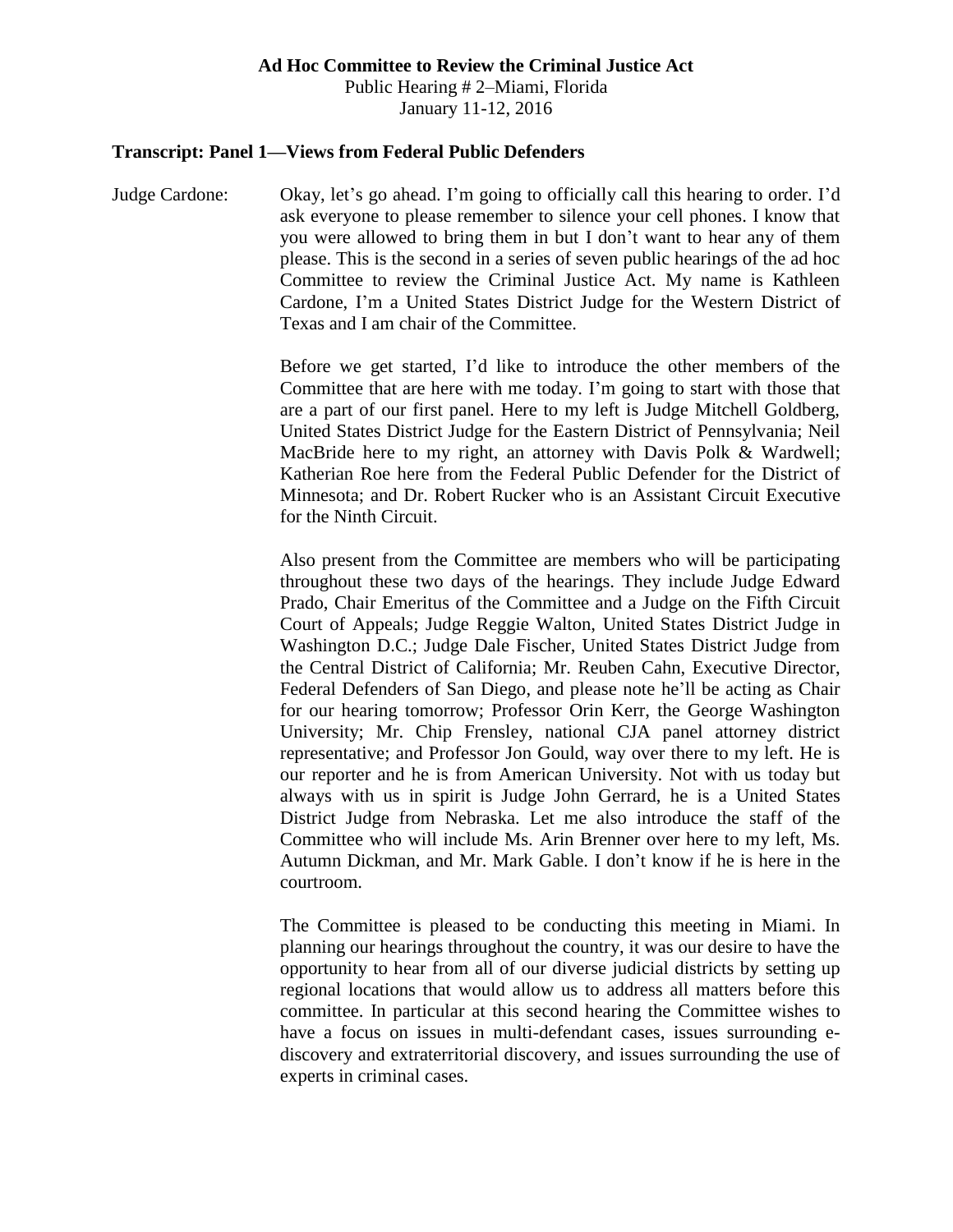Now just a brief history of the Criminal Justice Act. The Sixth Amendment guarantees to the accused the right to counsel in serious criminal prosecutions. To ensure that representation, it is now well established that after assessing the financial condition of the accused, the government may bear some or all of the cost of the representation of that person. The responsibility for appointing counsel in federal criminal proceedings for those unable to bear the cost has historically rested with the federal judiciary. In 1964, the Criminal Justice Act or what we call the CJA was enacted. It established a comprehensive system for appointing and compensating lawyers to represent defendants financially unable to retain counsel in federal proceedings. It also authorized reimbursement of reasonable out-of-pocket expenses and payment of expert and investigative services necessary for an adequate defense.

Amendments to the CJA in 1970 authorized districts to establish Federal Defender Organizations as counterparts to federal prosecutors in those districts where at least 200 persons annually require appointment of counsel. It is now more than fifty years since the CJA was enacted. There are approximately eighty-one authorized federal defender organizations who employ lawyers, investigators, paralegals, and support personnel. They serve over ninety of the ninety-four judicial districts. Those federal defender organizations in combination with more than 10,000 private panel attorneys represent the vast majority of individuals who are prosecuted in our federal courts.

In April of 2015, I and my fellow Committee members had the distinct privilege of being appointed by John Roberts, Chief Justice of the United States Supreme Court, to serve on this ad hoc Committee to review the Criminal Justice Act. In doing so, Chief Justice Roberts listed fourteen specific issues for us to review. They include areas of judicial involvement in the CJA process, employment and compensation under the CJA, quality of representation under the CJA, and the CJA structure and effectiveness. This is not the first of a kind study. Judicial conference policy has long supported a periodic, comprehensive, and impartial review of the CJA program.

In 1967, the judicial conference and the Department of Justice gave Professor Dallin Oaks the sole responsibility of performing such an analysis. Then in 1993, a report authored by the committee to review the Criminal Justice Act, which was chaired by our Chair Emeritus, Judge Edward Prado, was presented to the judicial conference. It was a 212 page report and it described the historical evolution of appointed counsel in the federal courts as well as presenting detailed findings.

It made twenty-eight specific recommendations to improve the CJA program to include selection, training, evaluation and compensation of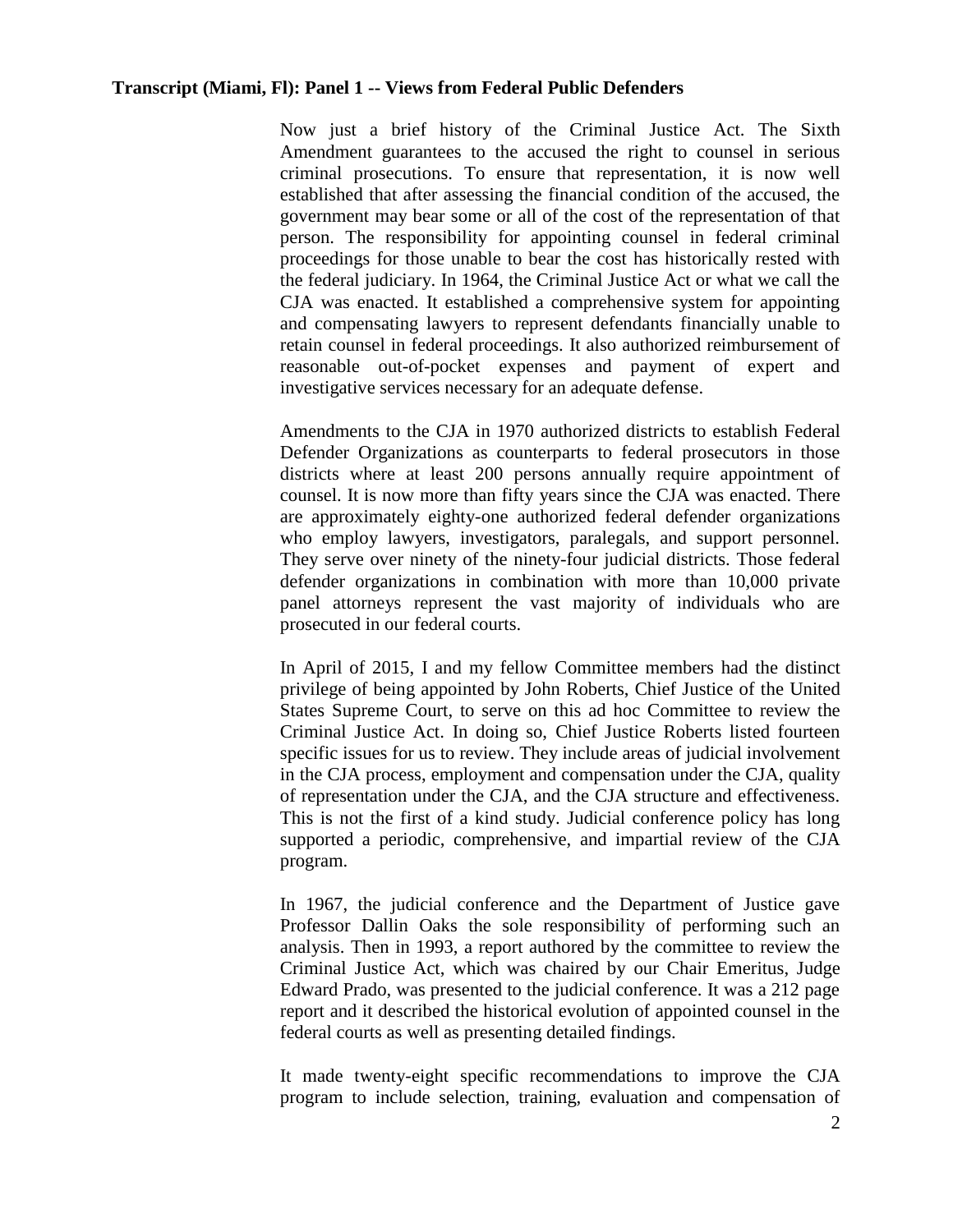panel attorneys, the establishment and management of federal defender organizations, CJA funding, and improvements to the administrative structure. Many of the Prado review committee's proposals were endorsed by the judicial conference. It has now been over twenty years since that report. This Committee is very thankful for all of the work that was done before us, before our report by our predecessors. In particular we want to recognize Judge Prado, his previous effort, and the efforts of his entire committee has been invaluable in helping us frame the work of our Committee.

I want to address for all of you a little bit about how this study will proceed. The study is expected to be completed in the spring of 2017 when it will be presented to the Judicial Conference of the United States Courts. Between now and then, this Committee with all of its collective experience and the views of all of its members intends to gather information, examine the CJA program, debate the issues, and after thoughtful consideration, make its recommendations to policymakers. These findings and recommendations will be documented and explained in a written report. As I said, this report will be prepared by none other than our reporter Professor Jon Gould.

It is the Committee's hope that in today's world of computers, email, and websites, we are able to sufficiently reach out to the stakeholders and give them the opportunity to provide us with ample information to document our study. For those of you who are not aware, the CJA Committee has set up a website at cjastudy.fd.org which allows anyone to inform themselves about the study and submit comment. The Committee will be conducting a series of seven public hearings. This series of seven public hearings is in an effort by the Committee to hear from a broad spectrum of individuals and organizations and to engage them in discussion of the issues.

The seven public hearings have been scheduled as follows. Our first completed hearing was November 16th and 17th, 2015 in Santa Fe, New Mexico. The current meeting today, January 11, and tomorrow the 12th, being held here in Miami, Florida. February 3d and 4th, 2016 in Portland, Oregon, February 18th and 19th, 2016 in Birmingham, Alabama, March 2d and 3d 2016 in San Francisco, California, April 11th and 12th, 2016 in Philadelphia, Pennsylvania. Finally, May 16th and 17th 2016 in Minneapolis, Minnesota. We are hopeful that the criminal justice community will come forward to present their views. All of these hearings will be transcribed for public record. The video and transcripts from our first hearing in Santa Fe are currently posted on our website. Today's hearing is also being broadcast live through our CJA study website. Once again, that is cjastudy.fd.org.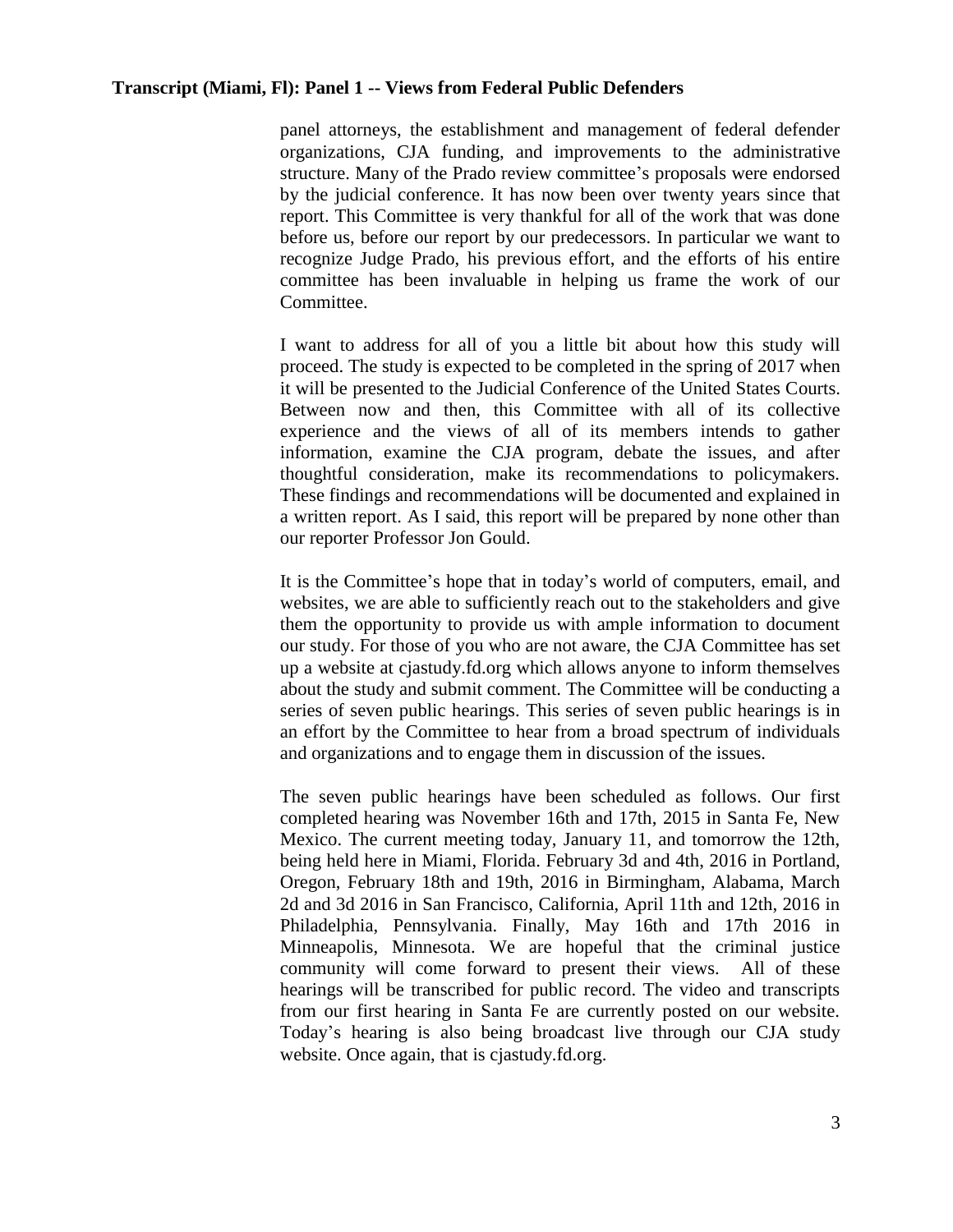Before we get started, I'd like to explain a little bit about today's format. Each participating panel member will be given the opportunity to make a brief opening statement. We ask you please not to read from your written submissions as we've already had the chance to review them by the Committee. They will be posted as public information at the conclusion of this hearing. After each panel participant has had the opportunity to make an opening statement, questioning by the panel will begin. Shortly before the end of this panel's time, I'm going to stop the questioning by this current panel and I'm going to allow all of the Committee members to ask any follow-up questions that they may have.

Okay, we're going to get started. I'm going to start by introducing our first panel. Our panel participants are Mr. Eric Vos, Federal Public Defender from Puerto Rico; Mr. Parks Nolan Small from the District of South Carolina; sorry, Mr. Thomas McNamara, a Federal Public Defender from North Carolina, Eastern District; Mr. Louis Allen, Federal Public Defender, Middle District of North Carolina; and Michael Caruso, Federal Public Defender, Southern District of Florida. We'll get started. Mr. Vos, you may make a brief opening statement.

Eric Vos: Thank you, your Honor. First of all, thank you for having me here today. A little nervous. I don't usually testify in panels like this or at hearings. I started my career for fifteen years as an assistant federal defender in the districts of Philadelphia in our Eastern District of PA and in Maine. I then moved over to the training division at Defender Services Organization. That gave me the chance to have a tremendous amount of contact with panel members all over the country. In the training division, our primary focus is the panel. We do train federal defenders, but really what we concentrate on is the panel. Not only do we go out and train, but we listen to the panel who calls us every day. We have a 1-800 number and we get panel attorneys. Most of our calls come from that. We also receive a tremendous amount of email from panel members as we initiate contact and do follow up.

> Lastly, I'm now the federal defender in Puerto Rico. A huge part of that job, and one that all defenders actually love about it, is working with the panel. They come to us daily with their issues and we help them in any way we can. Sometimes it is as mundane as voucher issues, and sometimes it is complex and deals with cases. I do not do vouchers. I have never done a voucher. The only time I ever did a voucher was, I did something in misdemeanor courts and felonies in the city of Philadelphia. Federal vouchers, it's not something I deal with. Yet I have a very good understanding of what they're facing, what the panel is facing as far as voucher submissions, voucher cuts, and how it impacts upon their practice and ultimately the representation that they give. That's where my knowledge basis comes from.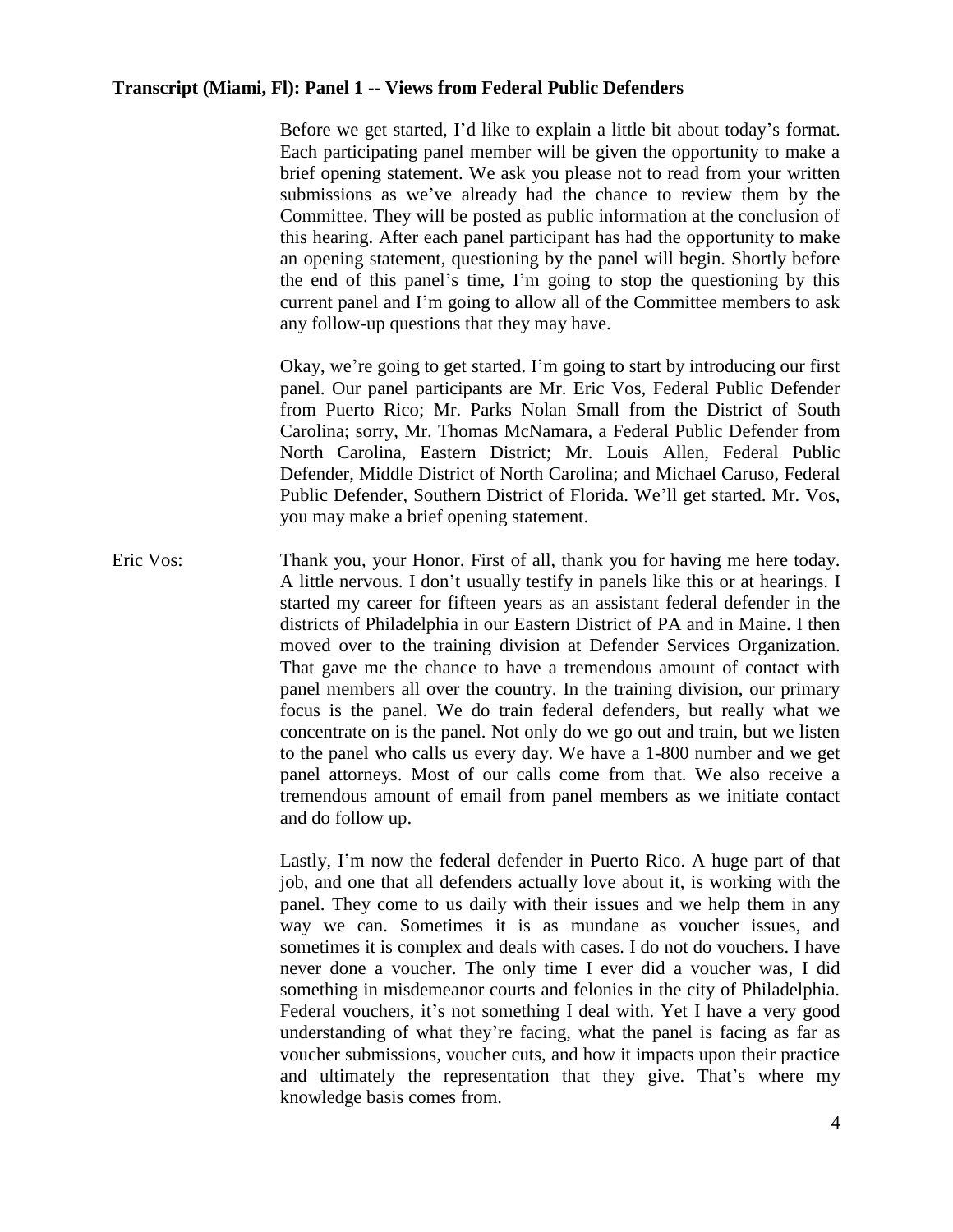And I also looked at the '93 report. I read through much of the submitted materials that dealt with CJA vouchers and compensation and management of the panel that was submitted in Santa Fe. There is a threat from '93 to Santa Fe, and from what's happening in my district. That's what I'd like to address with whoever wants to listen, is that I believe that there is a problem and it comes from the how the panel is managed nationally, and who manages them. I strongly urge that management be actually with federal defenders or a like body and not with the court. I believe a federal judge said it was unseemly.

I do believe that having the court manage the panel and reviewing vouchers and deciding how much time should be spent, too much money spent, and so forth is really something that should not be with the court. I don't think we would ever expect the court to do that with the U.S. Attorney's Office, nor would they expect us to do it to the U.S. Attorney's Office or to the court. These are three very different groups. And I believe that panel attorneys or defense attorneys are best managed by the federal organization.

Judge Cardone: All right, Mr. McNamara.

Thomas McNamara: Judge Cardone, members of the Committee. I was the United States attorney for our district back in the 1970s. Then for twenty-four years while in private practice I was a panel attorney. And then sixteen years ago I was appointed federal public defender for the Eastern District. I think this 50 plus years of service has given me a unique perspective into running the federal public defender office. And It may have helped me I think establish a truly unique relationship between our office and the court. We have an outstanding rapport relationship. I have the support of all the judges. I think I'm fortunate to work in the Fourth Circuit where we have an outstanding relationship with the judges of the Fourth Circuit also.

> I think that it's important to have an effective and efficient administration of the Criminal Justice Act to be able to keep this type of a relationship here. Now, I wrote in my submission principally about management of the panel, because I really think we have a model to go by for other districts. My office and myself do everything from A to Z. We select the panel attorneys when we have conflicts, we work closely with them to give them advice all the time. We have extensive training sessions for them. We have a listserv, a newspaper, a newsletter rather, that we give to them.

> I personally write every reasonableness review that goes to the judges. It's been hundreds and hundreds in the sixteen years that I've been there. It's very time-consuming, but I think it's an important relationship to have with the panel attorneys and the court. Luckily we don't have much voucher cutting in our district, because I think the judges respect the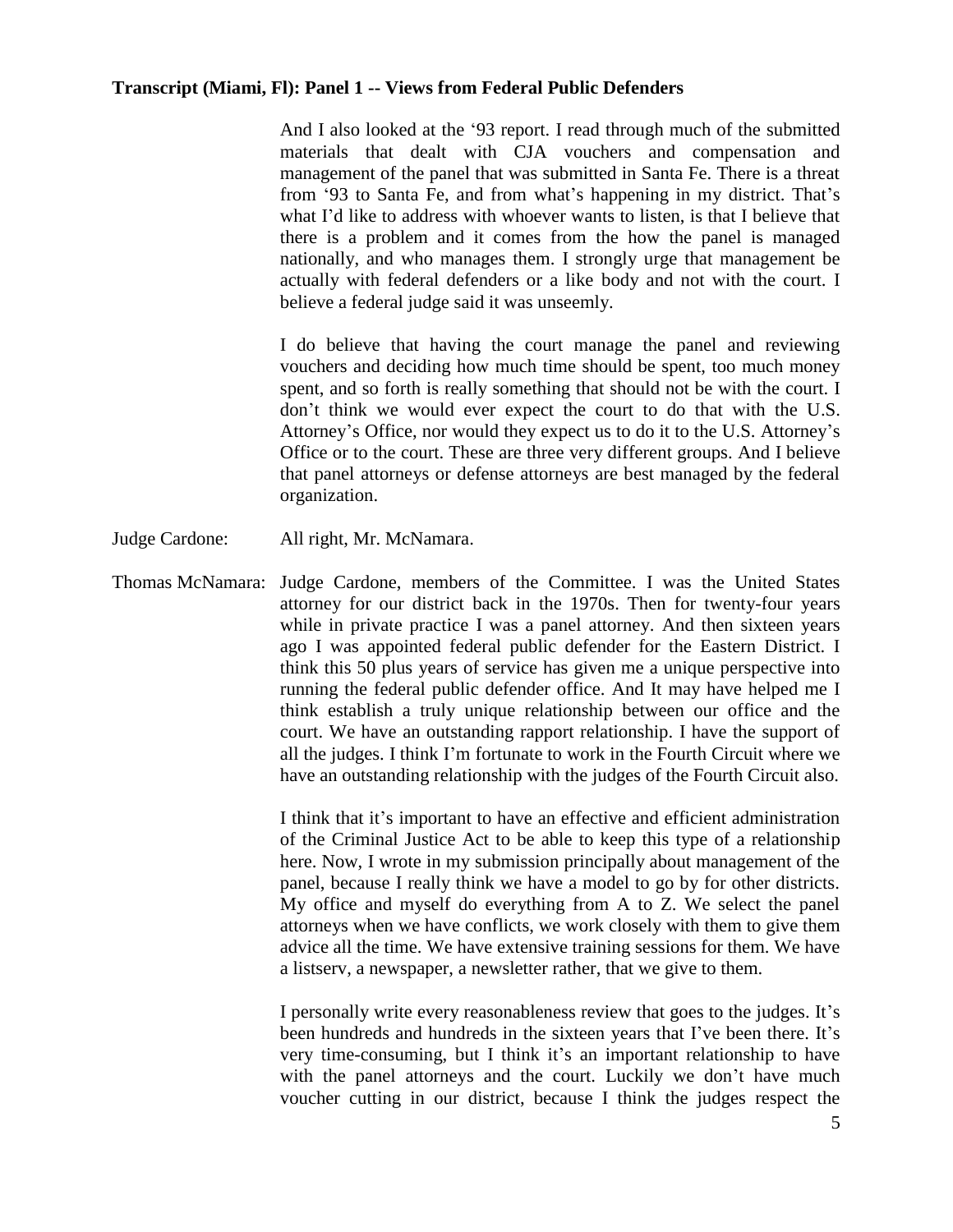districts, I mean the service I have provided to the district. I certainly know what criminal practice is like as well as prosecution and federal criminal cases. So, I think they accept what I tell them that we ought to do or what I recommend in the long run. And I think it helps to have such a strong relationship with the panel.

Everything I think is positive except one point is, I wrote in my submission. I really think that we ought to be able to give, be given, the right to help the judges selecting experts when the panel applies for experts. That's the one area that the panel members in our district are concerned about. This is something that's come up more over the last year and a half I think. The judges either deny them the right to have experts or they don't give them enough funds to really make them as efficient as our offices. Of course, we can spend our own money to hire whatever experts we need. I think it gives a sour taste in the mouth of the panel attorneys that we are funded much better than they are. That's something that in my letter I recommended that I have some input into that.

I could very well go to our judges and say, "Maybe we could work out something and maybe it could be worked out." I see that as a problem across the country. I've heard other federal defenders say the same thing. I'm sure I'm not the only one raising that concern. I think that particularly in the area of psychiatrists and psychologists, our judges seem to think that the panel attorneys don't need them or not need them as much. I think the panel attorneys are concerned, rightfully so, because we certainly hire a lot of those type experts in our cases. All in all, I think everything really is going well in our district. I don't have any complaints. And it's mainly because of the great working relationship that I have with the court.

This is just a personal example, but I plan to retire next year. But one of our district judges told me that I apparently didn't realize I was appointed for life. I said, "No, that's you, judge, not me." They're happy with the way I work. I'm happy to do this job. It takes a lot of caulking back and forth. We have to work together on so many things. And it's not that the judges just leave me alone, I hear from them frequently. We discuss things, we work it out. I really think they're pleased with the way we're running things in the Eastern District. I think it's a credit to the Criminal Justice Act. So, that's basically my opening.

Judge Cardone: Mr. Allen.

Louis Allen: Thank you Judge Cardone and members of the Committee for allowing me to come and speak to you today. Unlike Mr. McNamara, I am not an Article III defender as much as I would like to be. I have been the defender for the last eighteen years. The middle district of North Carolina contains the town of Mount Airy, fictionally known as Mayberry, the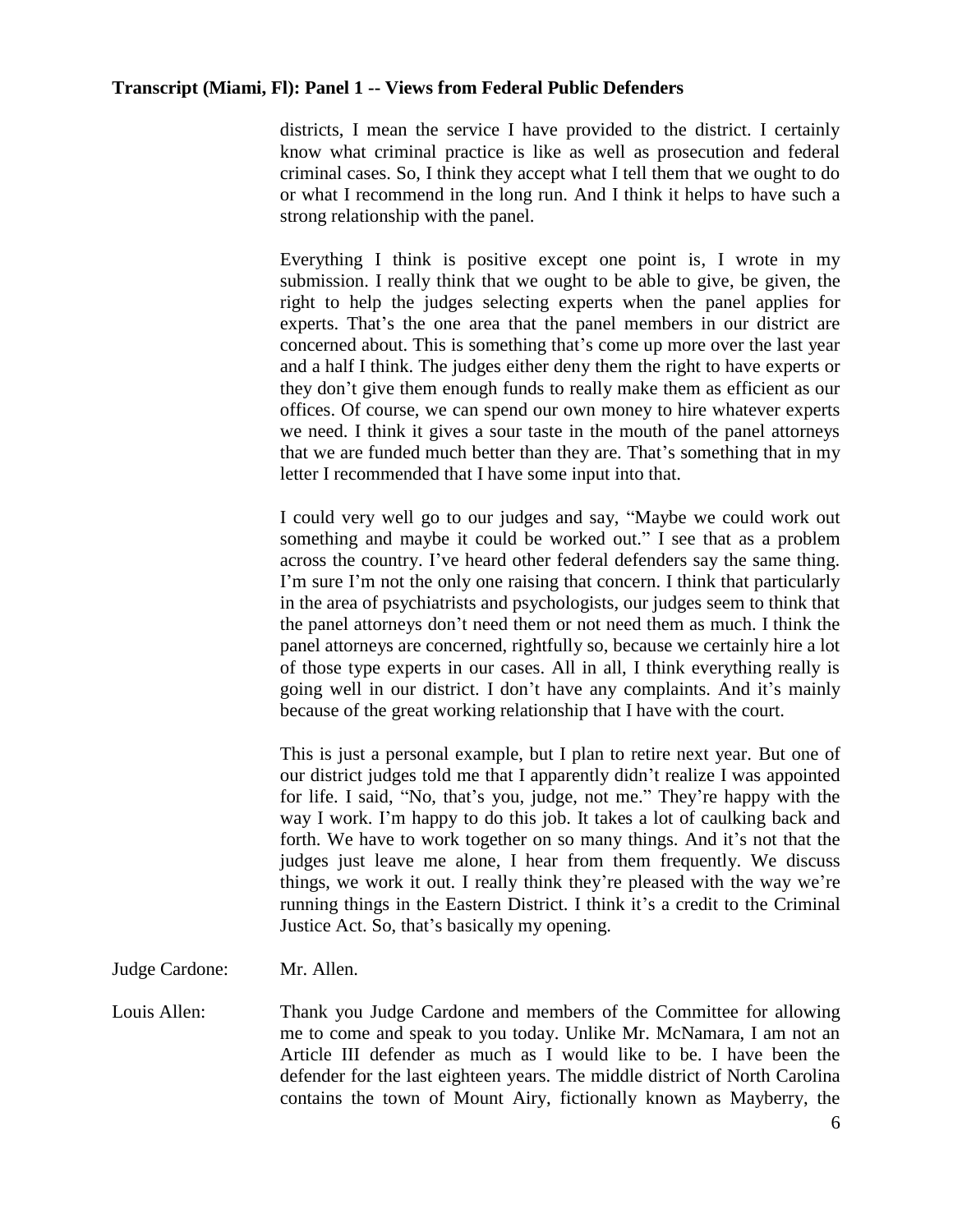home of Sheriff Andy Taylor and Deputy Barney Fife. When I began clerking for Chief Judge Eugene Gordon in 1980, we were still trying moonshine cases. The defendants would frequently walk into court or stumble into court, unencumbered by shackles or chains. I cannot swear that they were allowed to let themselves in and out of the cells by themselves, but it is possible it could have happened. It was a different time back then.

I was so impressed with watching the indigent panel attorneys, we didn't have a defender then, watching the indigent panel attorneys that I gave up my desire to search title for the rest of my career, and stayed in Greensboro. As quickly as I could, I got on the CJA panel where I was rewarded with a princely sum of \$20 an hour for my work. There weren't too many attorneys on the panel because not too many attorneys could afford to be on the panel.

It became a source of stress between my law partners and myself that I stay on the panel because I was losing money every time I took a federal case. But I loved it, so I continued to take those cases. As a panel attorney I watched the moonshine cases turn into marijuana conspiracies and then the cocaine and crack leads to our beloved sense of Guidelines. Every time I came into court, I was quite nervous because we didn't have an office, a defender office in the middle district. We had no one. I think this is true throughout much of the country.

The CJA panel comes largely from small firms or solo practitioners. While I appreciate the role that the training division has played in training panel attorneys, and it is much more than it was twenty or thirty years ago. It's much more training. I don't think you can discount the importance of the relationship of the defender office as setting a standard, hopefully with consistent representation that all the panel members will see, will be able to know personally, will be able to contact and give advice, especially as the federal criminal practice became increasingly far more technical and littered with landmines.

I was thrilled in 1997 when my virtually pro bono calling became my livelihood and I became the defender. Going to the first conferences where the legends of defender-dom, the Terry McCarthys, et al. inspired and taught. It was a rowdy crowd in those days. There's no doubt about that. There was never an absence of purpose. But as s a newbie defender who had been in private practice for more than fifteen years, I was horrified when the talk at our early defender conferences turned to timekeeping. There had not been a serious timekeeping effort up to that point in the defender system, and it was just being instituted. They said it was becoming increasingly necessary that we would need to justify our budgets through data.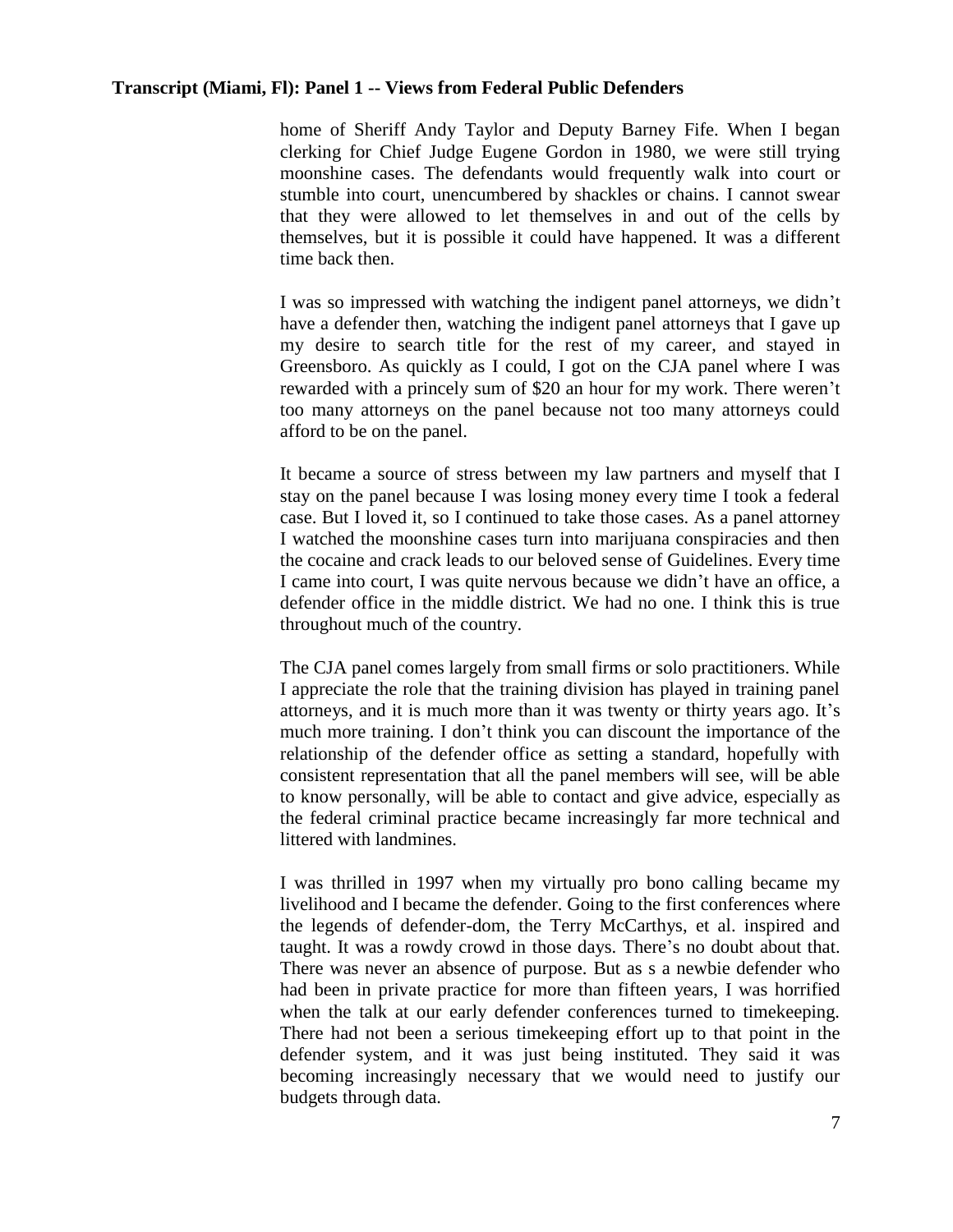While I had watched as my father's wonderful practice had gone to billable hours. I had sat as a judicial law clerk and watched billable hours drive some of the most wasteful civil litigation that I could imagine. I spent a decade and a half billing those damnable hours and trying my hardest not to let it influence my decision making as a lawyer. I screamed repeatedly at these conferences, no, don't do it. Defenders are reactionary. We do as much work as is necessary to respond to the impetus of the prosecution, of the U.S. Attorney's Office. Our value can best be judged by our performance, not by our timekeeping skills.

I kept saying we should demand to know what is being spent by the Department of Justice on local prosecutions. A study should be done and our budget should be directly proportional to that amount. To do otherwise introduces a host of evils. It will waste our time, divert our focus, and produce aberrant, if not meaningless statistics. Unfortunately, not enough folks other than the late great Frank Dunham, had been in private practice, and had personal experience in how these data driven measures can work the profession. I became known as the crank from Mayberry. Wouldn't shut up about timekeeping.

In spite of the introduction of that insidious virus, the defender program with the benevolent and appreciated support of the judiciary continued to thrive. We would hear about Judge Prado's committee and that report at the DSAG meetings in the early 2000s. But I had no historical frame of reference, I was not a defender back then. And from my experience, the program really seemed to be running quite well. Ted Litz would sound repeated warnings about a lack of respect in certain quarters of the AO. But so far as I can tell, the program continued to receive support and to provide remarkable defense across the country.

I hate boosterism, but I could honestly believe that the defender program was the gold standard for indigent defense in the country, if not in the entire world. And then came the demotion. And then came the sequester. And then came the work measurement study. We had known all along that we could not survive without the judiciary in our corner. In this dark time, we were reminded that the judiciary could exert as much influence and control as it desired over the administration of the indigent defense program. Morale took a very dramatic and noticeable hit across the country. Paychecks took a dramatic hit, even though the sequester certainly was not the doing of the judiciary. Careers were derailed as career defenders, and assistant defenders lost their job. Now, that might not startle any passing observer who would note that the defender program is in the judiciary. Now, it might startle a law student who had imagined that an arbiter should not be able to exert more control over one side in contested issues than it does in the other. It was quite obvious to us that the Department of Justice, the consequences that they were suffering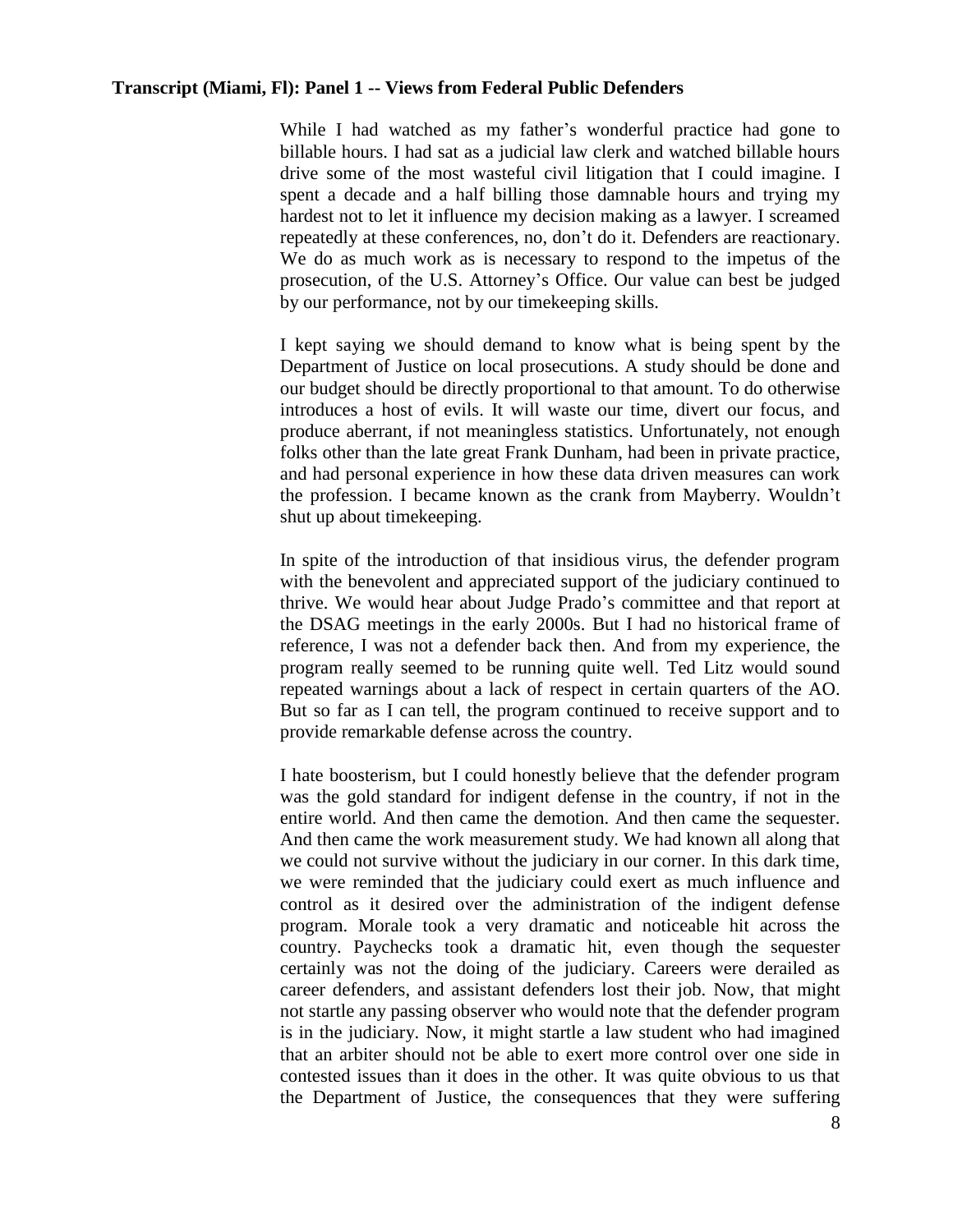during this dark time for us, we couldn't notice them at all. Certainly the judiciary didn't have any effect on that.

Wise judges are a large, large part of the reason defender program is what it is today. I believe it will require wise judges to exercise the wisdom and restraint to allow the program to exist with minimal involvement from sitting judges. That is not to say that defender offices should operate under strain with complete control of their funds. It is only to hope that within the AO, the administrative management be vested as much as possible in non-judge governmental employees who understand the vagaries of establishing personal trust with clients as diverse as the home schizophrenic, someone charged with massive fraud, or even terrorism.

In many respects, Mayberry is very similar to Middle District of North Carolina. We don't have a lot of the issues that are part of the focus of this Committee. Our judges are uniformly supportive and restrained in the way they do with our program and with the panel. You will see from the letter that our Chief Judge William Osteen submitted, that he understands and he is one of the few judges I know who was previously on the CJA panel. He understands and appreciates the complexity of finding the sweet spot. The delicate relationship between defenders and judges. I very much appreciate the effort that this Committee is going to try to find the sweet spot in the delicate relationship between defenders and judges. I very much appreciate the efforts that this Committee is going to to try to find that sweet spot. Thank you.

Judge Cardone: Mr. Caruso.

Michael Caruso: Thank you Judge Cardone, and thank you all members of the Committee from taking time out of your busy schedules to conduct these important hearings, and for having the good sense to have your January hearing in Miami. You know, I'm particularly honored to testify here today, because as a first year law student, my criminal law class was taught by Professor Francis Allen. As you know, I didn't know at the time, but I've since come to learn that Professor Allen chaired the committee that essentially created our federal public defender and CJA programs. Once I learned of Professor Allen's involvement and traced the history of our joint programs through the year, it seems to me, and it's not a tremendous insight that the issue of defender independence has been simmering for the last fifty years throughout all the committees have worked on this issue throughout the years. And certainly the issue came to a head when Judge Prado chaired his committee.

> I think in reading the Prado committee's report from over twenty years ago, the bottom line conclusion was that there was no better entity to protect the defender program than the judiciary. And it seems that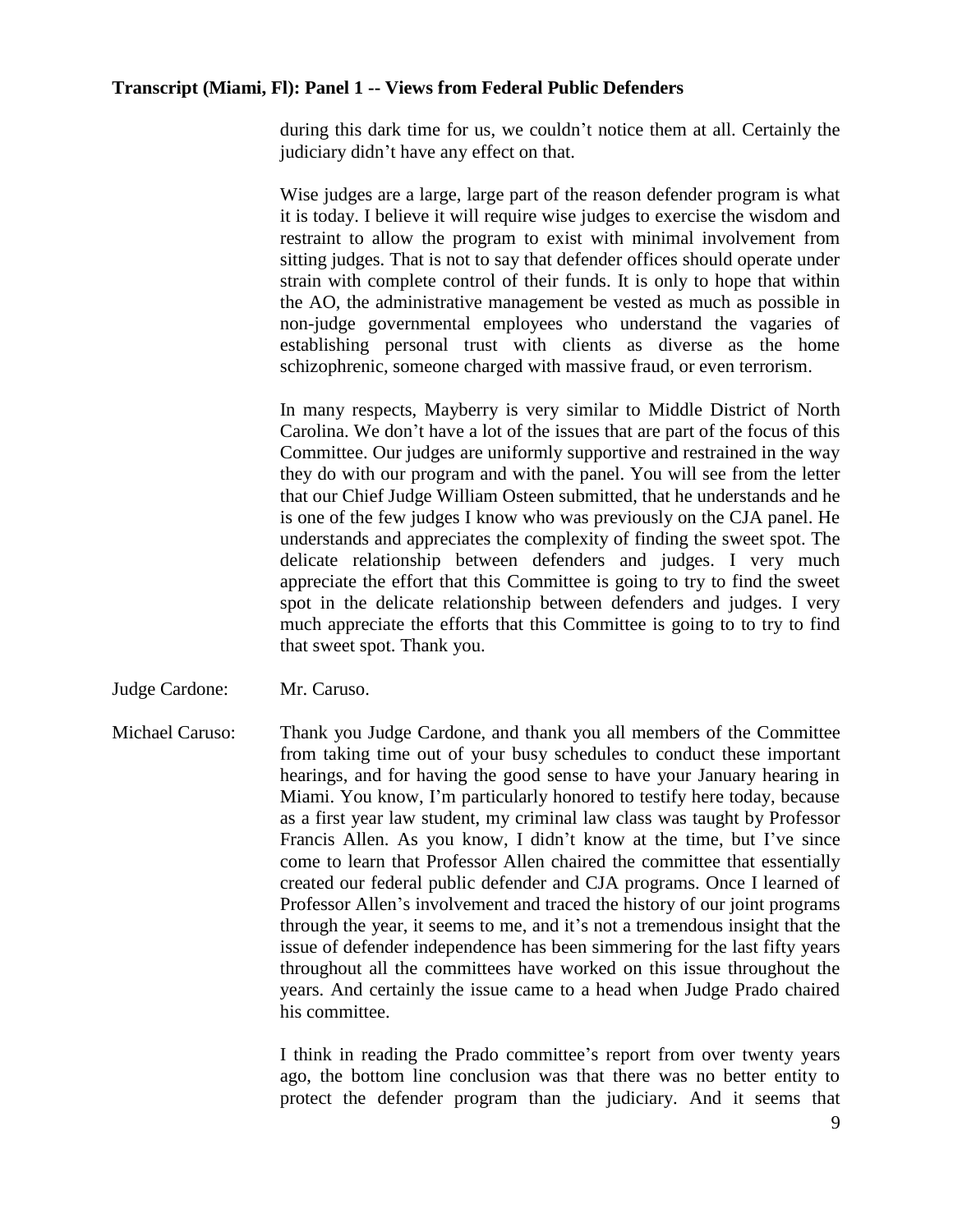conclusion or reasoning drove the result of that committee's work. While I was not in the program twenty years ago, what I have seen over the last few years, and ironically so because of the Prado committee's report that we needed more independence, I've actually seen over the last few years an eroding of the little independence that we did have. And I think the erosion of our independence has diminished the program. Whether it has actual effects or perceived effects, Mr. Allen is exactly right through the demotion of DSO, through the sequester, through the work measurement study. There has been a perception by many, many people in this program that our programs are under assault. And I think like the Prado committee and like Professor Allen did nearly fifty years ago, this Committee does need to seriously address whether there should be a restructuring of our programs, whether that restructuring entails a completely independent agency or whether that restructuring means that we at least assume the position within the administrative office that we had enjoined prior to the promotion. There certainly are meaningful structural changes that have to take place so we can deliver a better product.

Through my written testimony and what I hope to say here today, I don't want anybody to misunderstand that I believe that both the Federal Public Defender offices and the CJA panel attorneys provide an awesome product to indigent defendants. I'm in court nearly every day and have been for the last twenty years. You know, I'm simply awestruck by the work of everyone who's worked in my local federal public defender's office over the last twenty years and the work of our panel members. There is simply not in my estimation a better group of people providing indigent defense service to our clients.

In addition to the structural issues that I think this Committee needs to address, I think the special topics that you identified for this hearing are particularly important, not only to the lawyers and staff members of the Federal Public Defender's Office, but the CJA panel. Again, as Mr. Allen said, we stand in slightly different shoes. The Federal Public Defender's Office has the benefit of an infrastructure, both locally and nationally. In this district we have approximately 170 CJA lawyers. They are primarily solo practitioners. And when you look at the practice of our district, and these are all identified in your special topics, the large multi-defendant cases, the international component, and the e-discovery and the use of experts, all these factors provide a tremendous amount of stress not only to the assistant federal public defenders but to the solo practitioner. You know, it is not uncommon in this district to have fraud cases where three terabytes of information have been provided to counsel. The Internet is a wonderful thing. You can actually go to the Internet and find a terabyte calculator. When you plug in three terabytes of information, what comes out is 6000 filing cabinets.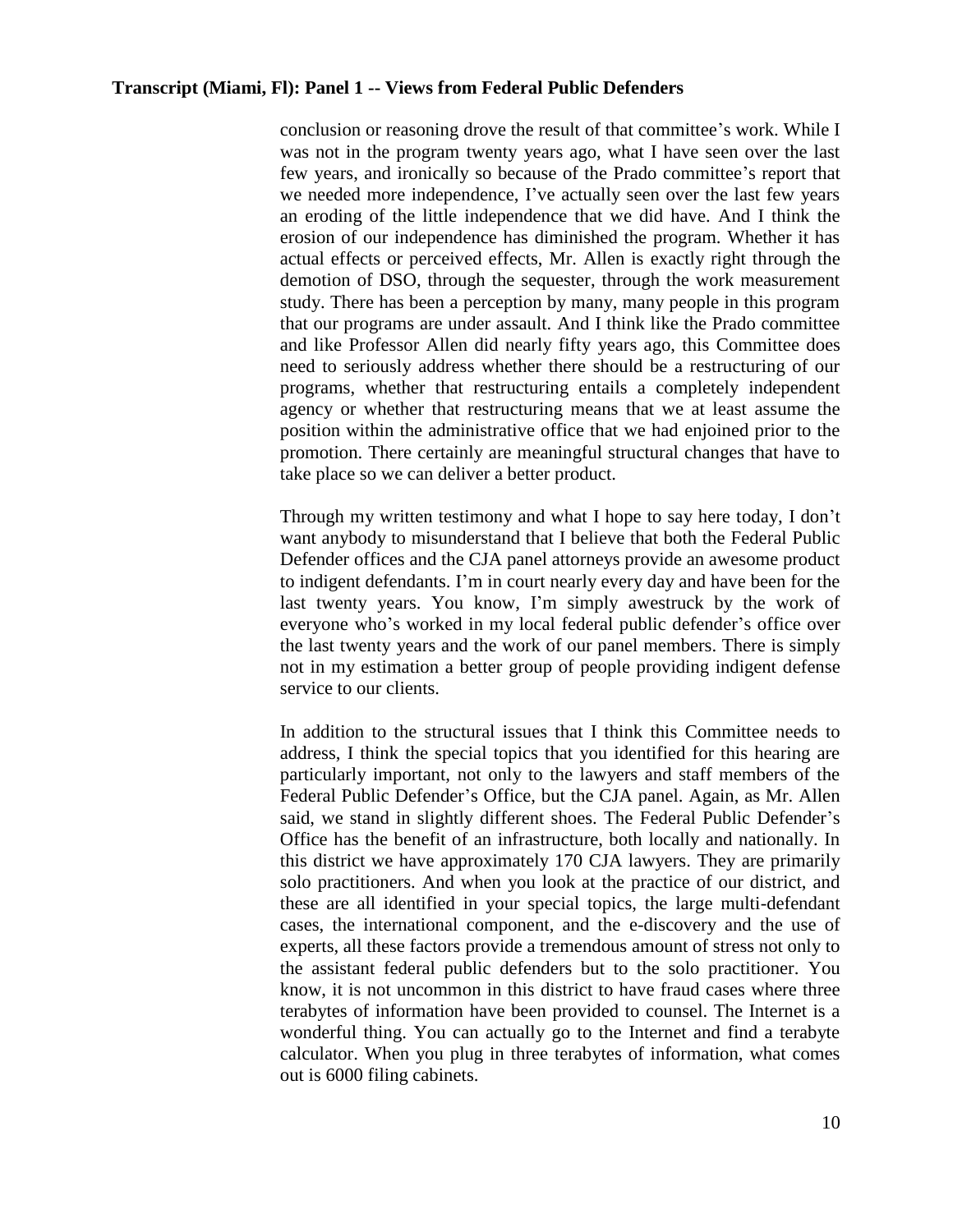You can imagine even if my office has two lawyers, a paralegal and an investigator assigned to that case, you can imagine the CJA lawyer who's a solo practitioner who has to make sense of 6000 file cabinets and not have the support staff. That lawyer has to ask the judge for a paralegal and for experts. I think this Committee is wise in identifying those topics. Although I am a believer in data and analytics, that can only tell so much of the story. You really have to see it from the ground level view of the lawyer who is confronted with one of these cases and forced to handle one of these cases on a very, very limited budget.

What is I won't say particularly unique to our district but another aspect of the practice in our district is that we are both a very trial-heavy district and a district that works at an extremely fast pace. For example, not only in terms of the mega cases, but I'll give you one recent example where a lot of these factors come into play.

Lawyers in my office recently tried a case. It was a relatively simple matter. It involved the importation of drugs by a person accused of being a courier. Our client lived in New York, flew to Peru, was arrested here in Miami to stand trial for possession with the intent to distribute and importation. The trial began forty-six days after our client's arraignment . . . and given that limited amount of time and given the circumstances of that case, to adequately conduct a defense or a defense investigation where we needed to conduct an investigation in South America and Peru, where we needed to conduct an investigation in New York where our client lived, we simply could not perform up to our standards with regard to those components of the case and the time that we were given. That's just one very small example of the stressors that are placed on both the assistants and the CJA lawyers in this district. And I know the Committee is going to consider those factors among others, and I look forward to your questions.

- Judge Cardone: Mr. Small.
- Parks Nolan Small: Judge Cardone, members of the Committee, a wise lawyer once told me that no lawyer should be on the witness stand, to stay away, but here I am. There are three words I think probably define maybe why we're here. One is quality, the other is independence, and the third is trust. If we go back to the original case of *Gideon*, we find in that case the court there was interested in having people without a lawyer to have a lawyer to oppose experienced and well-funded government prosecutors. After all, it was Abe Fortas that represented him at the Supreme Court. It was the best lawyer in Bay County, Florida that represented him on retrial and achieved an acquittal. And after that of course Congress created the Criminal Justice Act in the present model plan that we're working under. For many years, that plan has grown and worked and experimented and has become well accepted I think throughout the court system if providing the quality and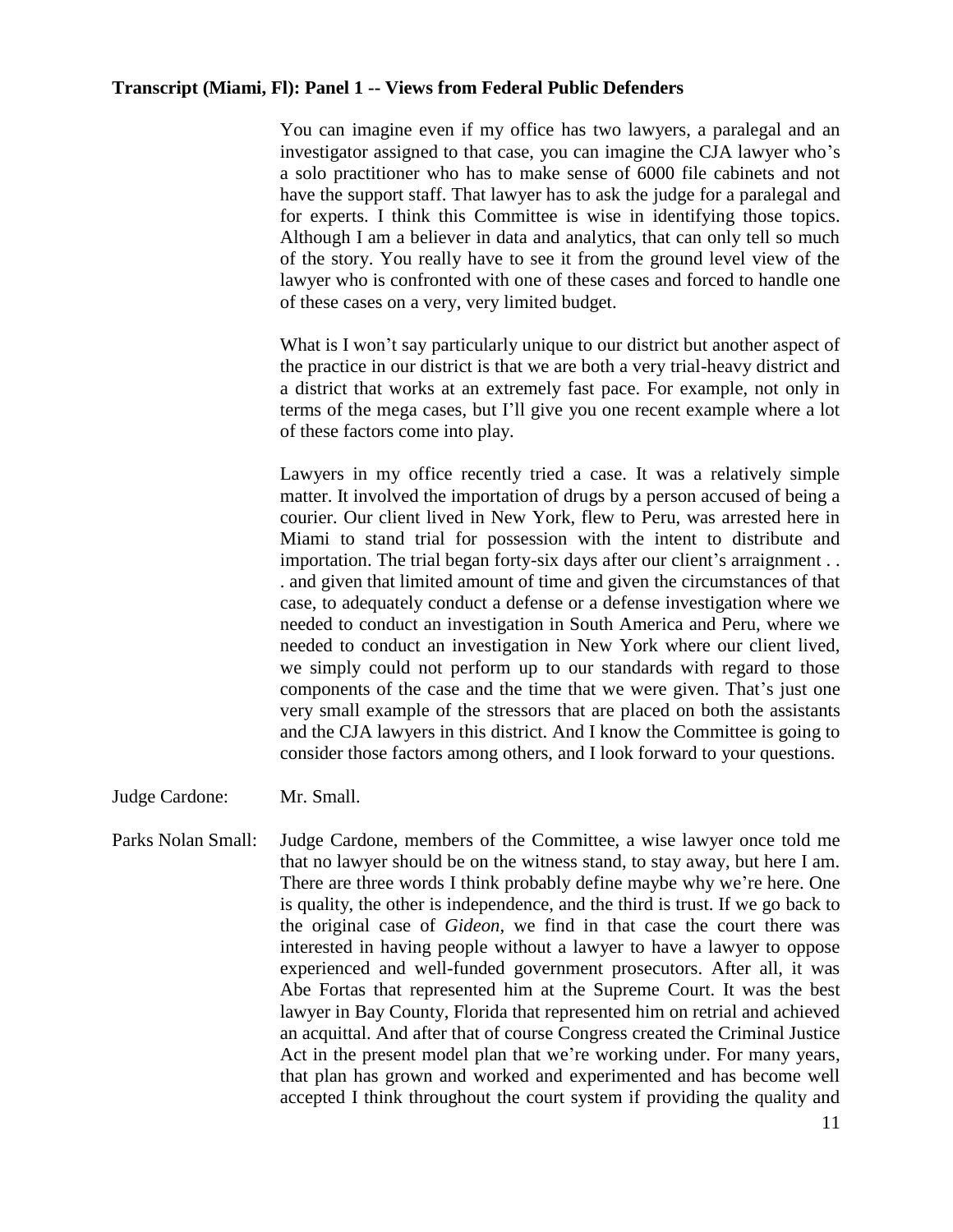the type of representation that was intended by that original case. We have innovated, we have improved. The program has been repeatedly called upon to represent defendants in cases that we never even thought about when *Gideon* came along. Terrorists, large financial cases and fraud cases that take tremendous resources that we never even thought about.

The defenders have proven trustworthy and responsible in an independent setting with substantial budgets and decision-making authority. Just as a quick example, when I started some years ago, under the plan I could get any expert I wanted for \$300. Otherwise, I had to go to the district judge or perhaps even to the chief judge and the court of appeals to get an expert. How unusual that would be if we had to do that today. How much resource and time would we take up of the court system if we had to do that now? I think that system has worked well, because now we have tremendous responsibility to manage these budgets and to manage them in a reasonable and substantial way. The model we have is a tested model. It provides efficiencies and experience based upon an exclusive focus. That is, we spend all of our time every day talking about federal criminal cases.

Our partner in this operation is the CJA panel. They are a group of wonderful people. They don't get to practice as much federal criminal law as we do, but they provide a very essential and substantial service in representation of cases, particularly in multi-defendant cases. It is vital that we support this CJA activity and panel activity with everything we possibly can. We need to give them as much training as possible, we need to give them as much support in voucher review as we can, we need to give them as much support in finding experts for their cases as we possibly can.

In the district of South Carolina, we have a panel administrator. I know that's done in some districts. I don't know how many. It has worked very well in the district of South Carolina. Panel administrator is revered by the judges and by the panel attorneys; it is much like an ombudsman. The panel administrator does the first review of vouchers and carries it right on through to the very end. I think that is one element that I would think this Committee might want to consider is urging as a practice in any other district they would like to participate.

The only other comment that I have is sequester was tough. That hit everybody and it hit the rest of the government as well as the court system. It generated some questions. Well, that's okay. Questions should be asked. The examination that resulted was an examination of the quantitative experience that defenders have, that is cases per lawyer. That is only one measure of the effectiveness of our system. The other measure is a quality measure. That was given less attention. It is very hard to judge quality. You know it when you see it, but it is hard to judge. Because of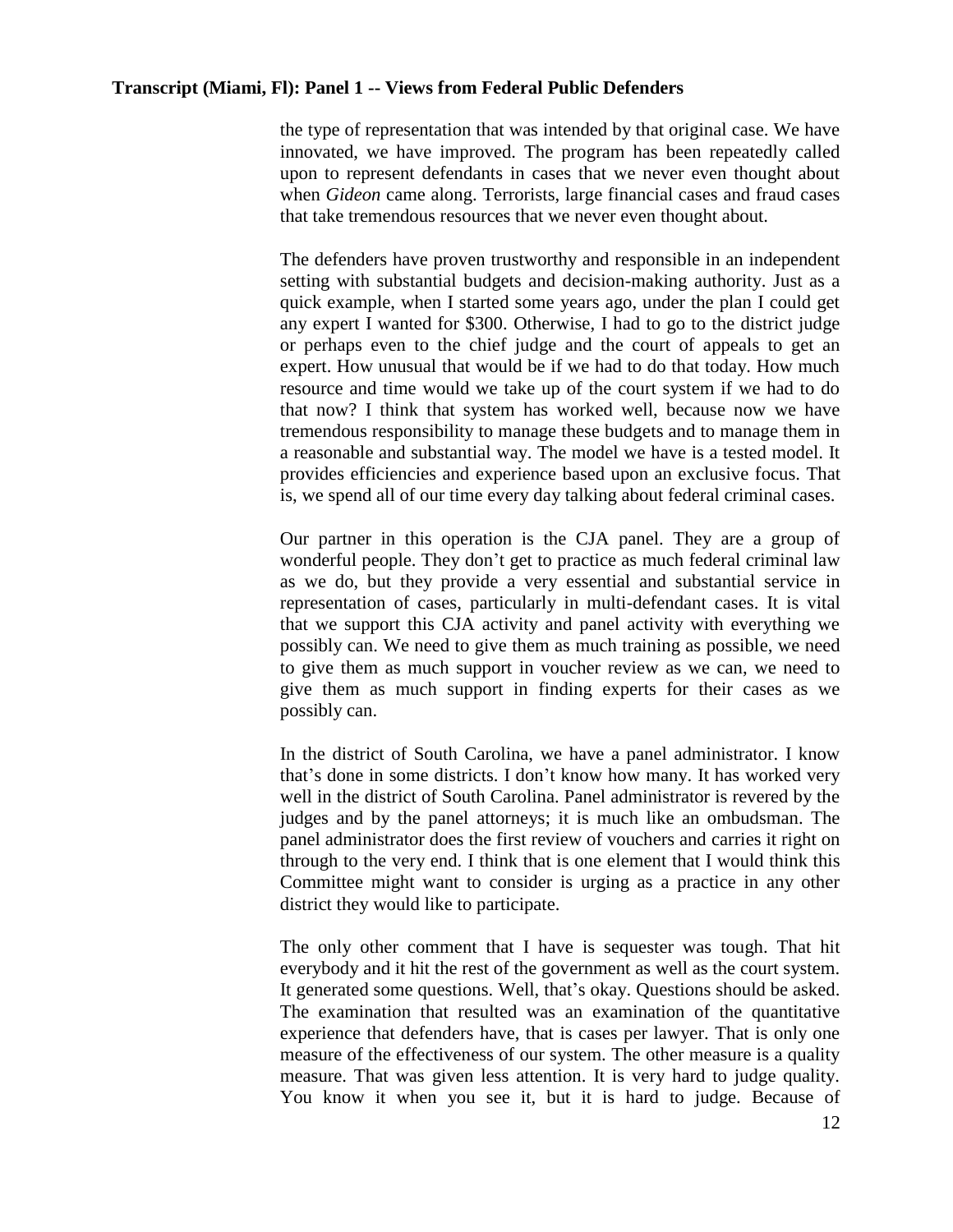sequestering, because of the study, there has been a feeling that the defender program has been reduced in statute. And I would ask this Committee to consider that we give more attention to the qualitative part of what defenders do rather than just the quantitative part. There has to be trust in this system, and there has to be trust in defenders, there has to be trust of CJA panel attorneys for us to produce the quality work that I think we all want and expect in this great system that we have. So, I would hope that you would give those things some consideration. Thank you.

- Judge Cardone: All right. Ms. Roe, question.
- Katherian Roe: Thank you all for being here today. The first question I want to ask is about is the issue we've been hearing about the, if you will, two-tiered system for expert psychologist investigators. Federal defenders obviously have staff investigators and also some staff paralegals and sometimes social workers, things of that nature. But the panel attorneys have to actually file a request of the court to be able to get folks to assist them or psychologists to evaluate their clients. Mr. McNamara, you spoke about, in your district you could see that there was definitely a two-tiered situation also, one of the chief complaints if you will of your panel. I want to ask you a specific question, but then open it up to the whole panel.

First want to ask you a question about, in your district the judges see that the Federal Defender and the assistant federal defenders obviously use experts, and fund these experts, and have the benefits of these for your clients. I'm wondering why they think it's so unusual or they're unwilling to give that same benefit to CJA clients. Also of the panel I would ask the same question, but also more broadly whether or not all of you folks think it's a problem in your district also this potentially two-tiered system where folks who are represented by the federal defender's office have access to experts, but folks who are represented by CJA attorneys have a much more difficult time getting that access.

Thomas McNamara: One thing Ms. Roe that I have seen in our district, we have the Adam Walsh Act cases. We've got probably 95, 98% of all the Adam Walsh Act cases in the Eastern District of North Carolina. We use psychiatrists and psychologists frequently in those cases. When we've had conflicts, the panel attorneys that are in those cases are able to get those type experts. I would have thought that that would have carried over to regular felony cases, but it doesn't seem to be. I don't know quite the distinction there. In fact, one of our panel attorneys just recently raised as an issue in an appeal to the Fourth Circuit that he was denied a psychiatrist that he had requested. And I thought, that's bringing it to the forefront. The Fourth Circuit wasn't impressed by that.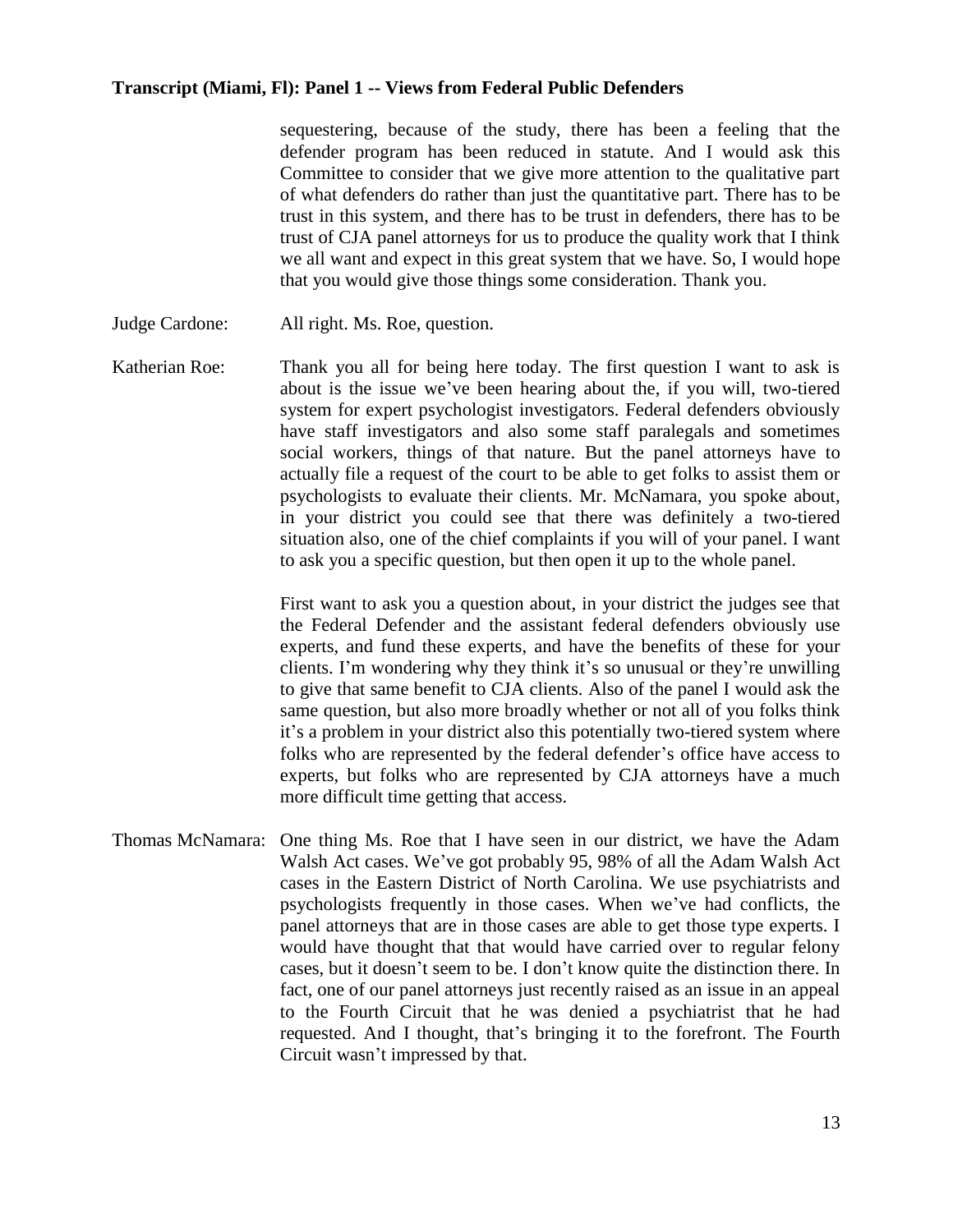It could be that the panel attorneys are just not justifying their need, which they have to do in their ex parte motions that they file. I just don't understand why in a normal felony case when we use for mitigation purposes in particular, we use psychologists and psychiatrists, and the panel can't seem to get them. I don't know that I have the answer, but I see it as a problem and I wish there was something that could be done about that. If the judges would just ask me or some independent person, say: "What do you think about this request from the panel to get a certain service provider?" I think that would be helpful, but they don't. That slows the system down a little bit. That's one suggestion that I would have to improve it. We have input into everything else.

When the panel attorney gets a service provider, I review those vouchers and bills before they are sent on to the judge. I have no input into the selection of such a person. It's different with different judges, but it needs to be more uniform. I can certainly see where the panel is hurting if they can't provide the same effective representation that we are, because they are denied experts. I'm not sure I have the real answer, but that's what I see. Maybe some of these other gentlemen do.

Eric Vos: Ms. Roe, I just know numerically our office has seven full-time investigators. We have mitigation specialists, we have research and writing paralegals. We're spending over one million easy, probably closer to two million in the support staff which the panel would have to go to otherwise. I spent \$325,000 just in experts. That was aside from my staff. You can easily be talking \$2.5 million there. The panel in Puerto Rico spent around \$100,000, that's what I was told, on third-party experts or professors. That is a colossal difference.

> We got a case soon where we're going to have a mentally handicapped individual chat room with an alleged thirteen-year-old who's actually an FBI agent. I look at that, and I'm going to need a psychosexual study. It's going to be four to five thousand dollars, maybe six. There's going to have to be an IQ study, another four thousand. When judges start to see those numbers and they know that they are thinking this is a ten or twelve thousand dollar case. That causes them to really question why they're going to spend the money. Also, an expert sometimes tells you just where you are. We're attorneys. If you do a lot of these Adam Walsh cases, you may have that. If a panel attorney doesn't have that, they're not even sure yet where they're going until they talk to an expert. Experts aren't the end game, they're the beginning of the game.

> There is no panel member out there, I don't care if it's in Puerto Rico, New York, whatever, who doesn't envy what we have because we're working these cases the way they should be worked. And the work measurement study, when they studied us in great detail, found out we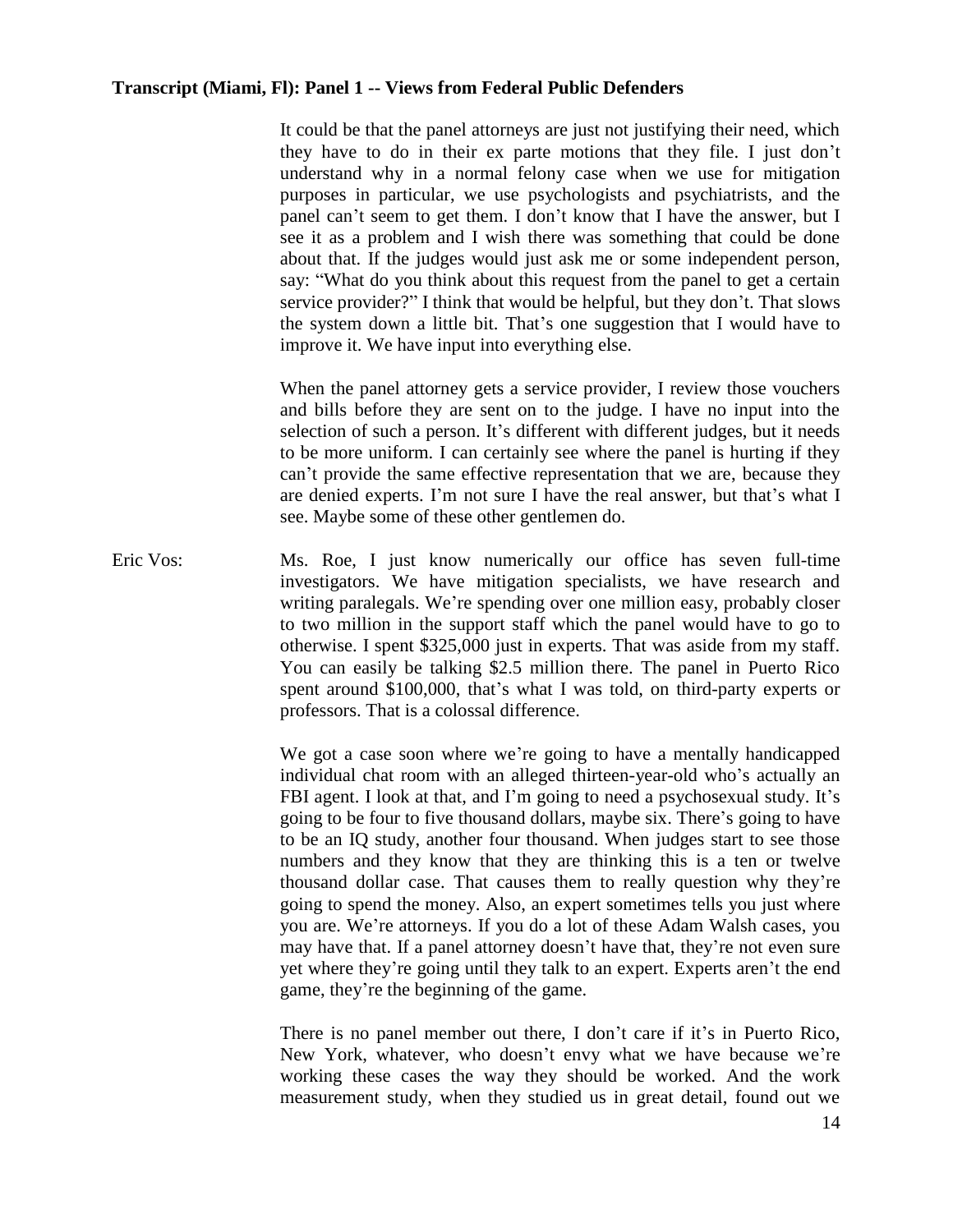were doing this actually on the cheap, less expensive than we should have otherwise been spending money on this program. We're not just throwing money around, we're actually doing it very, very economically and very well. The panel just does not have those resources. Judges, even if a judge was a defense attorney at one point, what a case looks like today with terabytes, with child pornography, with the Internet, with *Booker* and mitigation, that's not what we were looking at in the 70s or the 80s. It's a whole different ballgame. There is a prejudice there in approving these funds.

There is certainly two tiers when you have to start to hire third party professionals. There's two tiers outside of that. I do not want to have to see anybody suffer that, especially the panel. We've talked about this dichotomy, the panel and the federal defender. We're really one. We suffer each other's prejudices. If the case can't be fought by the defense in that district, we all suffered. There's probably a lot of reasons. The bottom line is the panel is suffering, the defense function is suffering.

Louis Allen: Ms. Roe, I just can't think of another issue that is really much more important or that much more can actually be accomplished than this. I'm sure the judiciary is as well aware, as the defense lawyers, that the criminal justice system has also become the system for dealing with mental illness in the country. As more and more folks out there are unable to get their mental illness dealt with any other way, they run up against the law when they act out. Then they become our clients. The court sees them when they come before the court, and the court understands how difficult it can make a court proceeding.

> As Mr. Vos said, many of the judges who may have been in private practice were probably in private practice before we had so many clients who present themselves with a serious mental illness, and how much more difficult that makes the representation of the client, how much more time it takes, and how much more we need the services of experts. I think as that has become more and more the case, then we came to the period of the sequester. Real or perceived, it was perhaps at least perceived by many of the panel attorneys, that district judges became more concerned with cost containment. During that period of time, perhaps it took a little more effort for a panel attorney to get a court appointed expert.

> As assertive as criminal defense lawyers can be, it only takes being turned down a couple of times, which may make all the difference in the world in the next case as to whether you make the effort to ask for that expert. If you feel like, well this particular judge is not going to do it, then perhaps you will not make the effort, as Mr. McNamara talked about the consistency where we have remarkable consistency in the Middle District of North Carolina. If defense attorneys think this judge is not very ready to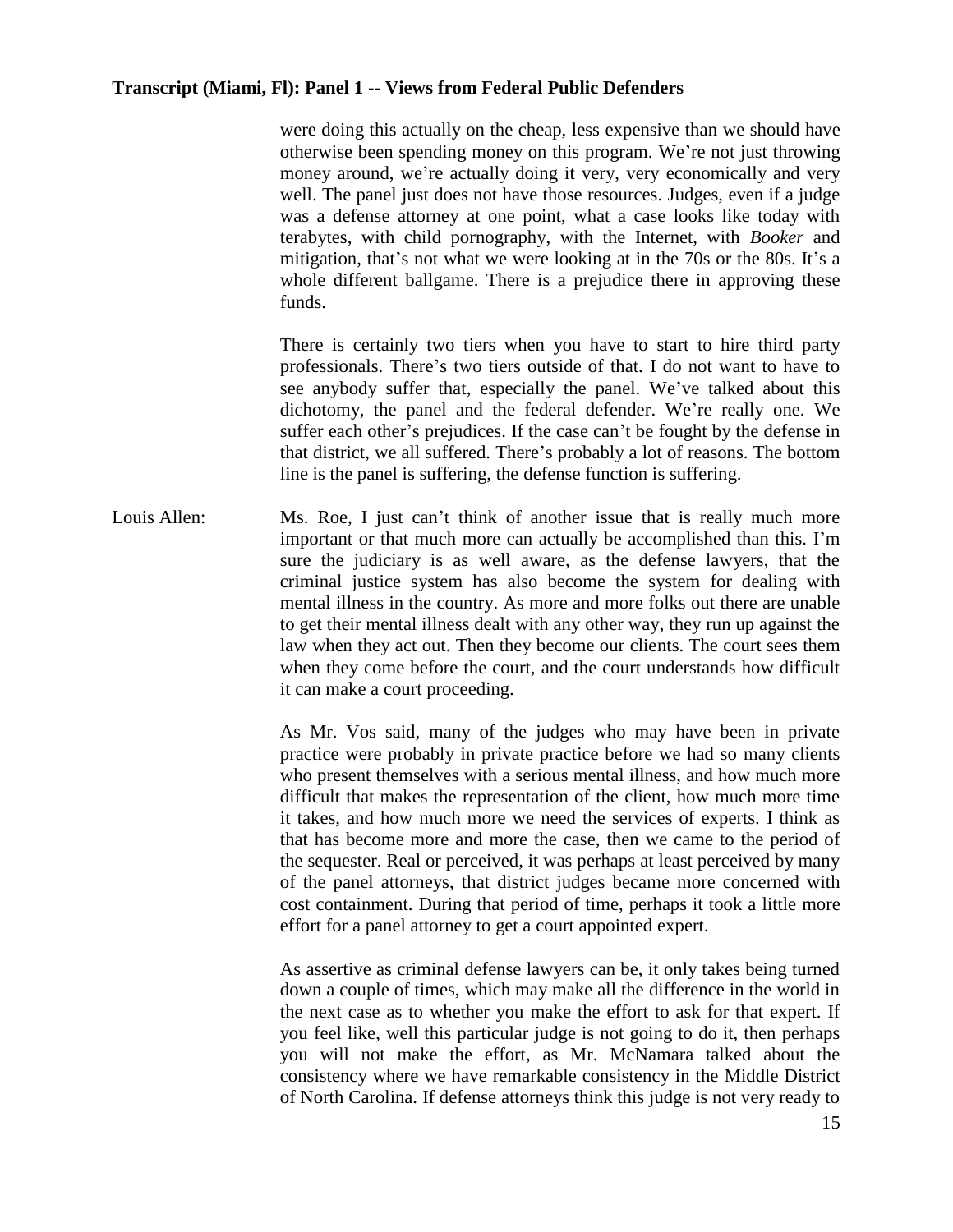grant experts, when they have a case before that judge, they just may not make that request. They may not make, it's either these little things that the fate of the defendant rises and falls on whether or not you feel good about doing it.

I disagree with some of the earlier suggestions that we should take on within our offices all the management of the panel and all these decisions. I think to some extent that is shifting the potential conflict from one place to another while it's still a potential conflict as we represent codefendants or maybe perceived as looking after our budgets at the expense of the CJA budgets. My idyllic view would be that there would be an independent. There would be an independent person who is responsible for doing all these things from CJA voucher review to reviewing experts.

Ultimately they may be approved by a judge, but having somebody outside of the litigation itself to review these things and have the same person review it for every case, for every judge. You would develop that sort of consistency. Then to have that person trained as a defense lawyer, to have that person with defense lawyer experience who has sat in a jail cell trying to get a mentally ill client to understand what is going on and to make decisions that are in his own best interest. I really feel like it should be a requirement that whoever does deal with that is thoroughly steeped in criminal defense work.

- Katherian Roe: Thank you.
- Michael Caruso: I would add, I would agree with what Mr. Allen and Mr. Vos said. There definitely is a two-tiered system. Whether we have those two tiers because of court denials, of appropriate motions for experts, or whether certain panel members are reluctant to ask for experts or a combination of both, I don't know. In this district I don't see the vouchers as they are submitted or when they are passed upon by the court. What I definitely can say is that the public defender office utilizes experts at a much higher rate. I know that just from being in this district and working on codefendant cases.

Clearly for all of our practice, mental illness that our clients suffer is a great issue. If you've ever had to sit in a jail cell with a person who's schizophrenic or bipolar or even has ADD and try to explain a plea or the consequences of allocuting a sentence or a host of other factors that are involved in the process of a criminal case, you know it's extremely difficult. Even if you think you've left that jail cell with an understanding that your client is prepared to go forward, you're often confronted at your next visit by starting off at square one. That's one issue. That's present I think in all of our practices.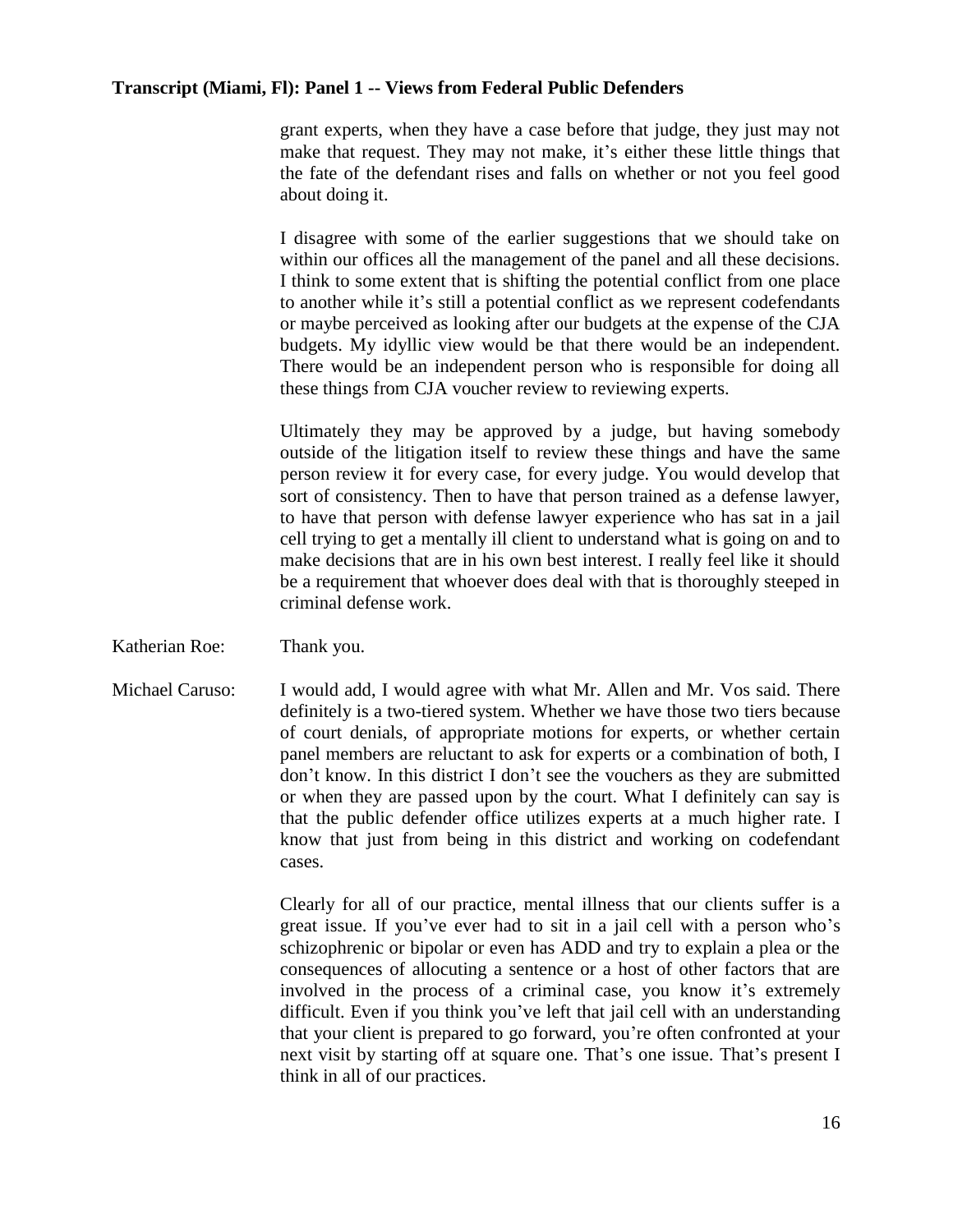The other aspect is the changing complexity of the federal criminal case in this district and most other districts. I point to one thing in particular. We have a very, very high incidence of fraud cases here. The cost of forensic accounting, which I think is critical in all of those cases, when I see those expert requests in my office, I see in the subject line, forensic accountant. I go get a cup of coffee because I know that this is going to give me a headache.

I think where the defender program is in much better shape is that we do have a certain amount of bargaining power. I personally approve all of the expert requests. If we have a roster of six to eight forensic accountants, they know this is not the only case where we're going to seek to employ them. That's built into their rate. They also know that we don't give them every case because that's not the appropriate way to go. When I look at the CJA lawyer, who again, mostly overwhelmingly solo practitioners, they don't have that bargaining power. They know that the judge is going to get a sticker shock, because even if you're talking about a relatively mind run case, the amount of documents and the document review that has to be done either to get the AUSA to agree to a loss figure, or prepare to persuade the district court judge that's sentencing to a loss figure, the costs quickly add up.

I'm in agreement that the vouchering process in particular with regard to experts be divested from the court and given to an independent administrator, whether that administrator is housed within the Federal Public Defender's Office or in some other aspect to avoid the conflicts that I think can be managed quite easily. I think that would have a number of beneficial effects. One, I think there would be a greater use and a greater willingness for CJA lawyer's to request expert services. I also think it would be part of a cost containment strategy in that if those expert's requests are funneled through a single administrator, then that administrator on behalf of the CJA could achieve some of the bargaining power that the FPD's have.

Parks Nolan Small: In South Carolina, in the audience there are two panel members here today. I can assure you they are not shrinking vows. When they want something, they ask for it. I think as a general proposition that maybe panel attorneys often may be a little bit more hesitant or don't know that they need an expert or what kind of expert they need or how to use that expert or where to find that expert. Which another example is like maybe in a drug case where the DEA has been following everybody through cell towers, is where do you find a cell tower expert and how do you use him and what's the value?

> It's a matter of training and education. We make ourselves available if possible. In fact, we're available all the time to the panel whenever they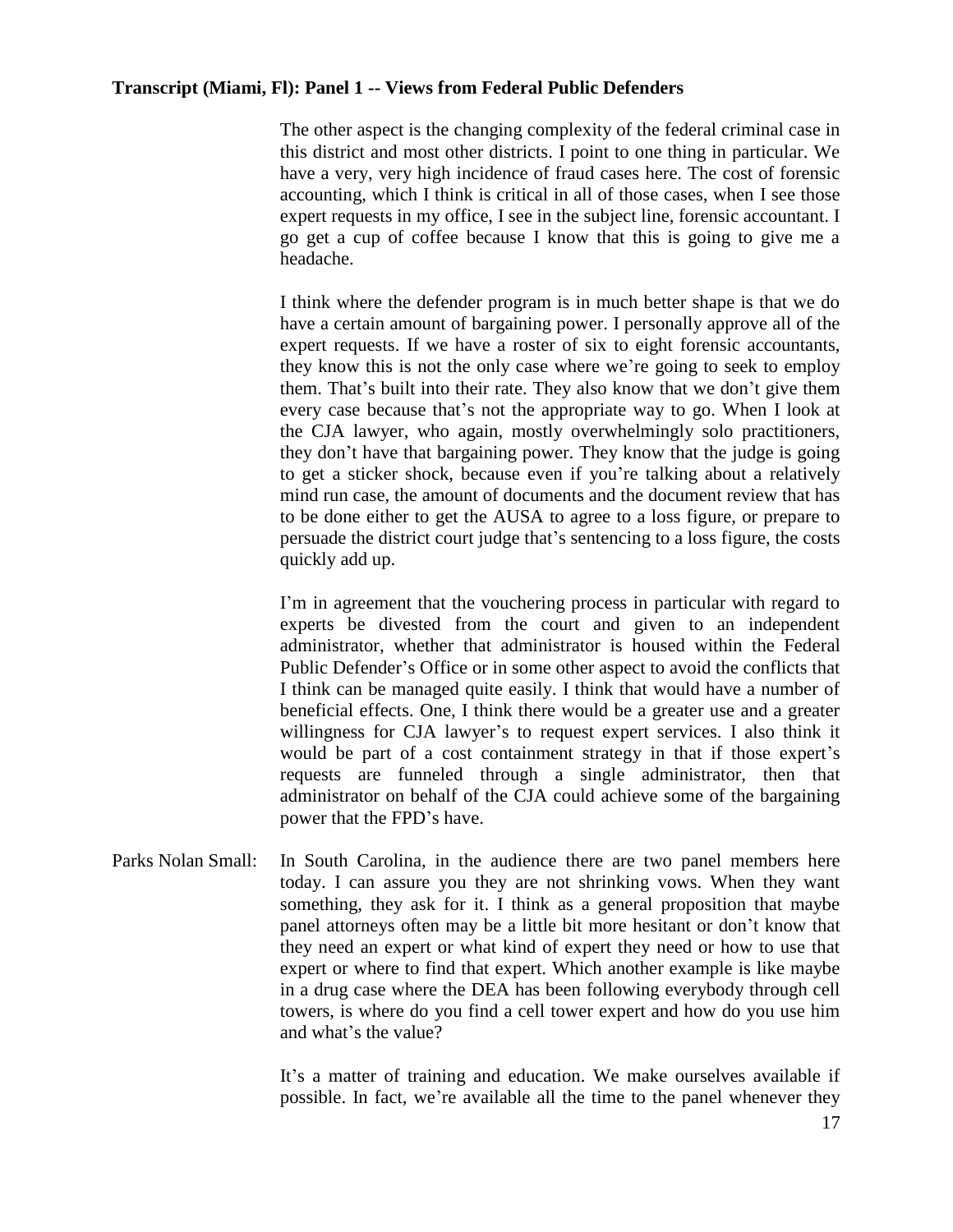want to call and whatever they want to ask. How to resolve that problem of putting it in an independent context so that the judges don't have to be bothered with making those decisions, to me I think that would be a great benefit just not to have to bother with it, let somebody else decide.

- Judge Cardone: All right, let's move on, Judge Goldberg.
- Judge Goldberg: Thank you all for your incredibly thoughtful input. The wisdom and experience the five of you I wish I could, a lot of questions I could spend today and tomorrow just asking you questions. Mr. McNamara, congratulations on fifty years in retirement. Is it fifty years in criminal practice? Those are like dog years. Congratulations to you.

Thomas McNamara: Thank you.

Judge Goldberg: I want to shift the conversation if I can to independence, defender and CJA independence. I think each of you wrote a little bit about that and spoke a little bit about that. We've discussed it a lot privately at our first hearing and at other meetings that we've had. It's the spectrum I think Mr. Allen said that our goal was to hit the sweet spot, where is enough independence and where is there too much and where is there not enough. One extreme we've heard from one end is the system is fine the way it is and the Defender Services, the defender offices, and the CJA lawyers are fine under the umbrella of the court, and it should stay that way. The other extreme we've heard, I'm not saying extreme that these are unreasonable positions, I'm saying one or the other, is that it should be complete and total independence. There should be no connection whatsoever to the judiciary.

> My question for all of you and whoever wants to speak first, I'm fine to hear from all of you in whatever order is, have you really, really thought through what that means as far as funding from Congress? I'm not wearing a robe today, I can talk about politics a little bit. I think I wonder, I don't have any experience on what it would be like to go to Congress hat in hand and say: "I need funding for my programs." I have never had an interest in being a lobbyist, if that's what it is. I don't know if you folks ever did. I think that that's those persons who advocate for complete and total independence should think that through and maybe tell us whether that's something that you really want.

> If you had Congressman Fischer, and Congressman Walton, and Congressman Prado here, we'd say we 100% get the importance of indigent representation. Tell us what you need and we're here for you. We can probably all agree that there are members of Congress who may not be so reasonable. Maybe thinking about politics and reelection, before, as they make decisions on how they're going to fund people who represent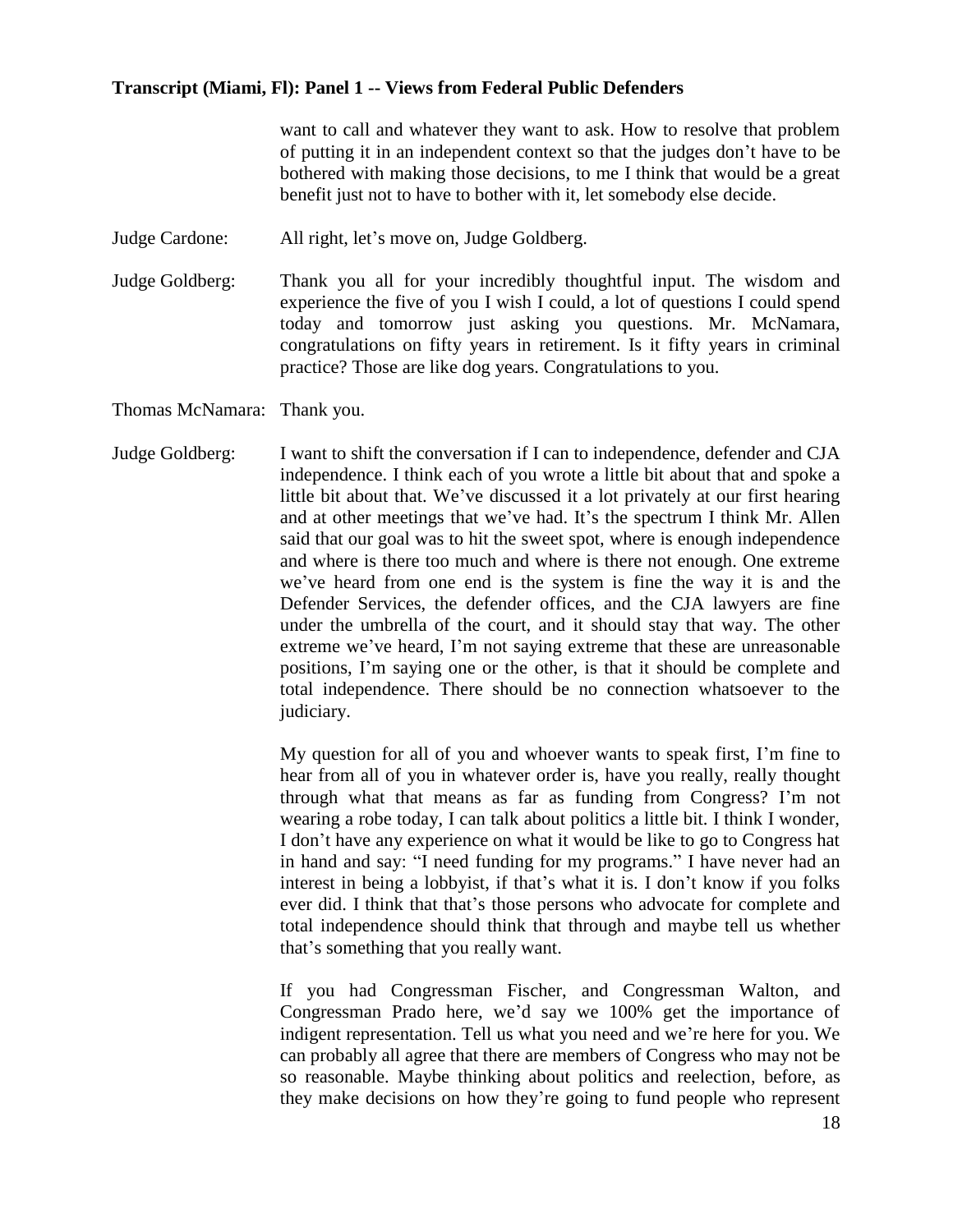criminals. I'd like you all to comment on the perils of that. Is that something that the defender society and community really, really wants to do?

Thomas McNamara: I'll be glad to speak first, because I may be one that's against 100% independence. Just what you say judge, I don't see how we're going to lobby for funding by ourselves now. I know that a lot of defenders don't agree with me. I've been in the system long enough to be satisfied principally with what I see there. That's in the beginning. If you cannot get your money, you really are hurting. I think that stops it for me there. I have been very pleased with being selected by the Fourth Circuit and working with the Fourth Circuit. I always thought that's been an excellent relationship for my sixteen years.

> I do think that there is a certain parts of what's been going on that needs to be changed. I think demoting Defender Services was a mistake. I think that that should be elevated to the former status. There are certain things, but I'm not in favor of total, and I think there's got to be other defenders like me that are just not in favor of trying to get out there and round up our own money. That's terrible. I'm not a lobbyist and I don't know who among the federal defenders are.

- Judge Goldberg: Now we know what Mr. McNamara is not going to do in retirement. Not going to be your lobbyist.
- Thomas McNamara: That's right. Maybe I'm speaking, because I am retired. I know a lot of defenders are in favor of that. Maybe we should see what these other panel members . . .
- Judge Goldberg: We've heard that, from very smart, reasonable people say "total complete independence."
- Thomas McNamara: I've heard it too. I'm surprised, quite frankly. Let's see what these folks have to say.
- Eric Vos: I think that voice of total independence comes from a level of frustration. It comes from the demotion frustration. It comes from this wide understanding that we were targeted for cost containment, which was just really another word for cutting. I don't think there's, I hear what the politics have to say about federal judges and the judiciary. Not big fans of theirs. I wish I had that bench all the time. What the politicians have to say about the judges is scathing. They are a bunch of hippies. That's what it sounds like sometimes. I don't think there's a lot of friends there.

In the realm of things, we're talking about I think it was 2/10 of 1% was the judiciary. We're 1/7th of that. We're even a smaller sliver. When we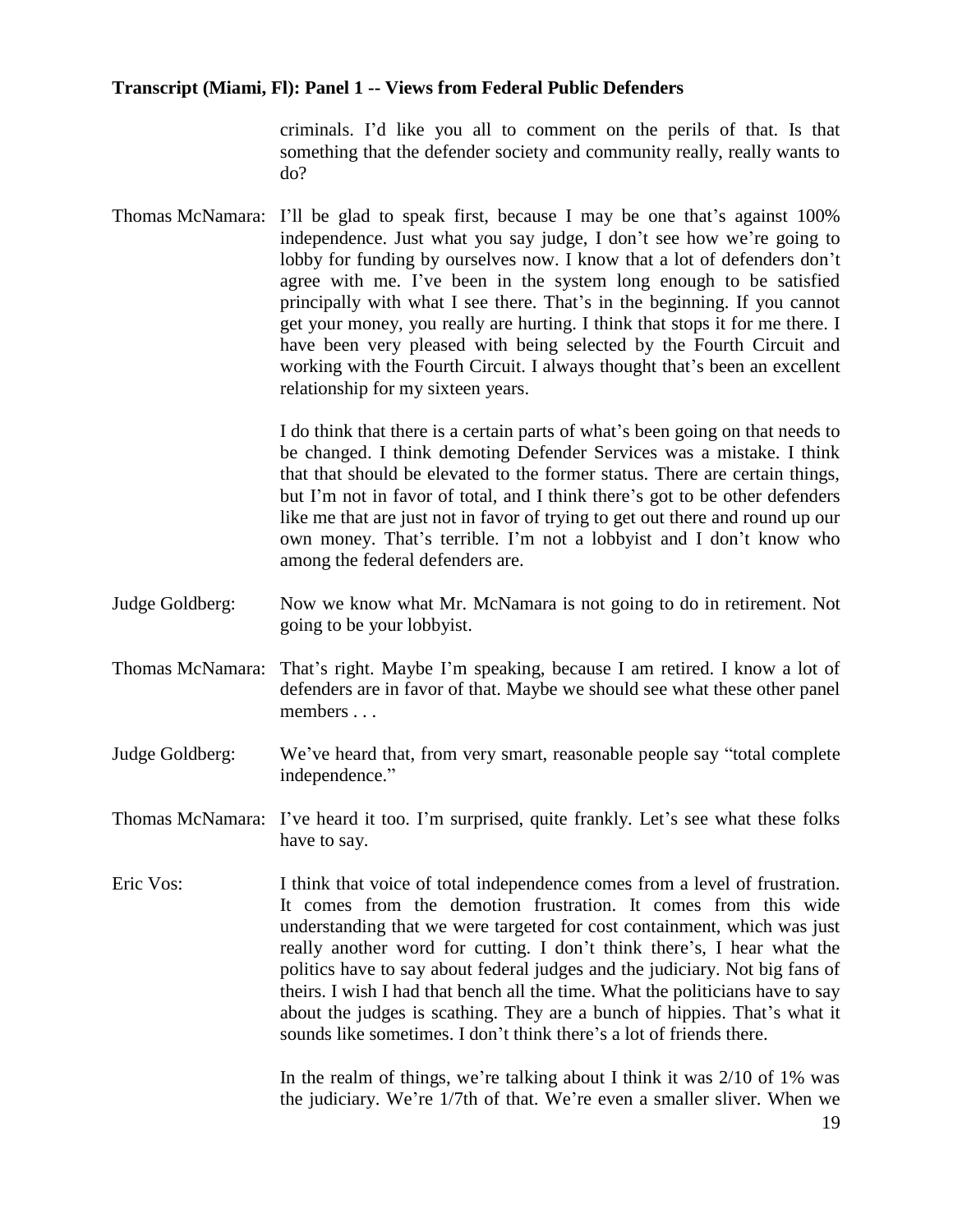go asking or begging for money, we're not asking for a lot. I think we've shown our self to be excellent stewards of the money that we had. Our results are the gold standard. So, I'm not that scared of the independence. I think that there is an in-between model which they talk about, and I think the FJC was what they had talked about, this idea that we can be within the judiciary but be independent within the judiciary. That's the safest model for my money.

I definitely think that we have to remove at least portions of the defense aspect, and that's the CJA. There's this talk about conflict. There's this inherent conflict between our office and the panel. If we were helping to manage the panel, that conflict would be there. We are the major clearinghouse for most every panel to come and talk about cases, get briefs, get filings, experience. We have a conflict with almost every case they have. That's why they have it. Some of them they get when there is no conflict, but there are. It is a tough question and there's different points of view.

Whatever the fix is, we have to get independence from the judiciary that sees us as spending too much money, maybe wasting money. That's just not the case. Whatever the fix is, we have to get them out of the business of looking to see where they can save money from us. That was a major push right around sequestration, and it was documented that they thought that this was a really good area to save money. It's really not a good area to save money. The cost is exponentially larger when you diminish the defense capacity, either at the federal defender or at the panel. I would like everybody to know that when we say there's a two-tiered system, it is not qualitative as far as the lawyers are concerned. CJA panel is remarkable, but despite their efforts, they are severely handicapped. When they are limited to spending less than the \$10,000 mark or not on experts, they're not going to be able to do the job that my office could do.

- Judge Goldberg: Who do you think should seek funding from Congress? The AO? Who has your best interest? The AO or an independent entity to go ask for your funding? What's your opinion?
- Eric Vos: I think it's an independent group. I think it was Delaware, the congressman from Delaware during sequestration had a hearing. I remember watching on T.V. That was put together in part by Edson Bostic, talk to Congress. They had a hearing on what the effects were. It really developed quickly. There's a lot of support there. I do believe, despite the cynicism and the politics that may run rampant, at the end of the day when you see the outlay of money and the air that we put into this Constitution, I feel confident that that money will get there. We're talking less than at this point \$1.5 billion. That's a couple bombs. We're not asking for hundreds of billions, we're not asking to make a huge dent. We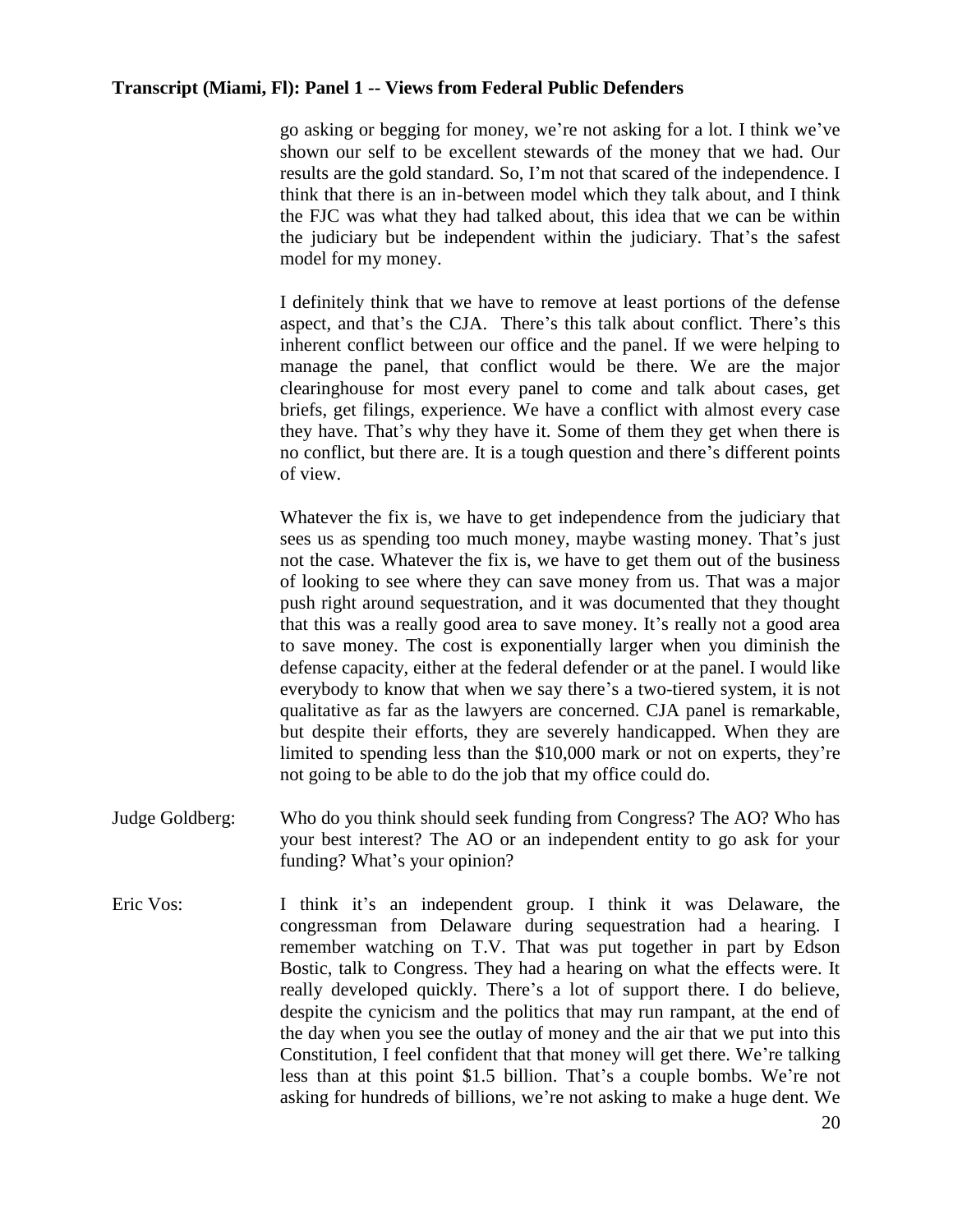are bringing life to the Constitution. And I don't care how cynical the politicians are. I feel very confident. There's a lot of people who disagree with me. They've been around doing it a lot longer. I am certainly, that's just my view. I feel confident that we can get the funding that we need to get. The benefit that we get of this independence is well worth that fight.

Louis Allen: Judge Goldberg, we did a little informal calculation when we all got together earlier today and figured out that between us Mr. Small and Mr. McNamara and I, we have over 70 years of experience, which is I think is 490 dog years, doing this kind of work. I don't know if it's the caution that comes with age, but I think if I pulled up in front of the Thurgood Marshall building and saw all the DSO furniture out on the curb, I would have to go increase my anxiety meds pretty quick. I would not feel particularly sanguine about that.

> When I talked about a time earlier where it seemed like things were going well, the defender program was not at the associate directorate level then. There was a Defender Services committee, there is a Defender Services committee. That committee spent enough time with defenders over a period of years that they seemed, even if they may have come in hesitant at first or skeptical at first, they developed an appreciation of exactly what it is we do and how difficult it is and how much of it goes on out of sight of the court, and the judges, and their day-to-day work.

> When that Defender Services committee seemed to carry great weight in budgetary decisions within the AO, things did, we didn't I think feel the same concern about independence that we made today. I'm not suggesting that the best thing to do is to go back to that old model, I'm suggesting this is an opportune time to tweak, to move incrementally in a direction that may draw on that experience and create a better paradigm within the Administrative Office.

> Once again, my suggestion would be to appreciate how that understanding of the defense process helped DSC and create an associate directorate with a focus on a staff that has direct experience in the criminal defense process. Have that associate directorate level have an equal seat at the table beneath the director where hopefully it would carry greater weight so that when the ask is made of Congress, the defenders would feel like we had our best shot.

Judge Goldberg: Empower Defender Services, but continue to have the AO do your bidding in Congress. That's how I understand your position.

Louis Allen: Yes, your Honor.

Judge Goldberg: Thank you.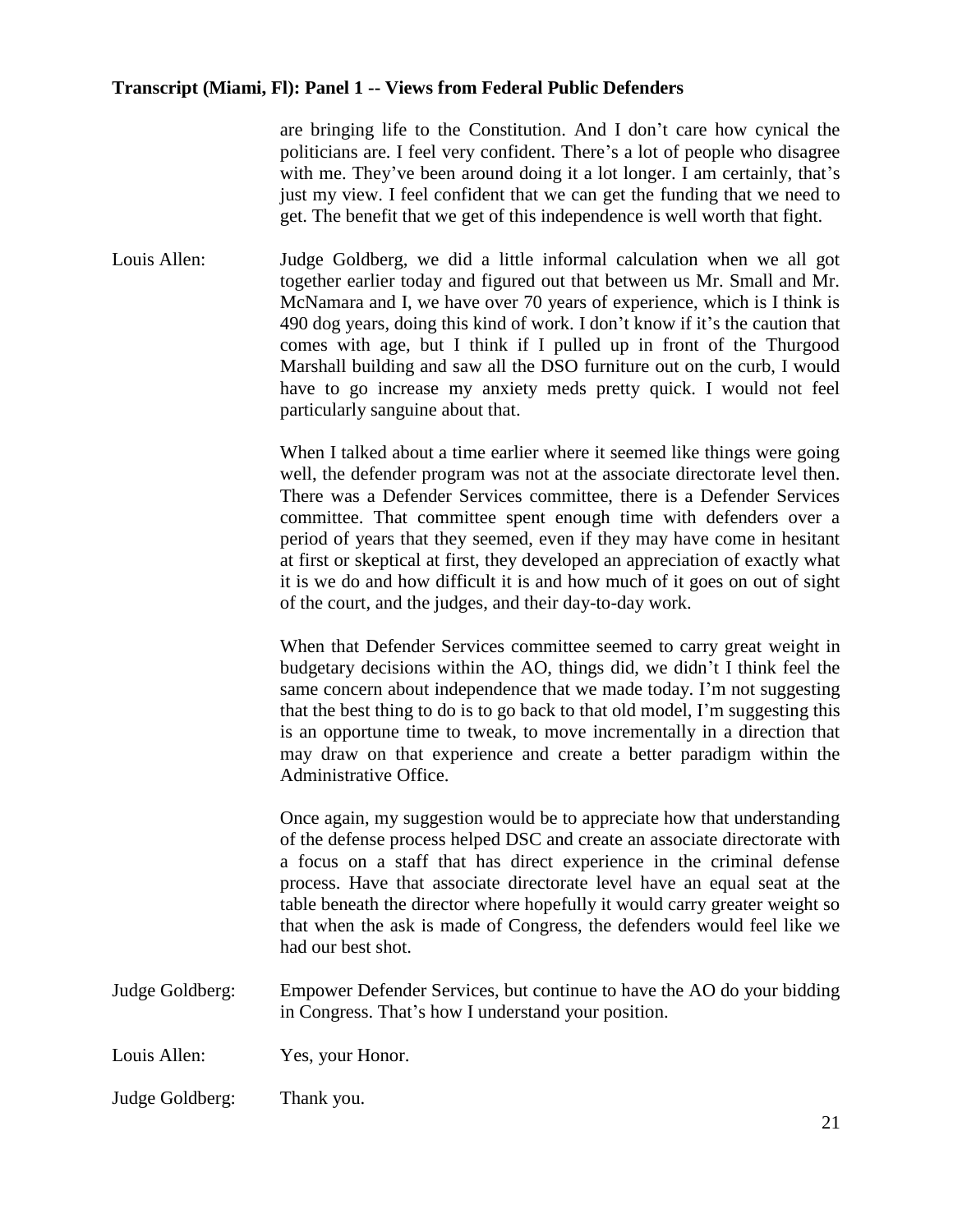Michael Caruso: I don't believe there is a consensus among defenders as to what model we should seek to obtain in the future. I think that's because independence is an abstract principle. We all are by profession risk managers. For me, while I greatly cherish what independence I have and would like to see more independence for the program, the risk manager part of me is hesitant to commit to what people call full independence, without seeing the nuts and bolts. I think that's what's so difficult about this discussion.

> What I would like to see going forward, I think the defenders are doing this among ourselves through research on our off time, and what I hope this Committee does going forward, is explore different models that have I assume different levels of independence. If you put those models out to the defenders, the risk managers and all of us, we can walk through different scenarios and see what the best model for us is for the next three years, for the next five years, for the next ten years. What we don't know is whether the problems we've had in the last five years, which have been significant, whether those problems are an anomaly or this is just how it's going to play out over the next few years.

> What causes me great concern and why I lead to independence, I was greatly troubled in reading the NACDL report where I think a former chair of the DSC was quoted as saying that that chair viewed or saw the judiciary's view as a competition for dollars between the judiciary and the defenders. I'm not naive enough to think that the defenders have a partnership, and certainly not an equal partnership with the judiciary. But to say that we're in competition for the same dollar, then when it comes to the question of who do you want to do your bidding, I don't want someone to do my bidding who's looking out for himself first, right? I would like a more equal partnership where everything's on the table. Again, if you're asking me now what my view is that we have a transitory process to independence, that I think it would be a mistake . . .

- Judge Goldberg: Could you spell that out in specifics?
- Michael Caruso: Certainly. What I would be fearful of is two years from now saying, "Here you go, here's your independent agency." I think that may be a recipe for disaster. I think to use the tweak word, I think there can be a meaningful "restructuring" immediately. We can see how that system plays out. The problem from my vantage point, and I have not been involved in these budgetary decisions for very long, but what I see is a lack of trust coming from the judiciary to the defender program. You know, what I've heard for the few years that I've been involved is essentially that the defender program is a wasteful program and that we have no regard for fiscal responsibility.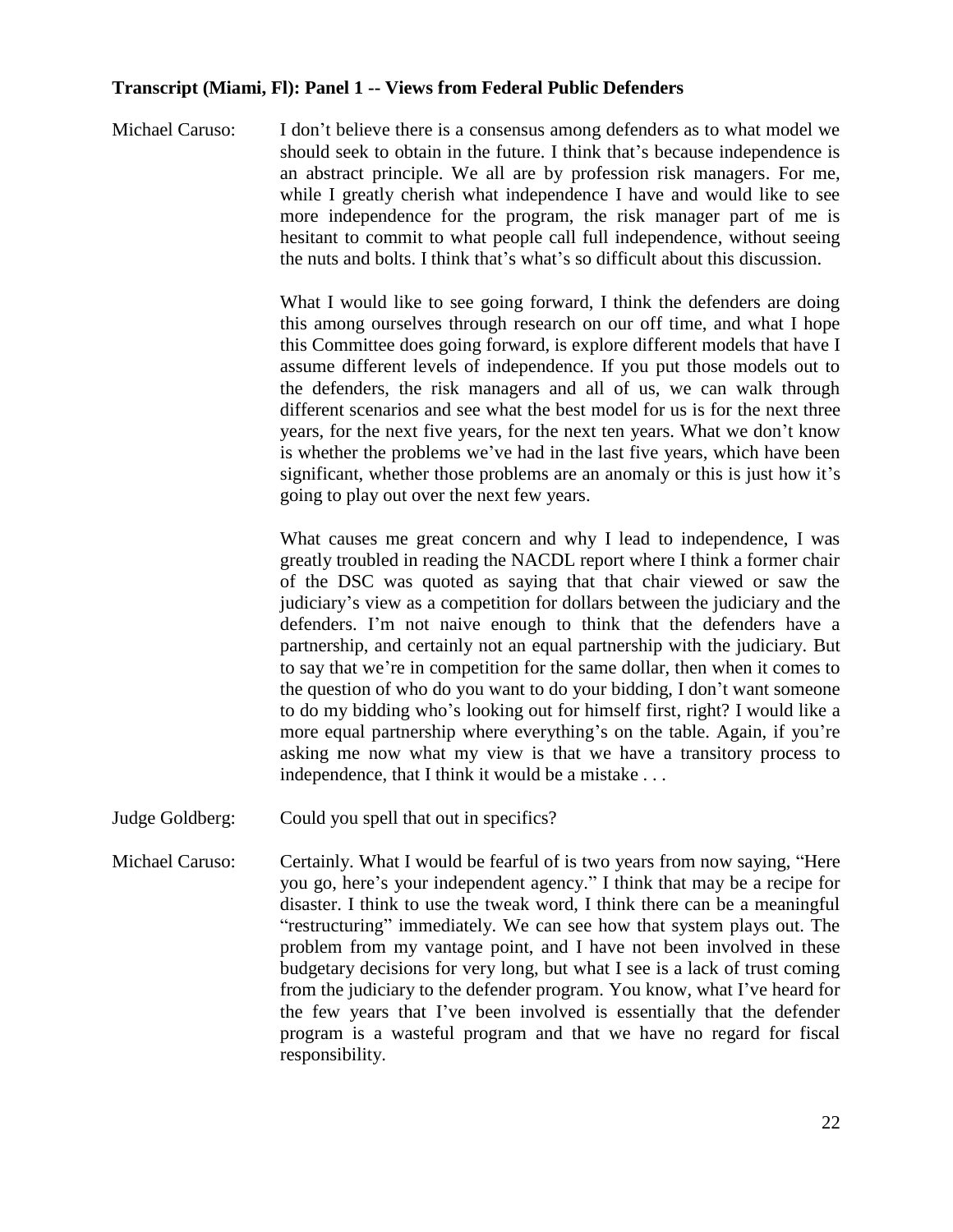I think that was the one upshot that came out of the work measurement study that showed exactly the opposite. The work measurement showed that we do this work and the CJA panel does this work at a tremendously high level at a bargain price. I don't see that part of it that we need a watchdog because we're wasting money. But what I have noticed through the last few years is a complete lack of transparency. It seems that we're caught off guard by a number of decisions that the judiciary makes, and that we only find out after the fact. That's true with the demotion of DSO, I imagine. I think it's true of a whole host of other issues.

One of the recommendations I made, and this is not my own idea, this is an idea shared by many defenders. The Defender Services committee prior to that restructuring, which is another issue, was the primary funding source for our program and why there's not a defender participant on that committee is astounding. When you're talking about oh, trust us, we'll do your bidding for you and we don't have a seat at the table, I think the bare minimum that should come out of this process is that we get a seat at the table. We see how a system with meaningful restructuring works for the next two, three to five years, then there's a reevaluation. Maybe then the cost benefit five years from now is that with restructuring we have the best program we can have. Maybe it's not. Maybe we move to a fully independent model. That would be my viewpoint.

- Judge Goldberg: Mr. Small? Did you want and it add anything Mr. Small?
- Parks Nolan Small: First of all, complete independence is a myth. We're talking about appropriated funds. As long as we are appropriating funds, Congress is going to have something to say about that money. I don't care who goes to Congress, whether there's review on the front end, we were talking about how can we solve this problem. Whether there's review on the front end and say you've only justified this much money or whether they review on the back end where it says we saw what you did this past year. We think it only warrants so much money for the next year. Somebody's going to be making those decisions. It doesn't make any difference who goes and asks for the money. Perhaps it's dependent upon whose ox is gored. If your ox hasn't been gored, you perhaps quite happy with things are in the present circumstances.

South Carolina I think has been very blessed because the court system has stayed out of our business completely. We don't have that problem. The people that have had it, it's certainly a different circumstance. I'm with Mr. McNamara that goes along. I would like to see things restored because we were very proud of the fact that the defender program had a hierarchy place in the system, and it doesn't anymore. That makes all of us feel a little bit unwanted or like a second-class citizen or something of that nature. Perhaps it's a feeling, maybe it's not warranted, but certainly I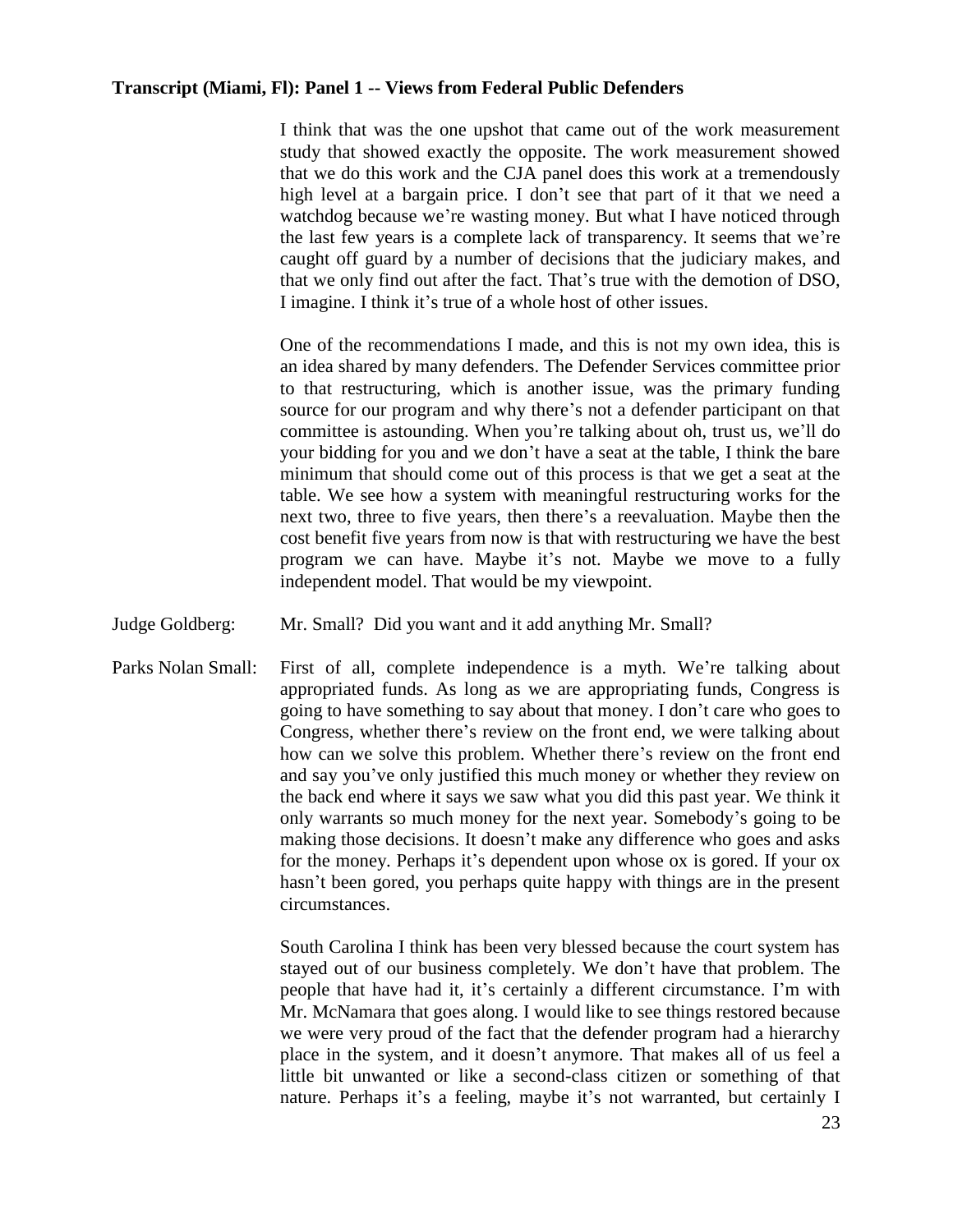think I speak for all defenders to say we feel like we've been put down a little bit.

Eric Vos: Also the way that it was instituted. Cait Clarke was hired at the higher level, and soon after she took the job or as she was taking the job, she was told that she was going to be demoted. It came as a huge surprise to DSO and that shift. I was actually working at DSO when it happened. It's extremely demoralizing to lose power that had been entrusted to us and that we had responsibly handled. On this overarching idea that the judiciary has said, we have to have cost-containment, and it was probably one of the reasons I suspect for the demotion to have more control over that, it is very scary. I agree with these gentlemen. Incremental would be probably perfection, take it as it goes.

> To return the important independence, it's not some group that's doing it, it's the judiciary. Call it a tripod, call it a three legged stool, call it whatever you want. It's just not a good idea to have one of those people or one of those groups with so much power over the other. It would not work if it was the judiciary having that power over the prosecutors. There's no reason why it should work with as much power as they have now over the defense function. There has to be a pullback and there has to be room for each of these groups to do what they need to do.

- Judge Cardone: Right, we're going to move on to Dr. Rucker.
- Dr. Rucker: Thank you Judge Cardone. I'd like to pick up on a couple of points that several of you made. One of the concerns that I really have is the real inequity between the U.S. attorney, your offices as federal defenders, and especially the panel attorneys. Seems to me there's a huge decrease in the amount of resources available as you go down that line. I've heard some of you speak to that. I would like for you to address that a little bit, particularly in terms of a model if you will, sort of like what Mr. McNamara is talking about and what he does in his district. Think about perhaps as a model that could be expanded with some independence from the judges where you're doing a lot of, if I understand correctly, panel management. You're working with the panels, you're reviewing the vouchers, you have input on who's appointed to the panel, things of this nature. You're reviewing the vouchers, you work with the attorneys to do a lot of this work.

I'd like for you to think about that as a possible model taking the judges let's say out of it that you would have the money to look at the vouchers. I'd like for you to talk a little bit about how much work this takes in your office right now and what it would take to expand that model. I'd like to know how much time this takes for you and your staff to do what you're doing now, and if we expanded that more, what you would anticipate it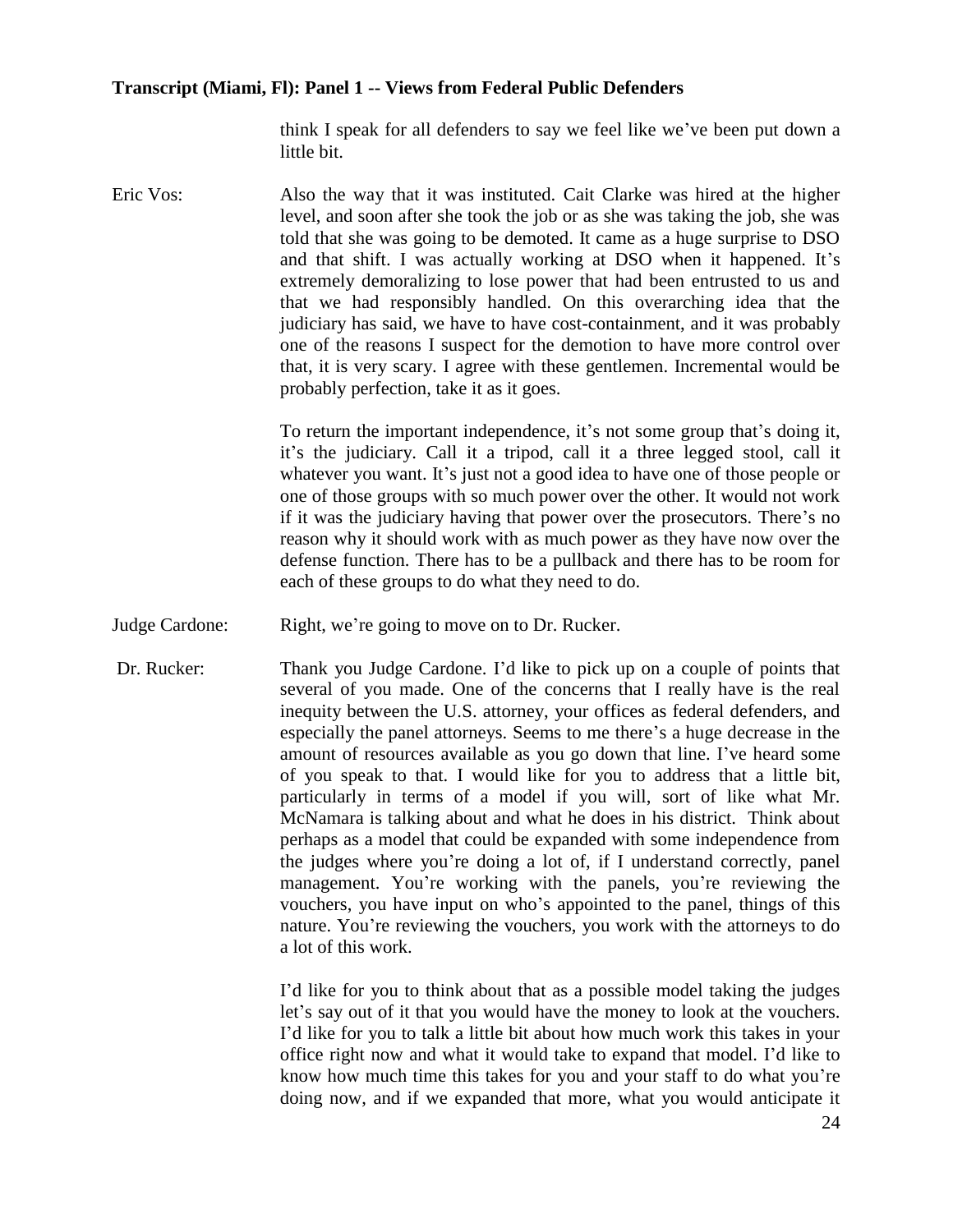would take. I'd like to get some sense of the number of vouchers that you're reviewing per year.

If you make cuts, if you do so, if you talk with the attorneys about the cuts, would this be a better model to get resources to the attorneys for experts so that we wouldn't have to go to the court? We've heard a lot of complaints about hold backs, about cutting vouchers, about people not being paid more than 7 or \$8000 when they should be paid 20 or 30,000 or maybe much more than that. I'd like all of you, but let me start with Mr. McNamara to give a little thought about that and see is this something that might be reasonable for the defenders to do nationally?

- Thomas McNamara: Sure. I hope it would be, because the model has worked so well in our district. It is time-consuming. I probably spend a full day each week just writing these reasonableness reviews. Of course it causes me to work overtime to get them all in. Sometimes on weekends. The judges expect two to three pages of a memo from me where I analyze everything they've done, particularly looking at travel, conference time with clients. We have a large district, forty-four counties. Oftentimes the panel attorneys will turn in travel like fifty hours or seventy-five hours of just travel in one case. So, I have to take all that apart, and if I don't have the answers, I have to go back to the panel attorney and ask them, you better justify this a little more, because you may have a problem here.
- Judge Cardone: Mr. McNamara, can I clarify something? Are you saying, how long have you been doing the voucher review?
- Thomas McNamara: I'm sorry?
- Judge Cardone: How long have you been doing them?

Thomas McNamara: Ever since I've been there for almost sixteen years now.

- Judge Cardone: Okay, are you saying on every voucher you write, one of those, even though some of it with, you have to do a review of every voucher in a written report?
- Thomas McNamara: The ones that go over the statutory maximum. I review the ones under the stat max, but our panel administrator does the math and the technical part of it. I just check off on it if it looks okay. I added up I think in my submission 135 vouchers in the last 3 years that I wrote. If you go back 16 years, I've probably written 1000 of them.
- Judge Cardone: It's only for the ones that go over the statutory max?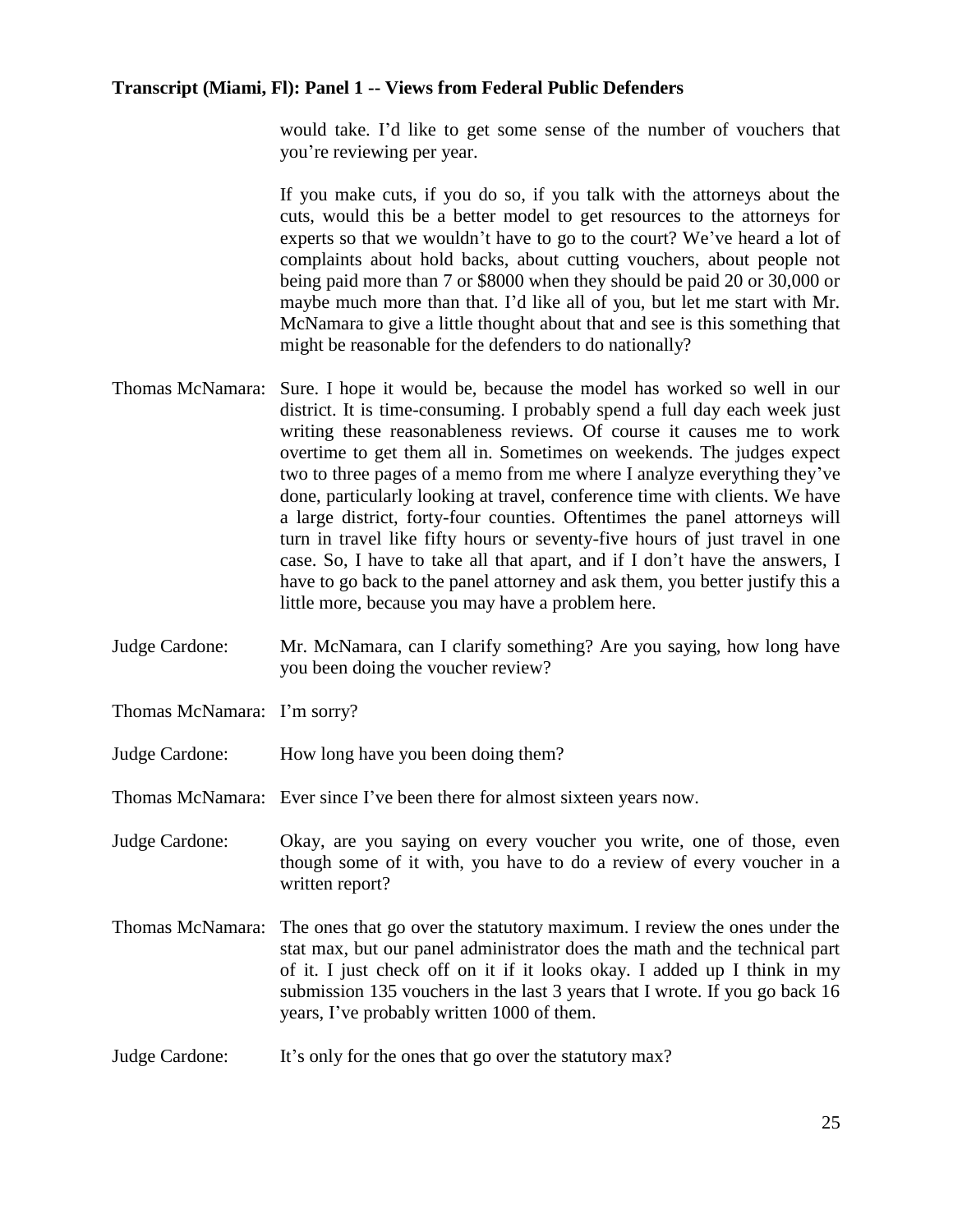Thomas McNamara: That's right. That's the ones the judges are principally concerned about. Our panel administrator will look at it and do the math and the technical part of it and make sure they have all the documentation they need. She'll give it to me to write the reasonableness review. Mine is more timeconsuming than hers. It's worked in our district, but I know an awful lot of federal defenders don't want that much work thrown on them. Parks Small has a lawyer who is serving as his panel administrator. She does this work. . .

> I just think that it's necessary if you're going to do it, to have a lawyer with experience as to what the panel attorneys are doing in their work. We have to look to see if they've over-billed, overextended themselves, done something they shouldn't do, because that's what the judges look for. It does result in our district with very little voucher cutting.

> Now, there was more voucher cutting back in the sequestration year or years there. Of late, I guess it's 97% of the vouchers will get paid. And I credit that to me supporting the panel attorneys. I don't support everyone. That's why I think the judges appreciate my view on that. Several of the younger panel attorneys in particular are ones that are known to, one panel as an attorney example, made twenty trips from Raleigh to Wilmington, a two and a half hour drive, to see the client in a regular drug case. That was unnecessary. I called him on it. The judge reduced his vouchers. I think all in all it works. I hope I'm answering your question enough.

> Can I add one other thing? It hit me as you were starting to talk. To be on an equal footing with the U.S. Attorney's Office, in our district we are not, they get lawyers galore for the asking. They don't get their lawyer status, I mean the number of assistant U.S. attorneys based on caseload. They end up with more prosecutors than we can get defense attorneys. Even if you match up the panel attorneys against them, they have more money than we can get. We're supposed to be on an equal footing. They say we are salary-wise, but we're not on an equal footing when it comes to running the office. That's just another side that hit me as you started your question. I know other defenders have thought about that. I better let someone else speak.

Louis Allen: Dr. Rucker, I'd love to speak to that. I think tomorrow one of our panel attorneys, Mark Jones, is going to testify before this Committee. Before he was a panel attorney he was an assistant United States attorney. He will have I think a very informed perspective on this. But when I first became the federal defender, shortly after I became the federal defender is one Frank Dunham became the federal defender in the Eastern District of Virginia. He had been the U.S. attorney for the Eastern District of Virginia. He was the first one to stand up beside me and be a co-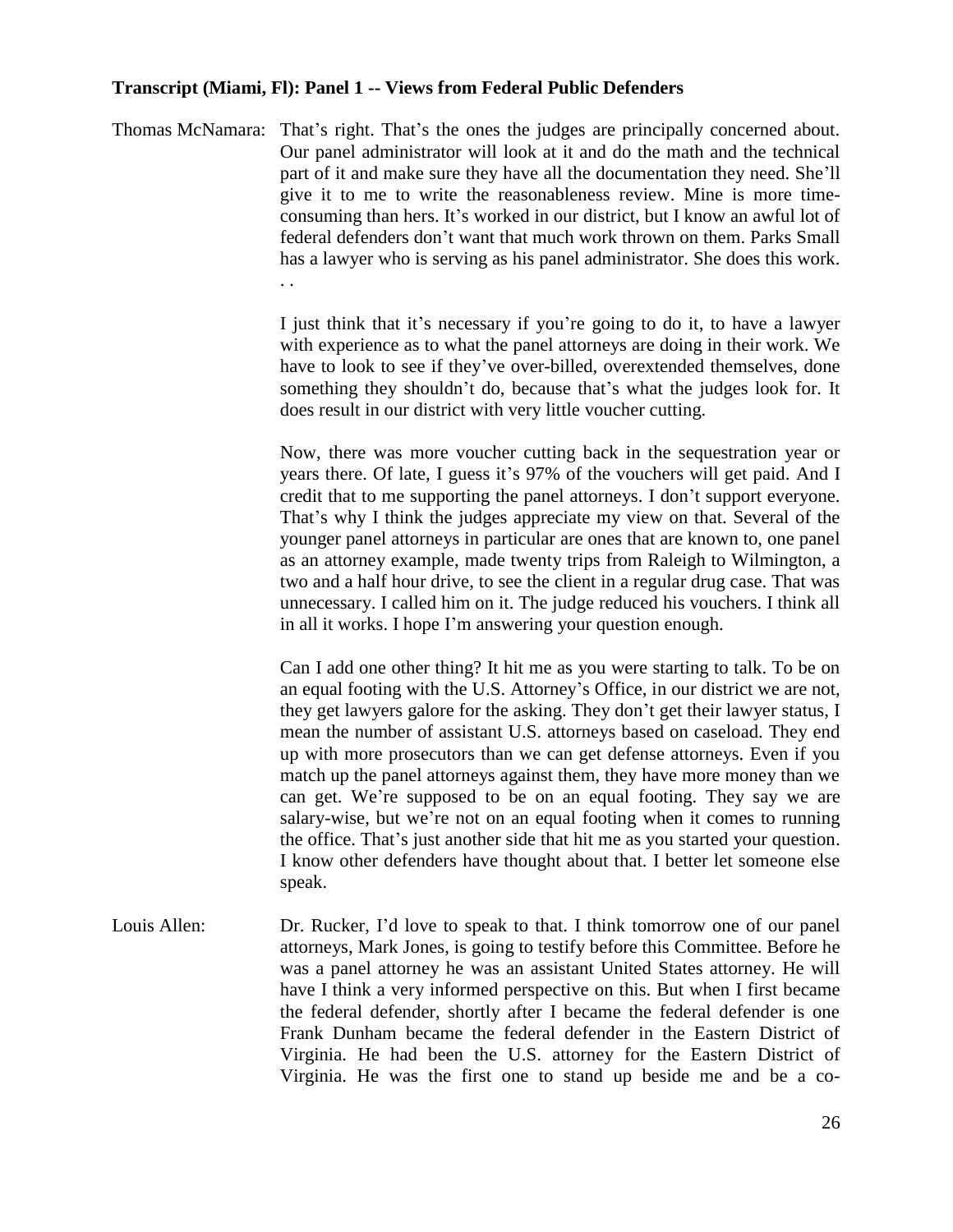timekeeping crank about why that is a good measure of how we should be funded.

He recognized as well as anybody could that it is all in relation to the Department of Justice, what they are spending in that district. That is how we work. To divorce that from the budgetary process did not make sense to him. It did not make sense to me. I'm not suggesting that it should be dollar for dollar the same with defense attorneys, because as anyone would recognize, the U.S. attorneys don't represent a mentally ill client unless you talk to certain folks in Oregon. They have tremendous resources with multiple law enforcement agencies who are a phone call away. They rarely have to leave their desk to do their job until they go to court, whereas we have to go to a variety of facilities and deal with horribly mentally ill clients in many cases.

And we don't have, while we may have investigators or in-house experts to some degree, we certainly don't have the resources that the U.S. attorney has. Nonetheless, the budget, it always seems to me that Congress should be encouraged to understand that if they want to spend money on a prosecution, then they have to spend money on the defense, and that there is a correlation. If the federal prosecutor is becoming increasingly a part of the criminal justice system as it has been for the last thirty years, then there is going to be an increasing and corresponding cost and that it shouldn't be that hard to come up with a reasonable ratio of what that defense cost should be.

If, in my fantasy, of how we would ever get to independence if we were to get there, if on the way there we began to make that connection and make Congress understand that like them or hate them, the defenders are a necessary evil. If you're going to spend the money on the prosecution you have to spend the money on the defense. You set that as a pattern of funding over a period of years or decades, then maybe somewhere in the sweet bye and bye, there could be complete independence. I think it is incumbent to try and not separate what we do from the prosecution.

Eric Vos: I've taught a lot about experts, and as I wrote in my statement, 100% of the cases handled by the U.S. Attorney's Office has experts. You have agents, lab technicians, FBI. I remember when I was in law school we were being recruited by the FBI. They wanted agents to have law degrees. The depth of experience and expertise that any U.S. attorney has at their fingertips . . . Quantico . . . and it goes on and on. We are reactive. Also something that I learned recently, we are only given funding for what they say, butts in seats. They don't give us X amount of dollars and hire as many or as little as you want. We have to show somebody sitting there before we get the funding for an employee. We can't been shifting it around.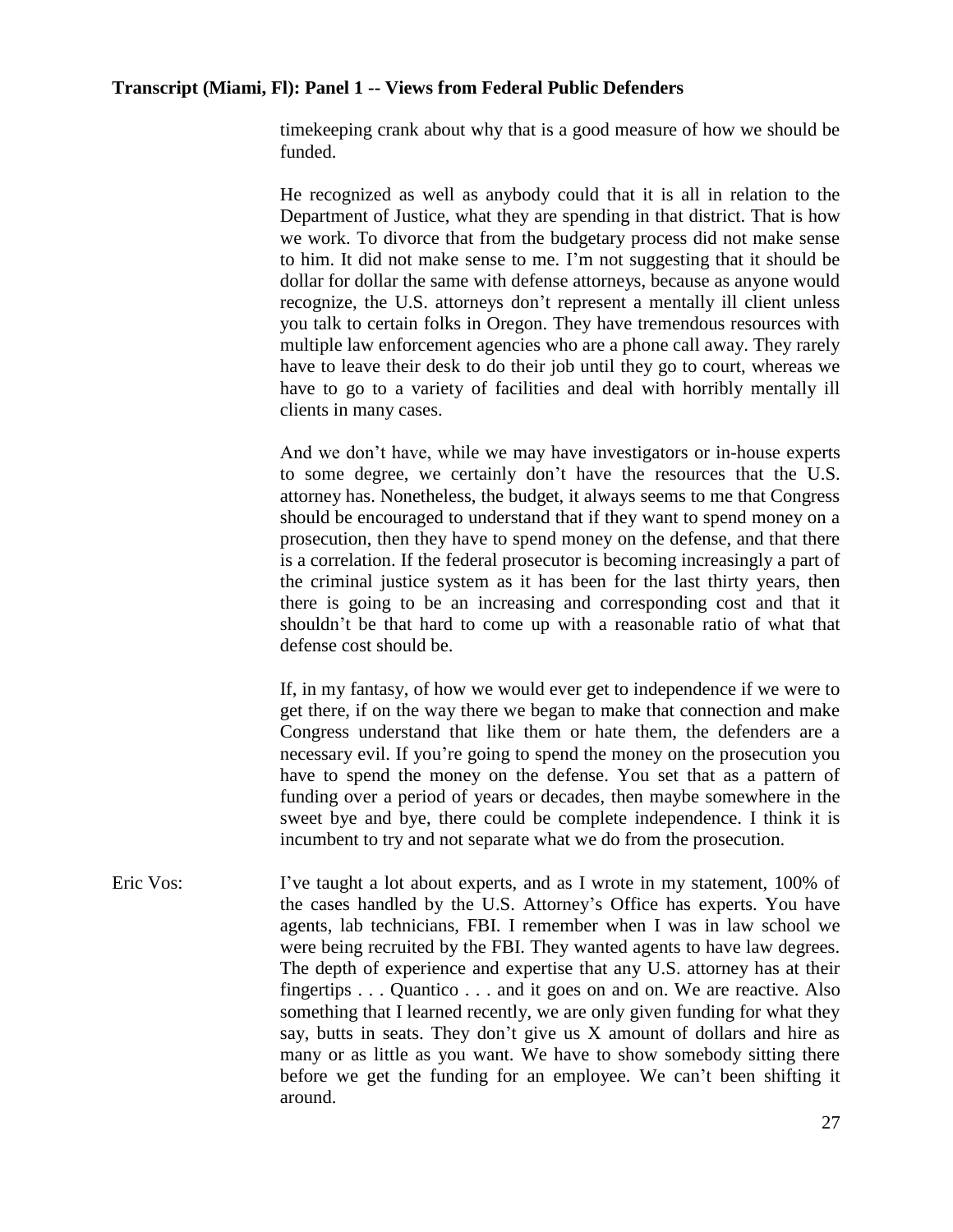A number of federal defenders knowing that I was going to ask that the panel be shifted over to the Federal Defender's, wanted to shoot me. It's a lot of work. But that's what we do, is a lot of work. I know that in Puerto Rico they process somewhere between 110 and 150 vouchers give or take per month. A very busy district. I know that there is four people at the clerk's office who handle it. If you're talking about what's cost effective, what can be better than having a federal defense function who understands federal defense to look at a voucher and quickly assess, is this travel ridiculous? Is this expert ridiculous? Is the time that you spend with the family unreasonable? What did the case actually involve?

It would be a lot of work for us. It's not work that I want to do necessarily, but I think we are the best people to do it. I think that justice and the pride that we take in this system, that's where it comes from is doing this work. Unfortunately, I don't know of a group right now, unless we construct a new group that can do it, save what we have, and promote it.

- Dr. Rucker: Mr. Caruso, you're in a high volume district. What's your comments?
- Michael Caruso: I am a proponent of moving both the overall case vouchering and the expert appointments and the vouchering of experts to either the defender program or some combination of the defender program with CJA involvement. I don't think, to slightly disagree with Mr. Vos, I don't think the issue has ever been in this district or in other districts that people are making ridiculous requests. I think we face the other issue. I don't know whether CJA lawyers believe they have the resources to provide what is needed to the particular client.

Like I said earlier, I think by removing those decisions from the judge who is presiding over the lawyer's case, I think there will be a more fruitful back and forth with whomever is making those decisions, whether it's within the defender office, although that defender office would have to be staffed accordingly. This does involve a ton of work in addition to the work that we're already doing. The conflicts have to be managed. I think those conflicts can be managed within a defender's office. Defenders do that now.

I would also be comfortable with a model that includes an independent administrator, a representative from the Federal Public Defender's Office, and a member of the local CJA committee. I think all those voices need to be heard. There is a value to someone having a background in criminal defense but being independent. There is a value to having a public defender involved who has a significant amount of institutional knowledge. There is also a value from having a CJA representative weigh in on that decision because what is lost I think on that defender is how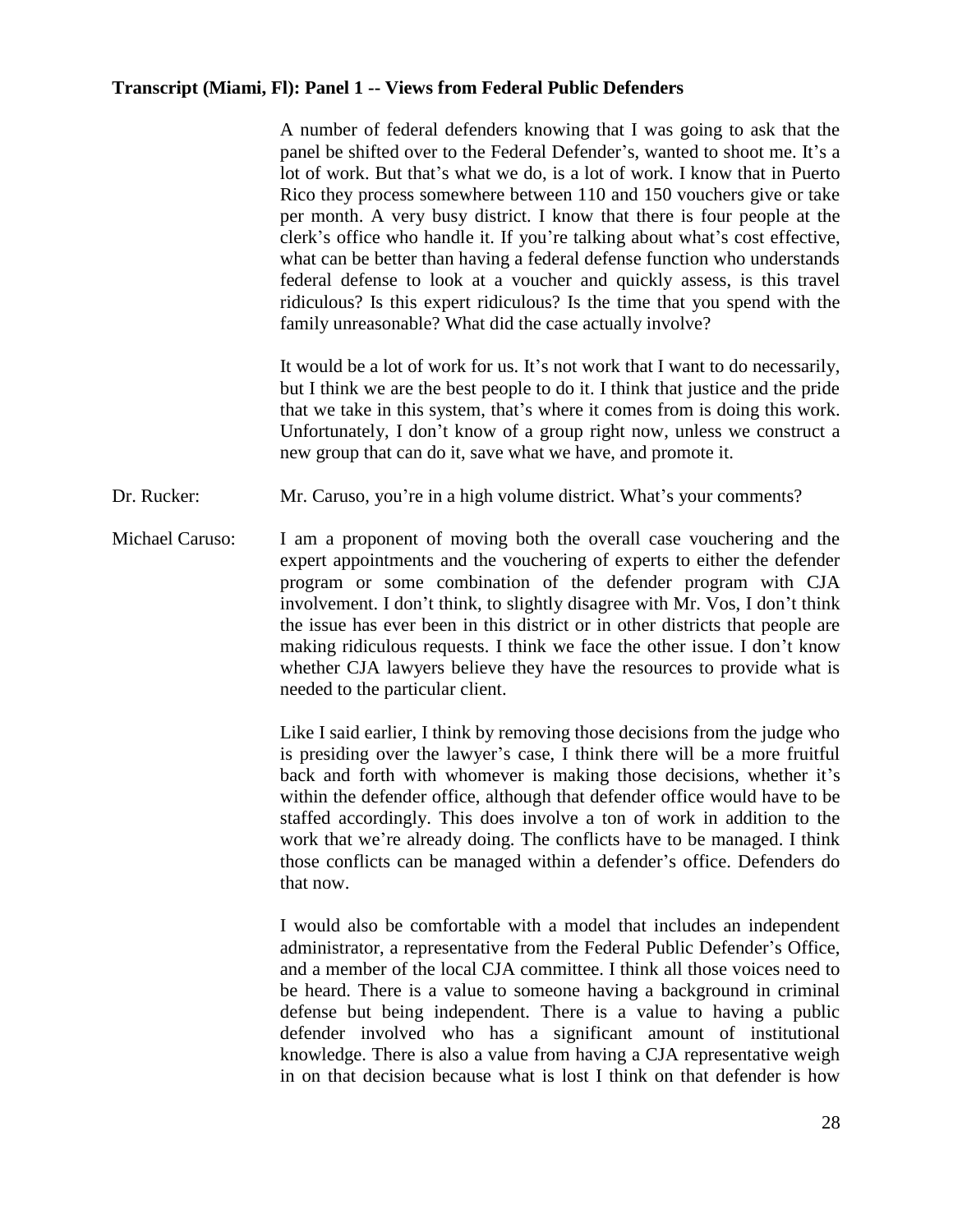difficult it is to practice criminal defense as a solo practitioner under the CJA model.

Now, the problem with the CJA aspect is all of our CJA representatives who do much of the administrative work, they're not compensated for that. That's an issue in considering whether that's an appropriate model would have to be factored in. For example in this district we have a local CJA committee that has I believe at latest count fifteen members. If there could be a rotating CJA committee member that's involved in those decisions for a period of say three months, that's not a tremendous amount of work for that lawyer for at that particular time. I think it would give much value added to the process.

Again as I said before, I think through this process, there can be cost containment, especially with experts with the gathering of institutional knowledge and bargaining power. I would echo with what Mr. Vos said. I don't think anyone again is naive enough to believe that we're going to achieve parity with the United States Attorney's Office, even if you include the CJA panel lawyers in the equation. In this district, we do about 65% of the cases. We take ordinarily the first name defendant. Ordinarily that's the lead defendant. We are expected to do that work. That work costs a lot of money, which we're more than willing to do. But, with regard to managing the panel, we absolutely can do that, given the resources.

- Dr. Rucker: Mr. Small?
- Parks Nolan Small: Our panel administrator is pretty much full-time because of all the work that's being done. To increase that workload a little bit, to give more assistance to the panel would not be a problem. We keep that particular position and really a separate part of the office completely independent from the other lawyers really doesn't have any interaction with the other lawyers. We pretty much have erected a wall to protect everybody. Someone else talked about the success of getting vouchers approved. I think all but 2.4% of the requested money is approved district-wide, which is pretty good. Half of that is oftentimes mistakes in math or other things that change the calculus. I think that's a pretty good record.
- Eric Vos: I would just like to say when I talked about ridiculous, I don't mean to say that I believe that the panel, I've never seen panels do work that I thought was just a waste of time. I think that if you're on the panel, you're not in it for the money, you're in it because you truly believe in that work. No matter how you cut it, at the end of the day the panel attorneys are doing a tremendous service at a discounted price. They know that. You cannot be a panel attorney without having an unbelievable desire to work with those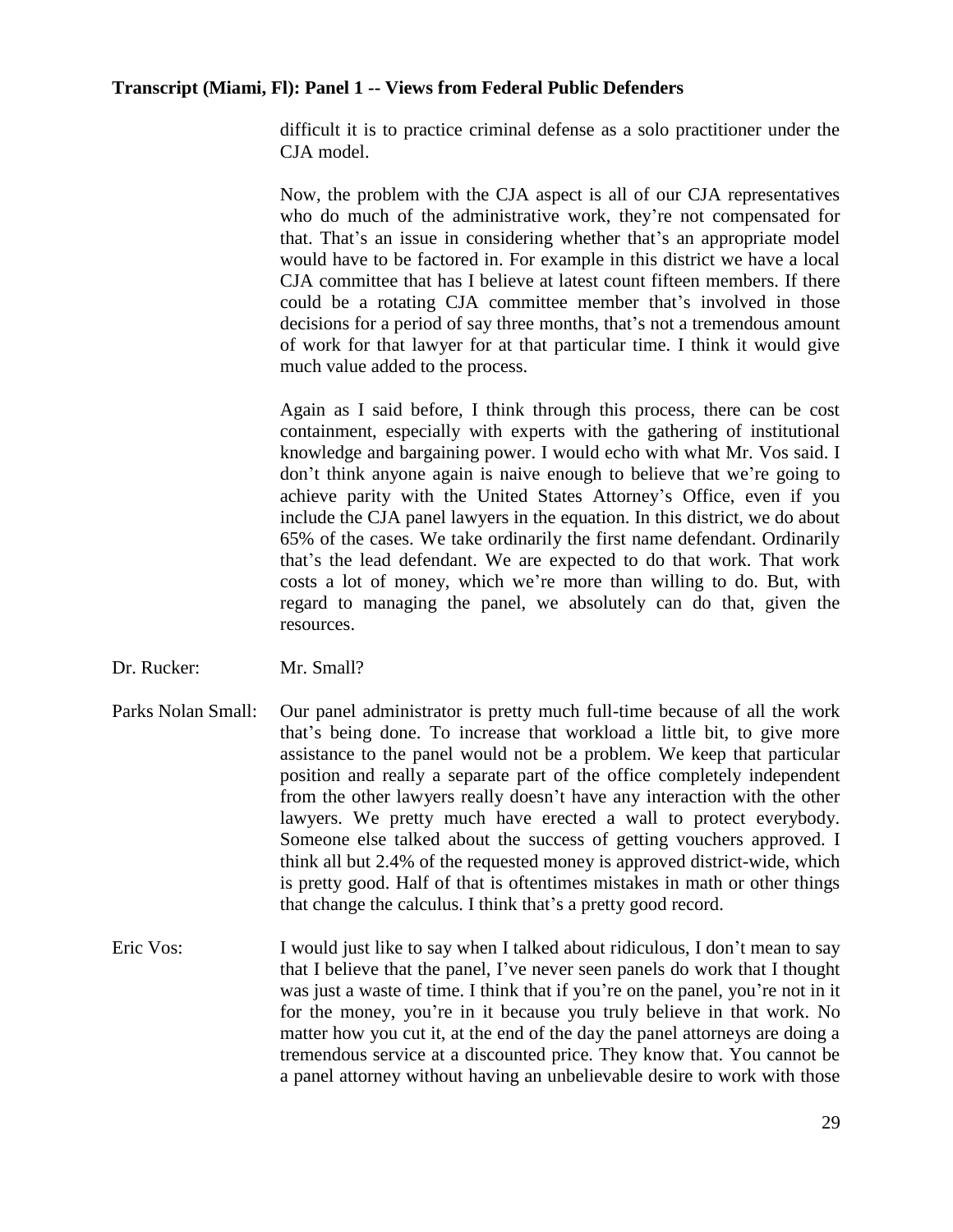clients and to work within the criminal system. It's not something they do for the economics. There has to be more than that.

Judge Cardone: All right, we're going to move on to Mr. MacBride.

Neil MacBride: Thank you, Judge Cardone. Let me just join my colleagues in thanking the panel for your testimony this afternoon. It's immensely helpful. Just picking up on Mr. Small's comment to Dr. Rucker and Mr. McNamara's earlier comment on voucher cutting or voucher averaging, that's something that the Committee has heard a lot about today in our prior public hearings and written submission from your colleagues around the country, your fellow brethren in the defense bar. Several of you referenced the NACDL report, which you've just talked about that. If I understood Mr. McNamara correctly, you said that upwards of about 95% of vouchers are approved in your district. Mr. Small, you said it was a pretty high percentage in your district as well.

> One thing that maybe we've just been trying to nail down it's seemed a little elusive today, but it's trying to get hard data on voucher cutting and voucher averaging and how big of an issue it is in different districts. Today it seemed largely anecdotal from CJA represents or defender reps. that may be with good reason, because many defenders do not have a role in voucher approval, unlike Mr. McNamara. A quick question for Mr. Caruso, Mr. Allen, Mr. Vos, just curious, what is your sense of how big or small the problem of voucher cutting or voucher average be in your respective districts, and whether your basis on whatever you will say to that part of the question really is anecdotal or whether there have been efforts in your district to try and get some of the data behind whatever your ball mark is. We'll start with Mr. Caruso.

Michael Caruso: I'll answer your question I don't know. This is something that has been discussed frequently because I don't have a role in the vouchers. I have very sporadic contact with the vouchering process. I do here anecdotal evidence and stories from CJA lawyers about voucher cuts. I've been contacted on a number of occasions by judges who have received a voucher and want my take on the voucher, and then sometimes my assistance with interfacing with the CJA lawyer regarding the voucher. This is my sense of the issues in this district. There doesn't seem to be any issue with vouchers under or slightly over the statutory cap for relatively simple cases. There also don't seem to be issues with the mega cases. The mega cases are budgeted up front. Everyone's on the same page with regard to the work that needs to be done and what's ultimately going to be paid out. Of course, case specific things can happen from time to time.

> I think again based on my informal knowledge, the issue occurs in the mid-range case that's a plea but has a fairly large bill, forty, fifty, sixty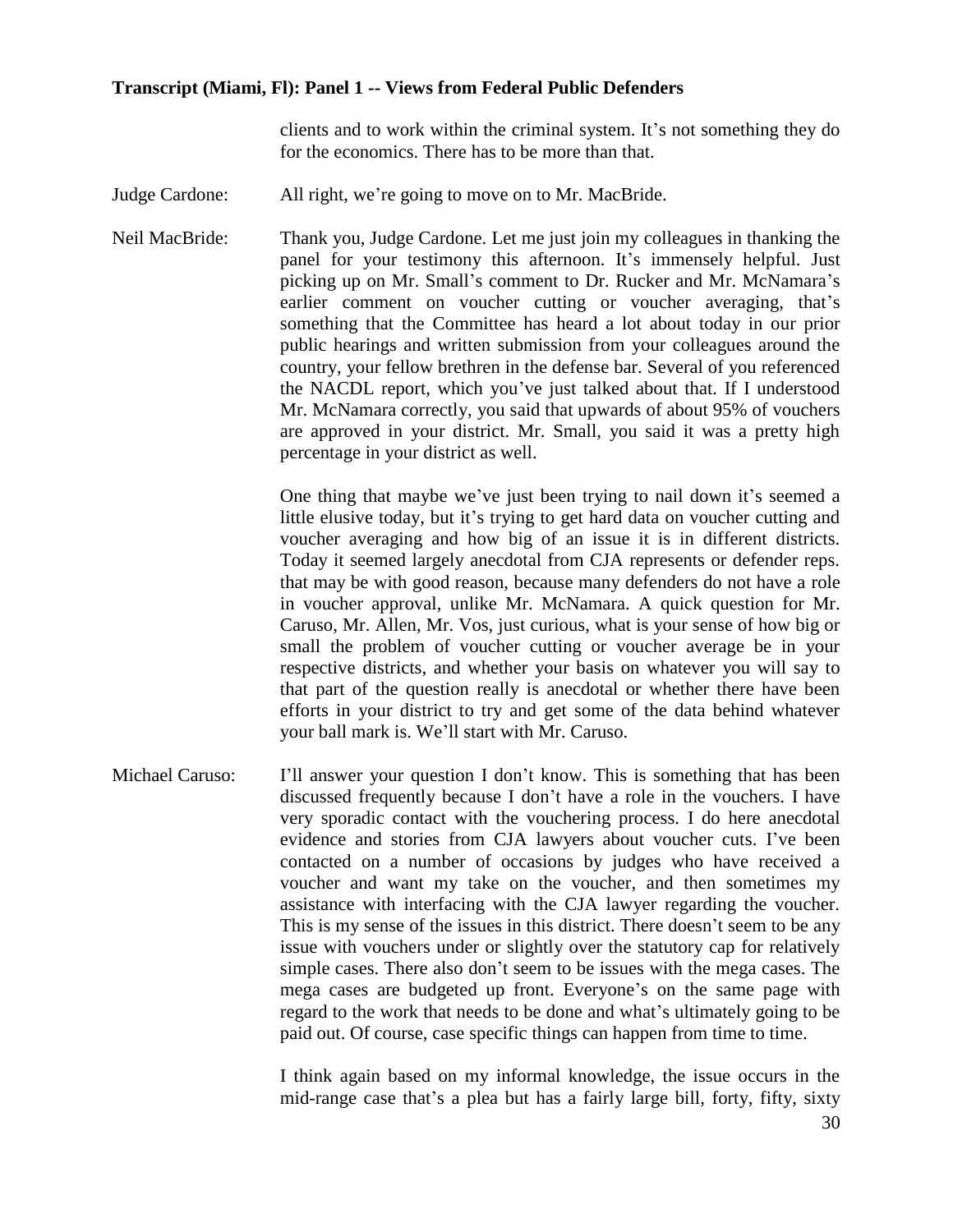thousand dollars. I think what's happened in the past, and I think there was some discussion of this in Santa Fe. I think in the past judges could be fairly confident by looking at the docket sheet or recalling what happened in court to get a general sense of how complex the case was and what type of work went into the defense of the case.

Because of the change in our practice, I don't think that's any longer the case. For example, as you know, we have a high volume of fraud cases in this district. Cases where \$100 million loss is seen as a normal and ordinary case. Those cases come with a great amount of discovery that has to be reviewed even if there is not a trial, because again as you know the primary determinant of the person sentences is the loss figure. You have to go through all those documents to get a handle on the loss figure. The U.S. Attorney's Office is in a much better position because their case agent is either a lawyer or an accountant. You're well behind the curve. You need to do a substantial amount of work that's unknown to the district court judge even to have an intelligent conversation with the prosecutor. Sometimes you can convince the AUSA, sometimes you can't. When you go to court for sentencing and there's litigation about the loss figure, the district court is then more aware of what type of work went into the case. But I think there is a particular issue with the plea and you're able to convince the AUSA about the loss figure through hundreds of hours of research, not all you've billed for. You go to court and it's either in the plea agreement or there's a stipulation at sentencing that we've agreed. Then the judge has no idea all the work that went into convincing the prosecutor. If you are able to convince the prosecutor, then you have to get the prosecutor to convince the probation officer to support that figure in the PSI. I think those are the areas where district courts struggle with a change of plea that there's not much pretrial motion practice. There's a relatively high bill because of document review. I think that's where either an independent administrator or an FPD or CJA representative, I think we can really work through those issues better than the court at this point.

- Neil MacBride: Mr. Allen or Mr. Vos, any thoughts?
- Parks Nolan Small: I think it is a highly unusual occurrence, voucher cutting in the middle district of North Carolina, which is a wonderful thing. Since I don't deal with the vouchers directly I might not know. In some cases I spoke with our CJA panel rep about this. She was aware of one instance where it was a multi-defendant case and one voucher came in significantly higher than the other vouchers in the case and that the voucher was cut. What was troubling as I heard it related, was that there was no hearing about the voucher cut to determine what was unusual about this particular defendant that would cause him to require so much more attorney time. That is the only instance I'm aware of.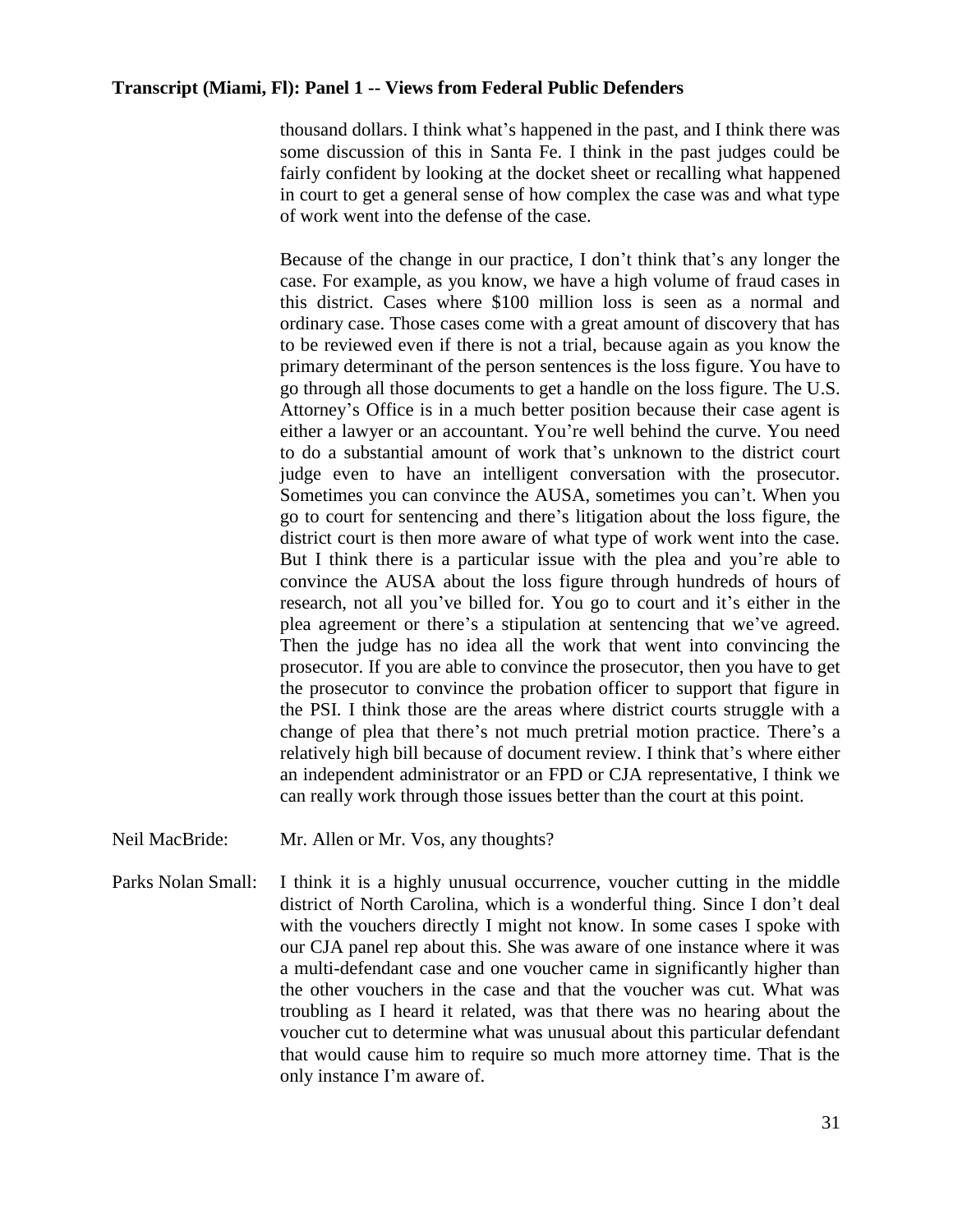Eric Vos: I was told by someone who works at the circuit level that they rarely if ever see a voucher that's gone above the limit where it's going to the circuit that hasn't previously been cut. I do see voucher cutting when the panel comes to me with an issue and they want me to look at it, they know that I worked at DSO, how do they take care of it. I see a lot of averaging. What troubles me is not only do I see averaging within a large indictment, I see averaging across cases. I saw a case recently where the case had a lengthy suppression hearing, government insisted they would not give a plea agreement that preserved the issue. They went almost to trial. Finally the government backed down, so the attorney prepared for trial. It was a around \$20,000 voucher. The judge just looked at it with no explanation, said, "This is a run of the mill case. I'm only giving 7000."

> It is not extraordinary in our circuit, which means that it's happening to a degree where it's become, not common, but it's accepted practice. My fear is that we will devolve into this system where there is a known number for a certain type of case and then all the defendants become, our clients become the same person, despite mental illness, despite family issues, mitigation. *Booker* is a fantastic case for us, but *Booker* has brought a dynamic into this that the court needs to hear about all these things. What is average for one case is not average for the other. It is something that is complained to continuously to myself.

> I recently interviewed someone from the panel to work for us. I said, "Why is your average case X amount of dollars then?" They're talking about how, they said, "That's what we have to bill. If we bill more, there will be a delay." The economic pressure on not to wait long periods of time for it to move up the chain be cut back and forth creates a selfimposed, it's imposed upon them. Is it our biggest problem? Maybe not, but it is a problem. It just has to be done a couple times in my estimation for it to be a big problem. It seems that they call them outliers in our district. Again, it is anecdotal, but there's enough anecdotes out there for me to really think it's a problem. It's an accepted practice by the court in our district. If it's accepted, it means that it's been done enough not to raise concerns.

Neil MacBride: Thank you.

Judge Cardone: All right. I'm going to go ahead and let any Committee member ask questions. I would ask since we have a number of you that if you have a question you direct it and ask your question and then get the answer, and then we'll move on to another Committee member. If you have a question, raise your hand, I'll try to recognize you. Any Committee members have a question you want to ask? Judge Fischer.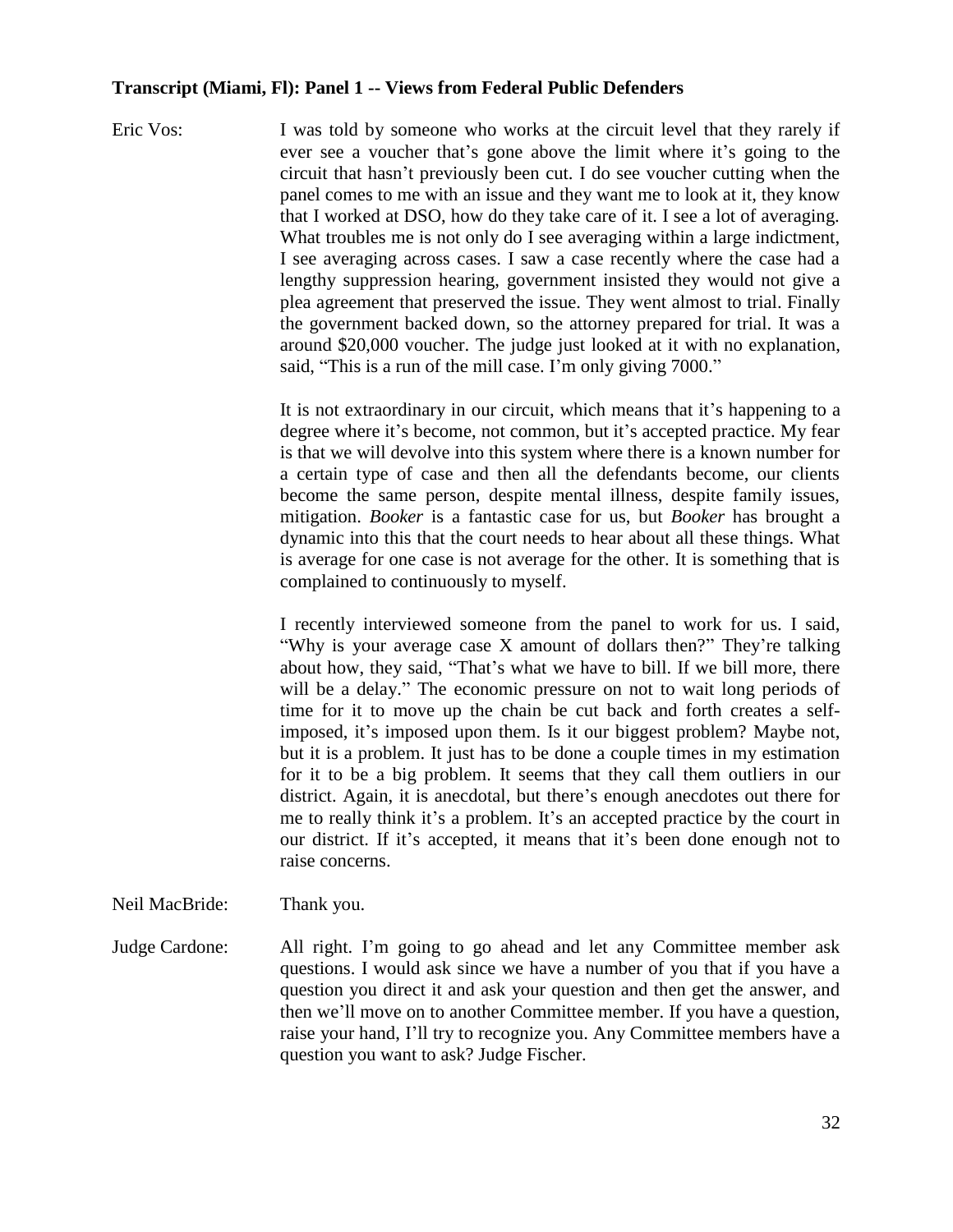- Judge Fischer: Several of you have mentioned the volume of discovery that's provided by the U.S. Attorney's Office in multi-defendant cases, extraordinary numbers, like my district in Central California has dealt with both sides of these issues. How do you see, how are committees assisting with that issue, if at all?
- Michael Caruso: That's a difficult question and one I've thought about quite a bit. I think the Federal Rules of Criminal Procedure have to be amended to recognize that we're more like civil cases now than we've been like criminal cases in the past. In fact we just had a lawyer retire from our office who's one of the original lawyers from 1974. I wanted to pull out his first case file that's still in storage, which is another cost issue I have to address, right? It's a complete case file, and it must be twenty pages long.

I think that there has to be a serious attempt to look at the Rules of Criminal Procedure, Rule 16, and recognize that criminal cases are more like civil cases at this point, and there have to be fuller discovery protections for our clients. We've actually come to a point here in this district where the process is quite haphazard. We may have a case where you just get a document dump. You're getting terabytes of information with no clue as to what that discovery contains. We have other cases where prosecutors will provide a skeletal index. We have other cases where the prosecutors provide a full index and will sit down and talk with you and walk you through everything that's in the 1000 PDFs that's contained in this one particular folder. Unless there is a uniform standard, especially in the area of electronic discovery, I don't know if there's much we can do except bargain on a district by district and case by case basis for a better outcome.

- Judge Cardone: Anyone else have any questions?
- Dr. Rucker: Can I follow up on that?
- Judge Cardone: Sure.
- Dr. Rucker: Follow up on that if I could, Mr. Caruso. You've dealt with some really huge cases. You've talked about three terabytes and things like that. Is it reasonable that the defender offices, because of the resources you have in working in these big multi-defendant cases and big e-discovery cases, could work as a discovery coordinator to work with the panel attorneys on this as well? I know sometimes there's conflicts. Could you set up some kind of a wall or something to do that?
- Michael Caruso: I think not under our current structure. I've highlighted some of the cases in my written testimony, but we have others. Mr. MacBride knows from where he practices, I didn't even mention the national security cases that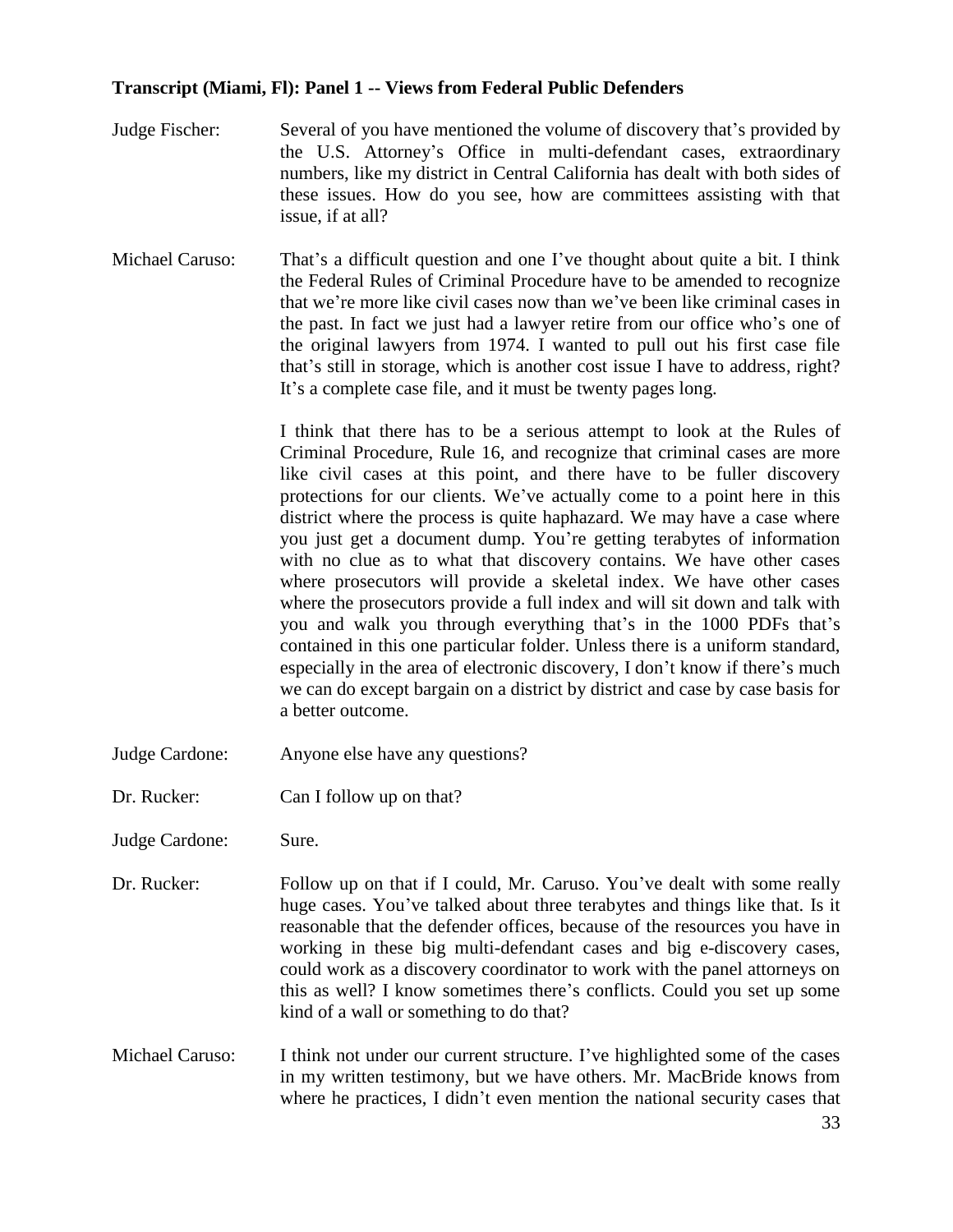we've had where we get that same volume of discovery but the lawyer and the investigator have to go to a SCIF where they have no contact with the outside world. Under our current structure with our current level of resources, I don't think we could do that. When I assign those cases, it's really like moving chess pieces around a board. The lawyer who handled the three terabytes case, she worked with another lawyer. Her caseload was reduced dramatically. Her second chair didn't really have a reduced caseload until shortly before trial.

Having that same lawyer still have other cases when the office, trying to defend that case and acting as a discovery coordinator I think would be an impossible task. I think that is a good model to help the district that there be some avenue for a CJA discovery coordinator. I think there would be tremendous economies of scale. That CJA coordinator who would have no relationship to any particular defendant in the case would be hopefully conflict free or could manage those conflicts. I think that would have two impacts, right? The discovery could be processed in a more beneficial manner to the lawyers, and I think it would be a cost savings mechanism as well.

- Eric Vos: There's already a group through DSO. I think they work under the training division. There's three full-time people. They're in Oakland. I have directed many CJA attorneys when they get these large cases. They will work very closely almost as experts non-billing. That's something that I think it would be a great idea. It began small, it's still pretty small, but they have been fantastic. I know that they have some agreements already with the U.S. Attorney's Office on the way in which electronic discovery should be provided. It's very difficult to have that in-house expertise for us to do it. There is a national group through DSO who does it.
- Judge Cardone: Anyone else? Reuben? Judge Prado, go ahead.
- Judge Prado: Some of you aren't involved in the vouchers, but I'm just wondering maybe in defense of some of my colleagues, I don't know. How much of the voucher cutting is due to the lawyer's inexperience in filling out the voucher or not knowing how to make a proper request for an expert that maybe the cut was justified or they didn't explain themselves properly enough, whereas if they would have had more training and experience in how to fill out the voucher or how to make the request, maybe it would have been approved? I guess it works both ways. A lot of it is the judges cut it just because they think it's too much, and they don't offer an explanation. You're stuck with I don't know why I got cut. Would education of CJA lawyers on how to fill a voucher or how to make a request for an expert, would that help the situation?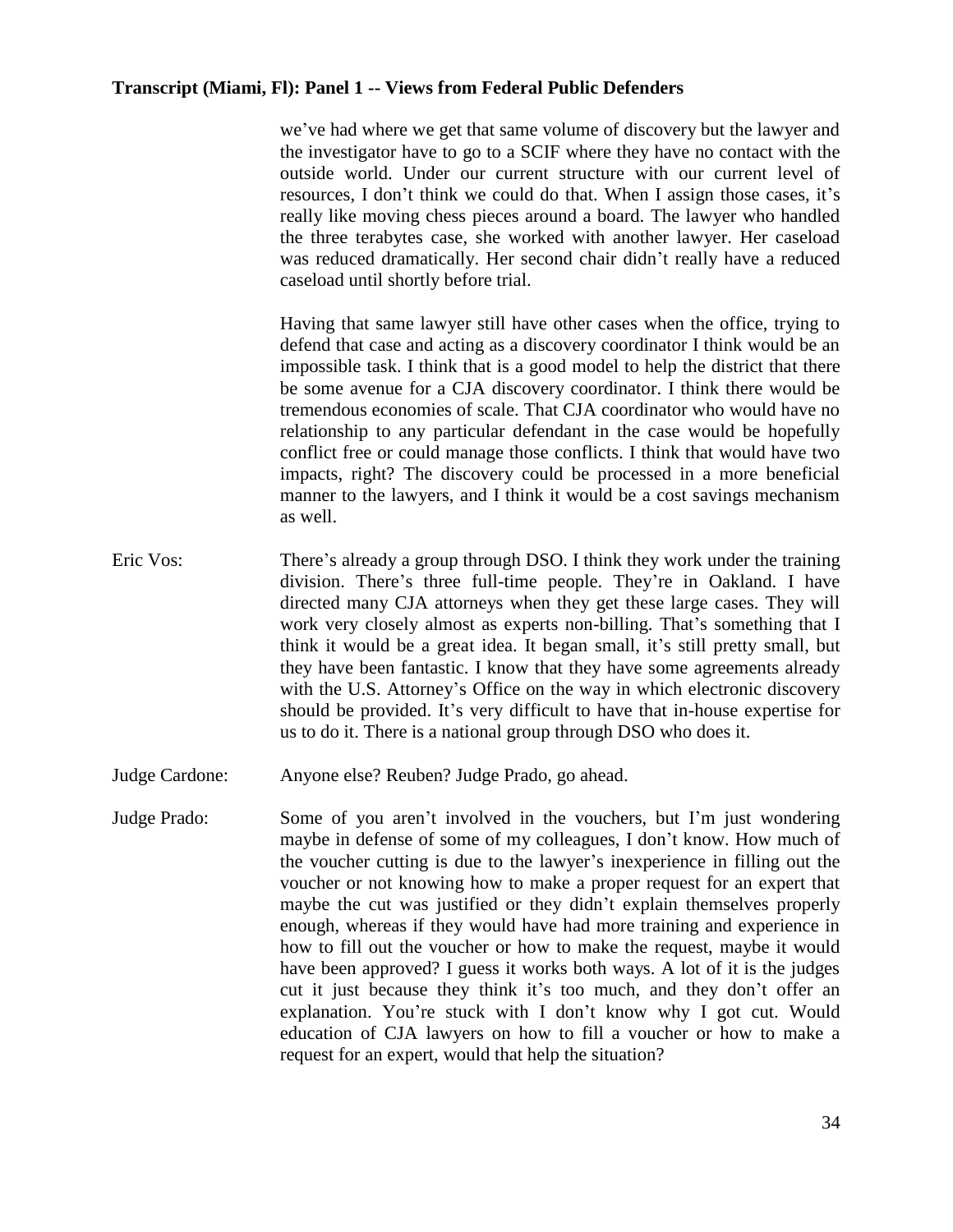- Thomas McNamara: Judge Prado, I think it would if they would listen. We try to convince them that they need to fill out their requests better than they do. You're right, sometimes they're denied because the judge looks at it and then I see it later and say, no wonder the judge denied it. It's not everything. Some of it is further problems than that. Some of it is definitely from that. We try to put that into our training. We give sometimes three of these large training sessions per year. I send out emails all the time trying to educate the panel attorneys. Most of them have come around that do better. Some of the younger lawyers, they're the ones getting cut for sure.
- Parks Nolan Small: In South Carolina, we give the panel attorney every chance. When the administrator gets the voucher, if she doesn't like the way it looks or it's out of whack or some way, she calls the attorney. Says, "Look, we need to get this thing in shape before it goes to the judge." We give every opportunity, sometimes we'll have two or three conversations with the panel attorney saying, "Look, you need to do more, you need to explain this, explain why you did that. It'll be okay." And it is. That's our solution as to how we get the panel attorneys in line to get what they're entitled to get.
- Judge Prado: Does the administrator work for your office?
- Parks Nolan Small: Yes.
- Judge Prado: Okay.
- Judge Cardone: Reuben?
- Reuben Cahn: Two questions, one is really quick just from Michael. The original idea behind these coordinating discovery attorneys was that they would actually be appointed in individual cases to manage discovery. The Southern District has got a huge volume of these cases. Are you seeing that ever? Are there ever appointments in the coordinating . . .
- Michael Caruso: You know, I've seen that process used very infrequently. The one that comes to mind is we had a very significant health care fraud case where Judge Seitz appointed I think Russell Aoki, I think he was appointed the discovery coordinator. Very infrequently.
- Reuben Cahn: Did you get any feedback on how it worked in that case?
- Michael Caruso: I think everyone was satisfied by the process. The CJA lawyers and the judge, what the CJA lawyer's and I think the judge's fear is uncertainty. By having a discovery coordinator come in at the beginning of the case and manage that process is very helpful. You also have to understand, you know this and most of the Committee members know this, is that the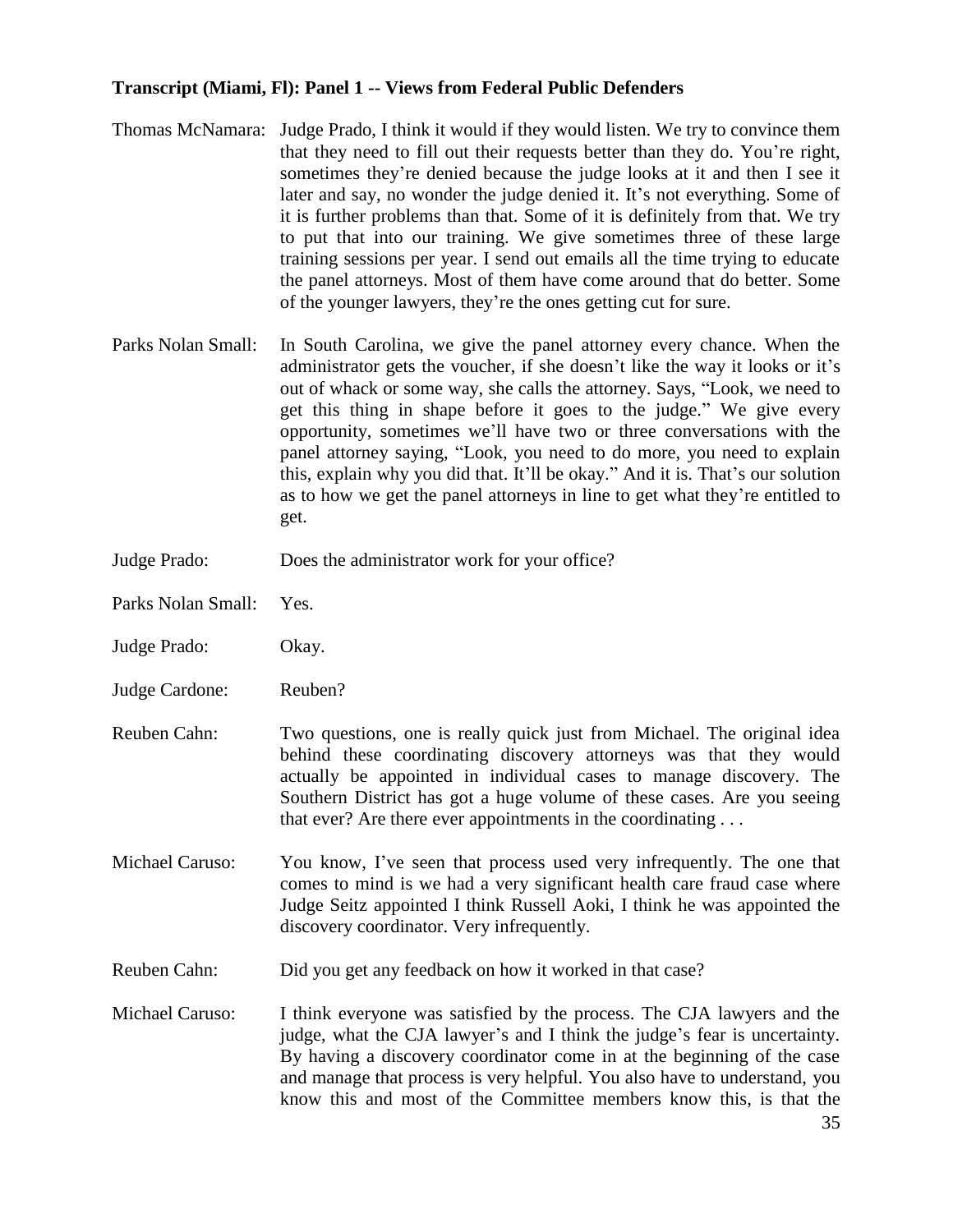technology and the delivery of the discovery varies from agency to agency. The FBI and the DEA and homeland security and the IRS, they all use different formats. If you're a CJA lawyer on the panel who receives between four to six cases a year might not have had a case with the IRS for five years. I think the discovery coordinator is very important. I also think a budgeting attorney that deals with cost issues on the front end rather than dealing with them all on the back end would also be extremely useful.

- Reuben Cahn: The other question I had really goes back to this independence question that we were discussing earlier. I'm trying as a member of the Committee who's a defender and who I think should represent defender views to better understand the community. I'd ask you everyone to engage in a thought experiment for the moment and imagine that defenders were like the Federal Reserve and we could print our own money. Would anyone continue to support judicial involvement in the program under those circumstances? If so, can you tell me why?
- Parks Nolan Small: I don't think it would last. You could start out like that, but it wouldn't last because sooner or later Congress would say no.
- Reuben Cahn: I'm asking you to imagine the process for the moment. Is there anything other than money that would prevent you from supporting that independence?
- Louis Allen: I would say ...
- Reuben Cahn: More to the point, is there a reason you want to continue judicial involvement other than money that's really [INAUDIBLE] . . .
- Judge Cardone: Reuben, I can't hear you very well, and I'm sure . . .
- Reuben Cahn: Is there a reason other than the fear of loss of funding that would lead you to support continued judicial involvement in the management of the program?
- Eric Vos: I would say no. I'm sorry, I would say no. My confidence in the way in which the defenders have handled their money came out of the work study. Judges have a tremendous amount of control over us in the courtroom. That's where it should stay. Outside the courtroom, this idea that you can take hats off and put them on, I don't understand it. Maybe that's my limitation. I don't see, there's a tremendous amount of control over us in the courtroom, and that's where it should remain.
- Judge Goldberg: Should judges have any input whatsoever in the makeup of the CJA panel?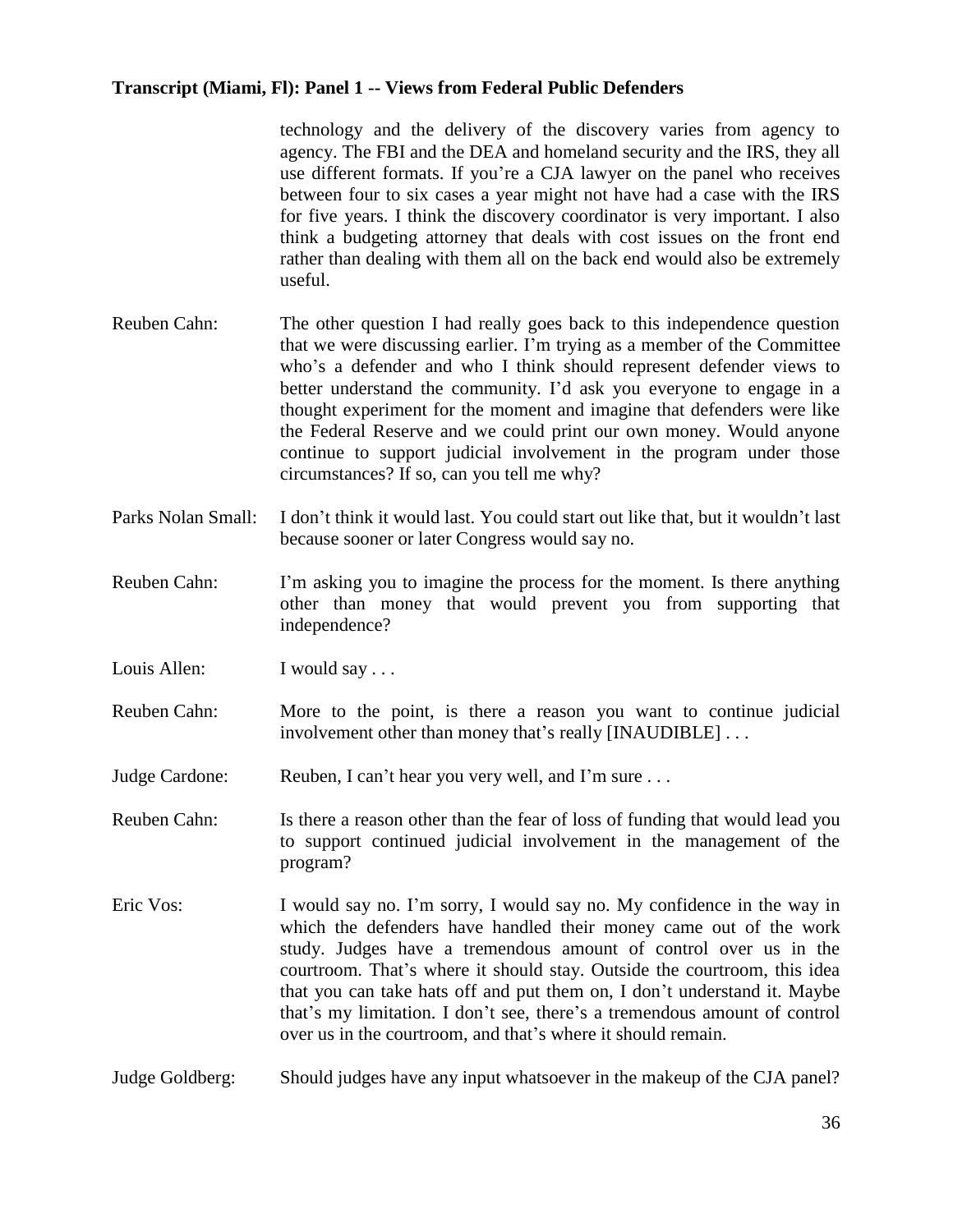- Eric Vos: Absolutely, absolutely. I think that judges should have, there's a committee that we have in Puerto Rico where they have to come in. The panel members, they have to initially be interviewed, and then they have to be approved. We have a magistrate judge and the Chief Judge is there. Their involvement is critical. They understand what it's like to look at these attorneys from a judicial point, which is critical. I think that they should have a voice, as the CJA rep is there. We have people on the panel, there's actually someone on our panel who is not even on the CJA. Yes, they should be involved, but not in the way that we're doing our defense work.
- Thomas McNamara: Reuben, could I answer that? I guess I have a unique district that, put money aside, I still don't see problems with judge's involvement because we get along so well together. They respect me, I respect them. It may be very unusual from what happens in a lot of districts.
- Judge Cardone: All right, we have time for two more questions. I'm going to have Chip and I think Professor Gould. So, Chip?
- Chip Frensley: This is for Mr. McNamara. I think one of the hesitations that defenders might have taking on more of a role like yours is the incredible amount of time that you spend doing it. I'm curious if you were the final decision maker, meaning that you weren't preparing these three or four page memorandums to go to somebody else to make the decision, the buck stopped with you, how do you think that would affect the time that you spend? Would it be less, more, or about the same?
- Thomas McNamara: Probably less. Chip, if I had the ultimate decision that the judges have, I guess I wouldn't have to write myself all these reviews. I just look at it and say this is okay, this is not okay. I think that would make a big difference.
- Chip Frensley: From a resource standpoint, if you cut yourself out as the middleman and made yourself a filing person, then that wouldn't be such an extreme resource burden?
- Thomas McNamara: Maybe not, yeah. I realize that's a heck of a lot of work. A lot of defenders don't want that work. I've gotten used to it over all these years. I've taken pleasure in being able to help the judges with my view of again, my fifty years of service, I can look at a case pretty easily and say whether it's appropriate or not appropriate. It just takes longer to write the memo.
- Judge Cardone: Professor Gould?
- Prof. Gould: I'll try to do this without a microphone. Can you all hear me? I know one of the things that the community is interested in is not simply voucher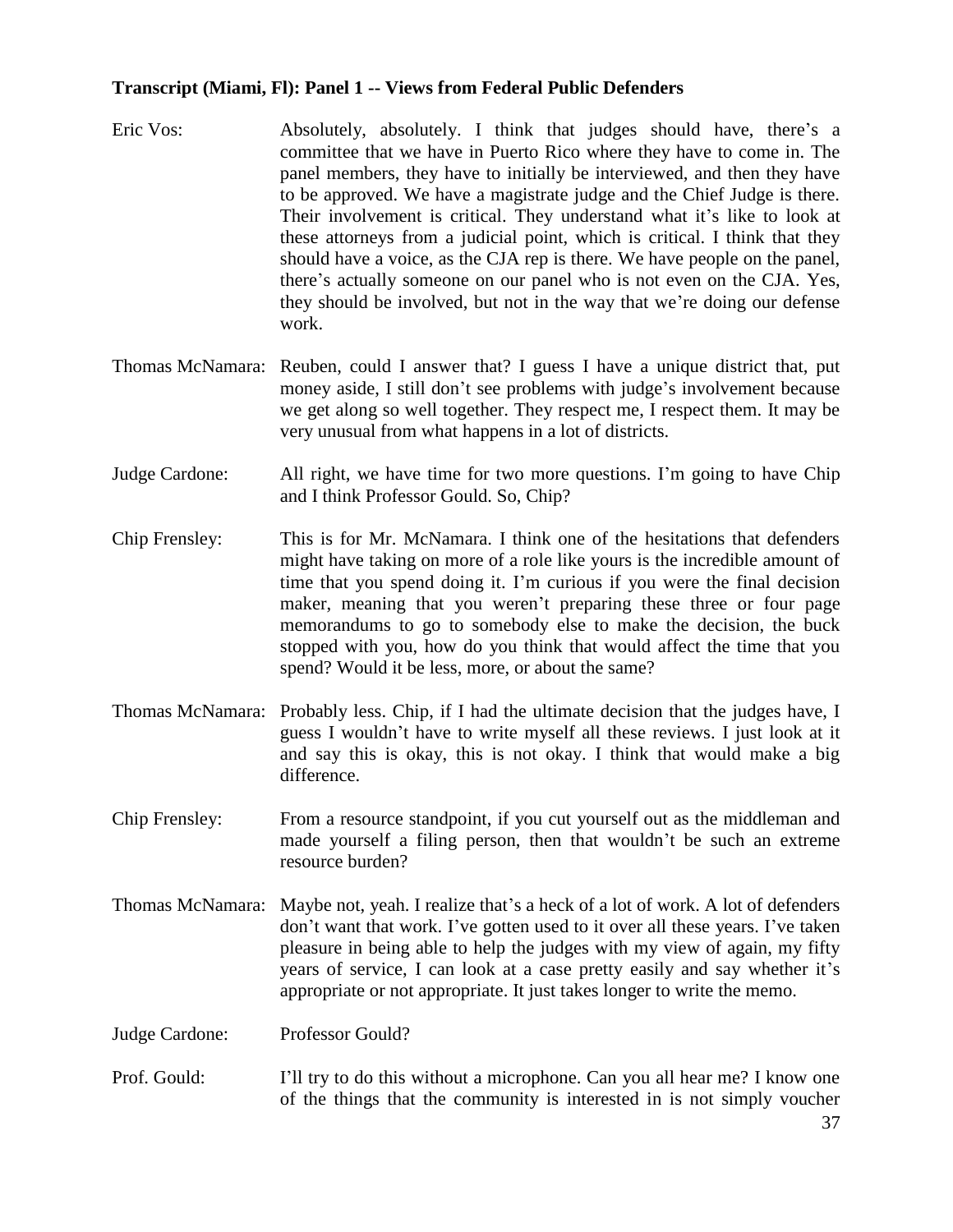cutting but the extent to which attorneys in the upper end are seeking experts in the first place. I have data here from your districts of how panel cases in the fiscal year of '15. If we look at some of your cases in which panel lawyers are seeking experts across your five districts, the average is 19% of cases. The low, and I'm not saying which district it is, but the low is 1% of cases with the average expert agreement being \$19.00. I have two questions for you all, and I'm sorry to be the person to ask but number one, can you explain it, and two, what does this say about what I hear about the broad conclusion from all of you that representation is of high quality in your districts? Does this challenge that or not?

- Thomas McNamara: Let me go first then. I hear from defender services that the panel attorneys are not asking for enough experts. I do preach that to them frequently and frequently. I hope I'm not the 1% one, but if they're not asking for them, that's their problem. 19% is still too low. I don't know, I think in my district they are reluctant to do it because I think they'll get turned down. I don't know what some of the other thoughts are.
- Eric Vos: I suspect ours is around 5%.
- Prof. Gould: Actually, you jumped up in FY '15 to 11%. You are correct, previously you were at 5%.
- Eric Vos: A lot of it is education. A lot of it is, as someone pointed out, if you get a lot of no's and told that it's not necessary, you're asking for those experts is time-consuming. It sometimes is back and forth a number of times before you get your final no. When they're already being cut at other areas, I don't know about everybody else's economy, but ours has hit rock bottom and now we're digging to Puerto Rico. People are making really tough decisions. If you can't get an expert, you haven't been able to get experts, you may be reluctant to again ask. Again, we don't have a problem with experts. The U.S. Attorney's Office certainly doesn't have a problem with experts. A lot of people are having problems with experts. I don't care if it's 1% or 19%, it's a problem.
- Katherian Roe: Judge, may I follow up with that?
- Judge Cardone: Hold on, I think Mr. Allen wanted to say something, and then ...
- Louis Allen: That's okay Judge, thank you.

Judge Cardone: Okay, so go ahead.

Katherian Roe: We heard at the Santa Fe hearings and we've heard from some other lawyers, CJA lawyers, that one of the issues for them is to try and keep the cost if you will of the case lower. When you use an expert, obviously the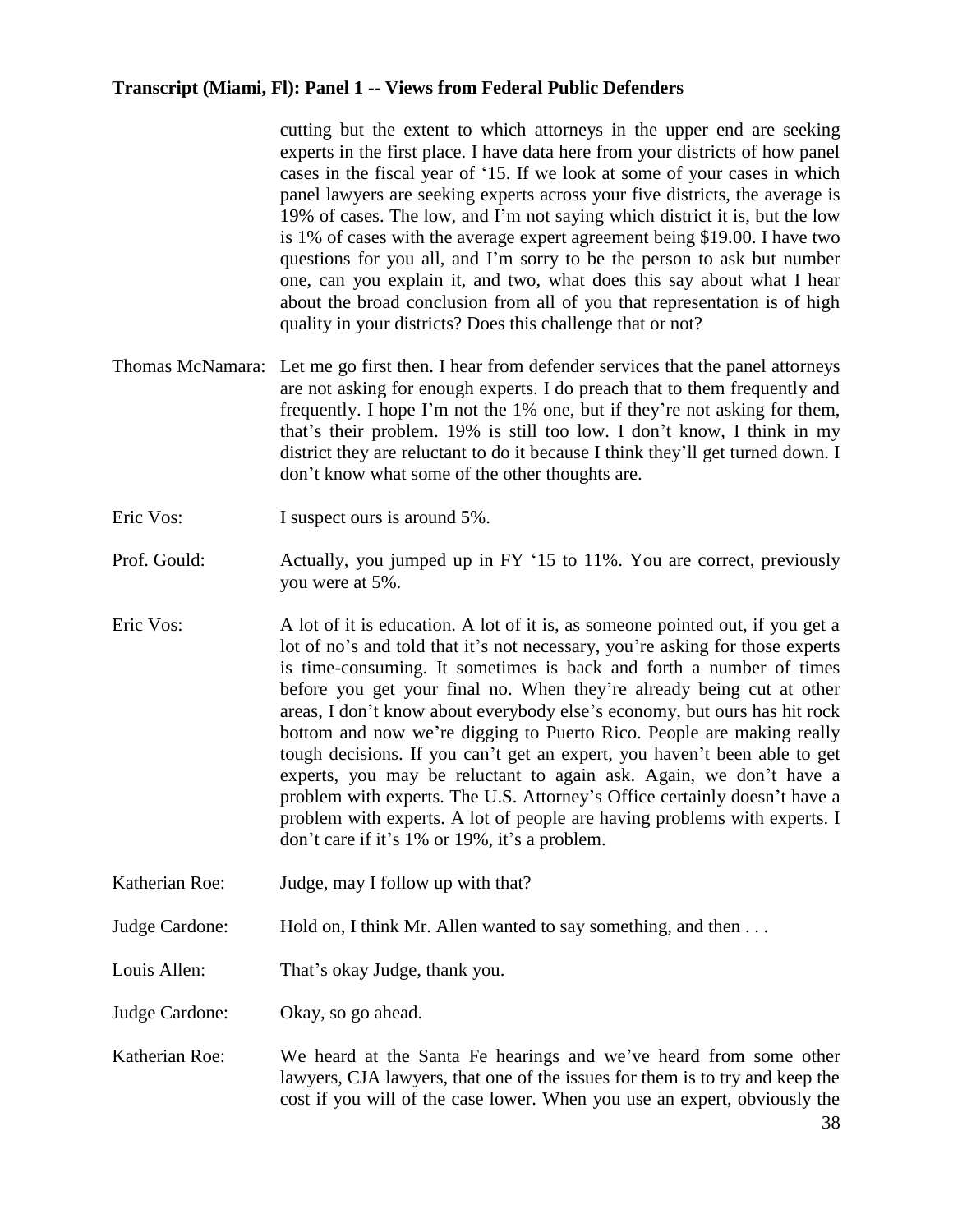price of the case goes up. Folks have indicated some reluctance to do that. They perhaps wouldn't get paid, their voucher would get reduced. Does anyone think that that's an issue or has anyone heard anything in their district that CJA lawyers are concerned about that?

The second part of that is any concern about the cost of the voucher and self-reducing the voucher? I know in the two districts, Mr. Small's district, Mr. McNamara's district, you've indicated that the vouchers are being processed and to a great percentage being paid. I'm asking whether or not you know of any indication that the attorneys are reducing the vouchers themselves perhaps below the statutory cap, statutory maximum, in an effort to make sure that the vouchers get paid.

- Thomas McNamara: They do that frequently in my district to stay under the cap. Then they can get paid quicker and they don't have to risk any reduction. I do know that. I'm not sure about . . .
- Parks Nolan Small: We've got a rule that if it's only \$200 over the cap, we'll call the lawyer and say, "Look, we're going to have to go to the circuit with this one. Do you just want to voluntarily take a \$200 cut and get your money now, or do you want to wait?" It's not as a threat, but the process of going to the circuit just takes a lot of time. Oftentimes they would prefer to go ahead and just take the cap rather than wait on the money. It's not used as a threat at all, it's just a courtesy.
- Judge Cardone: Can I ask, I know I said we're going with it. Now I have a concern because the cap for experts is \$2700, or it goes to the circuit, right? How is that, you guys all have experts at your fingertips. How do you see that cap? Should there be a cap? How high should the cap be? You're in the process of beginning a case and you have to somehow ask for this cap to be raised? Is that a realistic cap at all? If not, what would be?
- Louis Allen: I think the Chief Judge Osteen from our district, that was one of the specific things that he addressed in his letter to the court that he saw from the bench, and he certainly has even more experience watching this than I do, he saw that there was a problem with the cap and getting the quality of mental health expert services that the court feels like the case deserves. When the bench recognizes that, I assure you the panel feels it as well.
- Thomas McNamara: I agree on that. I think the cap definitely needs to be raised for experts. It's just getting more expensive these days.
- Michael Caruso: I agree. Under the current cap, I don't think you can hire a mental health expert for that aspect of the case without busting that cap. I think the cap should be raised.